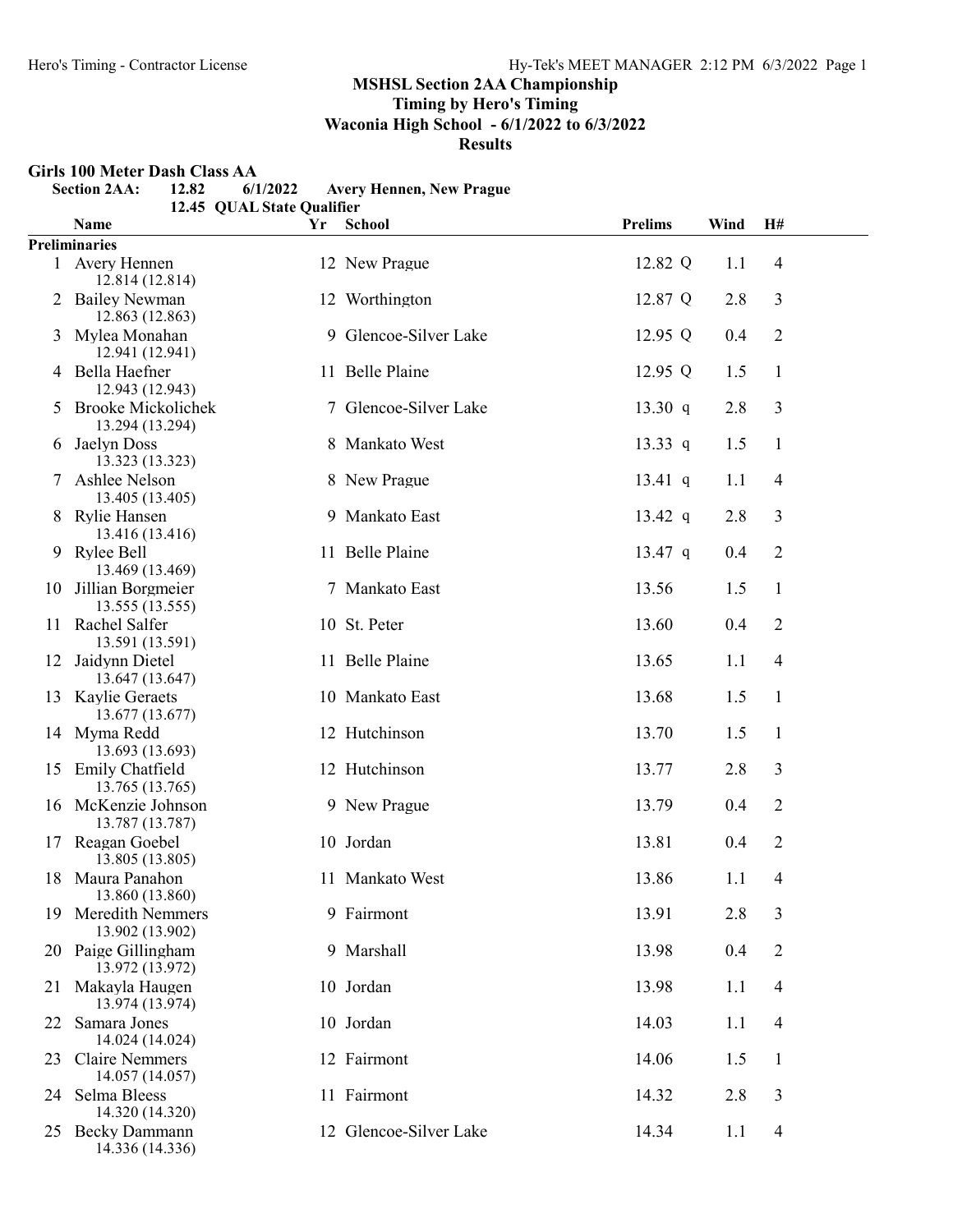# MSHSL Section 2AA Championship Timing by Hero's Timing Waconia High School - 6/1/2022 to 6/3/2022 Results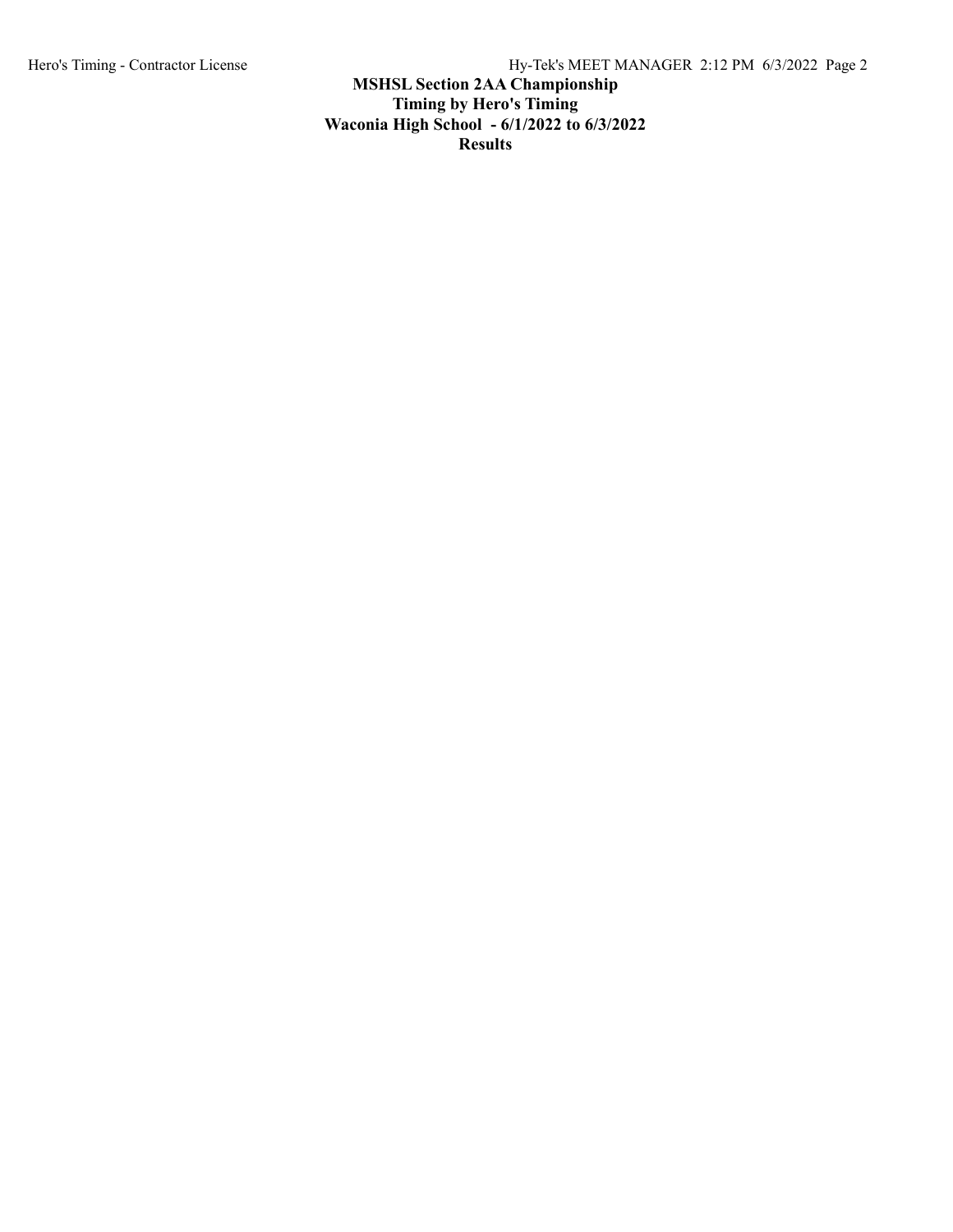Timing by Hero's Timing

Waconia High School - 6/1/2022 to 6/3/2022

Results

| Preliminaries  (Girls 100 Meter Dash Class AA) |  |  |  |
|------------------------------------------------|--|--|--|
|                                                |  |  |  |

|               | Name                                         | Yr                         | <b>School</b>                   | <b>Prelims</b> | Wind | H#             |               |
|---------------|----------------------------------------------|----------------------------|---------------------------------|----------------|------|----------------|---------------|
|               | 26 Autum Deutz<br>14.339 (14.339)            |                            | 8 Marshall                      | 14.34          | 1.1  | 4              |               |
| 27            | Madison Miller<br>14.367 (14.367)            |                            | 12 New Ulm                      | 14.37          | 2.8  | 3              |               |
|               | 28 Paige Frederick<br>14.906 (14.906)        |                            | 12 New Ulm                      | 14.91          | 1.5  | 1              |               |
| 29            | Brenna Kilian<br>14.924 (14.924)             |                            | 11 Hutchinson                   | 14.93          | 0.4  | $\overline{2}$ |               |
|               | 30 Keira Oeltjenbruns<br>15.002 (15.002)     |                            | 11 St. Peter                    | 15.01          | 1.5  | $\mathbf{1}$   |               |
|               | 31 Breanna Baker<br>15.061 (15.061)          |                            | 12 St. Peter                    | 15.07          | 2.8  | 3              |               |
|               | 32 Alexandra Groebner<br>15.138 (15.138)     |                            | 10 New Ulm                      | 15.14          | 0.4  | $\overline{2}$ |               |
| 33            | Olivia Mertz<br>15.317 (15.317)              |                            | 8 Marshall                      | 15.32          | 1.1  | 4              |               |
|               | Girls 100 Meter Dash Wheelchair Class AA     |                            |                                 |                |      |                |               |
|               | <b>Section 2AA:</b><br>19.83                 | 6/1/2022                   | Adaylia Borgmeier, Mankato East |                |      |                |               |
|               | Name                                         | Yr                         | <b>School</b>                   | <b>Finals</b>  | Wind |                | <b>Points</b> |
| <b>Finals</b> |                                              |                            |                                 |                |      |                |               |
|               | 1 Adaylia Borgmeier<br>19.823 (19.823)       |                            | 7 Mankato East                  | 19.83          | 2.0  |                | 1             |
|               | <b>Girls 100 Meter Dash Class AA</b>         |                            |                                 |                |      |                |               |
|               | <b>Section 2AA:</b><br>12.82                 | 6/1/2022                   | <b>Avery Hennen, New Prague</b> |                |      |                |               |
|               |                                              | 12.45 QUAL State Qualifier |                                 |                |      |                |               |
|               |                                              |                            |                                 |                |      |                |               |
|               | <b>Name</b>                                  | Yr                         | <b>School</b>                   | <b>Finals</b>  | Wind |                | <b>Points</b> |
| <b>Finals</b> |                                              |                            |                                 |                |      |                |               |
| 1             | Avery Hennen<br>12.812 (12.812)              |                            | 12 New Prague                   | 12.82          | 1.9  |                | 10            |
|               | <b>Bailey Newman</b><br>12.923 (12.923)      |                            | 12 Worthington                  | 12.93          | 1.9  |                | 8             |
| 3             | Bella Haefner<br>12.954 (12.954)             |                            | 11 Belle Plaine                 | 12.96          | 1.9  |                | 6             |
| 4             | Mylea Monahan<br>12.969 (12.969)             |                            | 9 Glencoe-Silver Lake           | 12.97          | 1.9  |                | 5             |
| 5             | <b>Brooke Mickolichek</b><br>13.222 (13.222) |                            | 7 Glencoe-Silver Lake           | 13.23          | 1.9  |                | 4             |
| 6             | Jaelyn Doss<br>13.231 (13.231)               |                            | 8 Mankato West                  | 13.24          | 1.9  |                | 3             |
|               | Rylee Bell<br>13.282 (13.282)                |                            | 11 Belle Plaine                 | 13.29          | 1.9  |                | 2             |
| 8.            | Rylie Hansen<br>13.523 (13.523)              |                            | 9 Mankato East                  | 13.53          | 1.9  |                | $\mathbf{1}$  |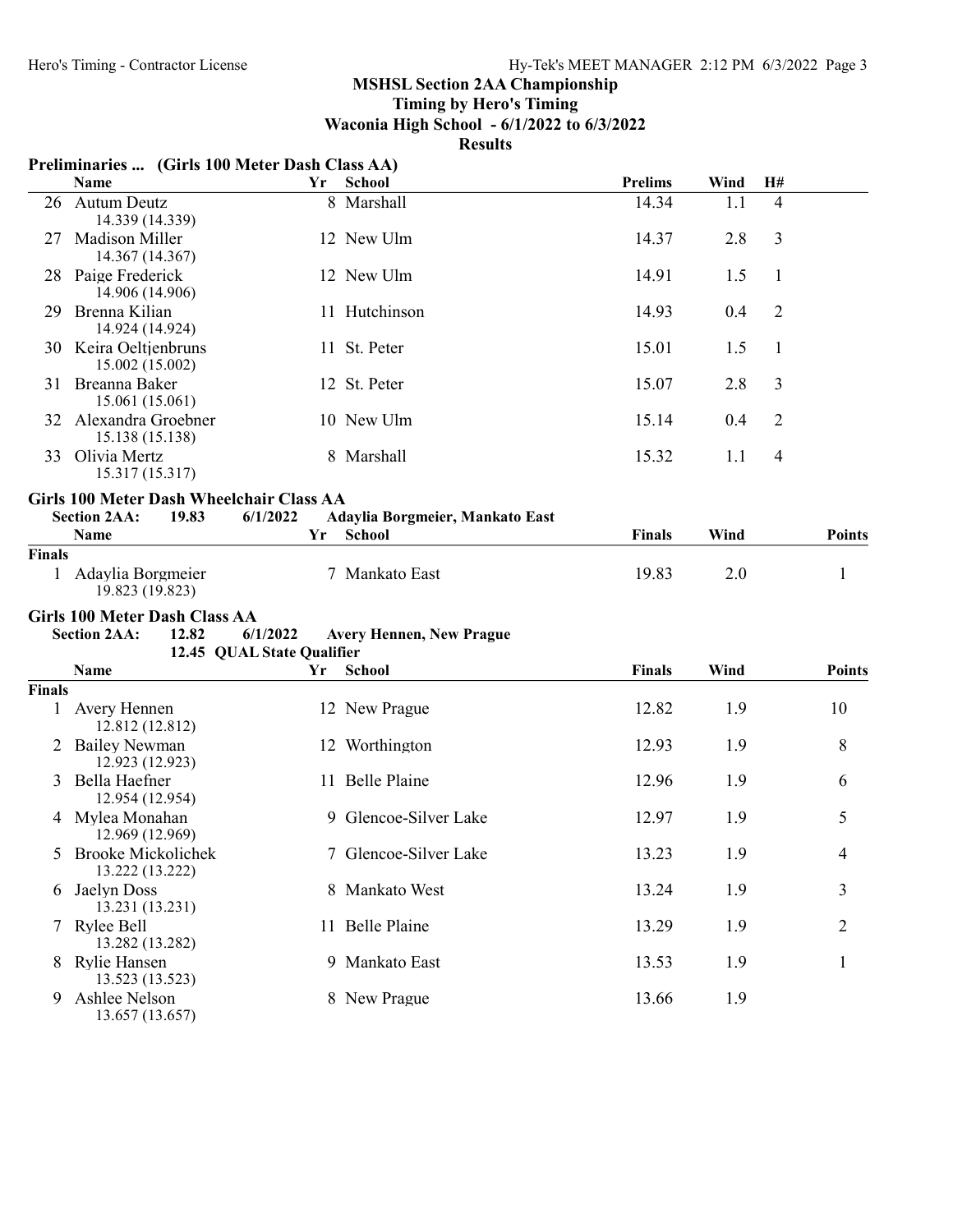### MSHSL Section 2AA Championship Timing by Hero's Timing

Waconia High School - 6/1/2022 to 6/3/2022

Results

#### Girls 200 Meter Dash Class AA

25.53 QUAL State Qualifier

|    | VULLE Statt Vu<br>Name                      | Yr<br><b>School</b>    | <b>Prelims</b> | Wind | H#             |  |
|----|---------------------------------------------|------------------------|----------------|------|----------------|--|
|    | <b>Preliminaries</b>                        |                        |                |      |                |  |
|    | 1 Ruby Marble<br>26.354 (26.354)            | 8 Mankato West         | 26.36 Q        | 3.3  | $\overline{4}$ |  |
|    | 2 Avery Schmitz<br>26.659 (26.659)          | 9 Mankato West         | 26.66 Q        | 3.2  | 3              |  |
| 3  | Brooklyn Scheitel-Taylor<br>26.862 (26.862) | 12 Worthington         | 26.87 Q        | 2.2  | $\mathbf{1}$   |  |
|    | 4 Corene Moeller<br>27.329 (27.329)         | 11 Fairmont            | 27.33 Q        | 2.5  | $\overline{2}$ |  |
| 5  | <b>Brie Kobow</b><br>27.485 (27.485)        | 9 Hutchinson           | $27.49$ q      | 3.3  | $\overline{4}$ |  |
| 6  | Grace Dloughy<br>27.892 (27.892)            | 11 St. Peter           | 27.90 q        | 3.2  | 3              |  |
|    | Avery Schuh<br>27.902 (27.902)              | 10 Mankato East        | $27.91$ q      | 2.2  | $\mathbf{1}$   |  |
| 8  | Jeri Sackett<br>28.214 (28.214)             | 10 New Prague          | $28.22$ q      | 2.5  | $\overline{2}$ |  |
| 9  | Jillian Borgmeier<br>28.308 (28.308)        | 7 Mankato East         | $28.31$ q      | 3.3  | $\overline{4}$ |  |
|    | 10 Kailynn Thul<br>28.331 (28.331)          | 8 Mankato East         | 28.34          | 2.5  | $\overline{2}$ |  |
|    | 11 Brooklyn Christianson<br>28.564 (28.564) | 10 Glencoe-Silver Lake | 28.57          | 3.2  | 3              |  |
|    | 12 Brooke Mickolichek<br>28.633 (28.633)    | 7 Glencoe-Silver Lake  | 28.64          | 2.2  | $\mathbf{1}$   |  |
|    | 13 McKenna Schreiber<br>28.738 (28.738)     | 11 Mankato West        | 28.74          | 2.2  | $\mathbf{1}$   |  |
|    | 14 Makayla Haugen<br>28.829 (28.829)        | 10 Jordan              | 28.83          | 3.3  | $\overline{4}$ |  |
|    | 15 Emily Frank<br>29.160 (29.160)           | 12 Fairmont            | 29.16          | 3.2  | 3              |  |
|    | 16 Jaidynn Dietel<br>29.225 (29.225)        | 11 Belle Plaine        | 29.23          | 3.2  | 3              |  |
|    | 17 Myma Redd<br>29.423 (29.423)             | 12 Hutchinson          | 29.43          | 3.3  | $\overline{4}$ |  |
| 18 | Maria Stensland<br>29.604 (29.604)          | 9 Jordan               | 29.61          | 2.5  | $\overline{2}$ |  |
| 19 | Angelica Kerekes<br>29.636 (29.636)         | 12 Fairmont            | 29.64          | 2.5  | 2              |  |
|    | 20 Laura Bertrang<br>29.659 (29.659)        | 11 New Ulm             | 29.66          | 2.2  | $\mathbf{1}$   |  |
|    | 21 Noelle Simonette<br>29.777 (29.777)      | 7 St. Peter            | 29.78          | 3.3  | $\overline{4}$ |  |
|    | 22 Carlie Rosenwinkel<br>29.927 (29.927)    | 11 Belle Plaine        | 29.93          | 2.2  | $\mathbf{1}$   |  |
|    | 23 Ruby Tietz<br>29.953 (29.953)            | 10 New Prague          | 29.96          | 3.3  | $\overline{4}$ |  |
|    | 24 Aubree Schwanz<br>30.016 (30.016)        | 8 Hutchinson           | 30.02          | 3.3  | $\overline{4}$ |  |
| 25 | <b>Autum Deutz</b><br>30.119 (30.119)       | 8 Marshall             | 30.12          | 3.2  | 3              |  |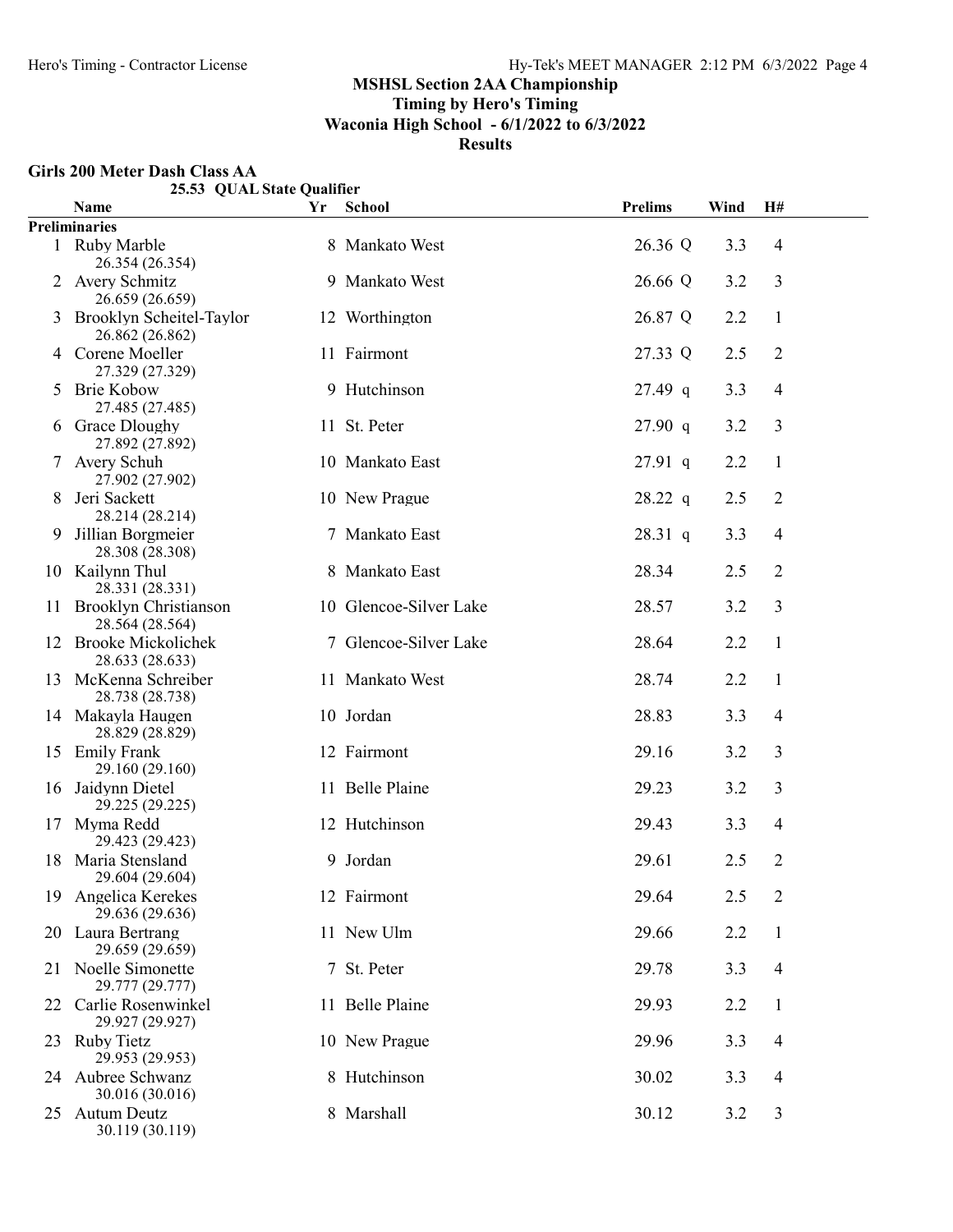Timing by Hero's Timing

Waconia High School - 6/1/2022 to 6/3/2022

Results

# Preliminaries ... (Girls 200 Meter Dash Class AA)

|     | <b>Name</b>                                | Yr | <b>School</b>         | <b>Prelims</b> | Wind | H#             |  |
|-----|--------------------------------------------|----|-----------------------|----------------|------|----------------|--|
| 26  | <b>Brooke Rehnelt</b><br>30.384 (30.384)   |    | 12 St. Peter          | 30.39          | 2.5  | 2              |  |
| 27  | Samara Jones<br>30.493 (30.493)            |    | 10 Jordan             | 30.50          | 2.5  | 2              |  |
| 28  | Sarah Todesco<br>30.689 (30.689)           |    | 10 New Ulm            | 30.69          | 3.2  | 3              |  |
| 29. | Madi Ziemer<br>30.880 (30.880)             |    | 9 Marshall            | 30.88          | 3.2  | 3              |  |
| 30  | Averie Schafer<br>30.950 (30.950)          |    | 11 Belle Plaine       | 30.95          | 2.2  | - 1            |  |
| 31  | Marleigh Ebling-Kokesch<br>31.021 (31.021) |    | 9 New Ulm             | 31.03          | 3.3  | 4              |  |
| 32  | Emma Gulickson<br>31.566 (31.566)          |    | 12 New Prague         | 31.57          | 3.2  | $\overline{3}$ |  |
| 33. | Lauren Betcher<br>31.570 (31.570)          |    | 9 Glencoe-Silver Lake | 31.57          | 2.2  | $\overline{1}$ |  |
| 34  | Maddi Panka<br>32.009 (32.009)             |    | 7 Marshall            | 32.01          | 2.5  | 2              |  |

### Girls 200 Meter Dash Class AA

#### 25.53 QUAL State Qualifier

|               | Name                                        | Yr | <b>School</b>   | <b>Finals</b> | Wind | <b>Points</b>  |
|---------------|---------------------------------------------|----|-----------------|---------------|------|----------------|
| <b>Finals</b> |                                             |    |                 |               |      |                |
| $\mathbf{1}$  | <b>Ruby Marble</b><br>26.193 (26.193)       |    | 8 Mankato West  | 26.20         | 2.7  | 10             |
|               | Brooklyn Scheitel-Taylor<br>26.223 (26.223) |    | 12 Worthington  | 26.23         | 2.7  | 8              |
| 3             | Avery Schmitz<br>26.411 (26.411)            |    | 9 Mankato West  | 26.42         | 2.7  | 6              |
| 4             | Corene Moeller<br>27.288 (27.288)           |    | 11 Fairmont     | 27.29         | 2.7  | 5              |
| 5             | Jeri Sackett<br>27.474 (27.474)             |    | 10 New Prague   | 27.48         | 2.7  | 4              |
| 6             | Avery Schuh<br>27.517 (27.517)              |    | 10 Mankato East | 27.52         | 2.7  | 3              |
|               | <b>Brie Kobow</b><br>27.546 (27.546)        |    | 9 Hutchinson    | 27.55         | 2.7  | $\overline{2}$ |
| 8             | Grace Dloughy<br>27.552 (27.552)            |    | 11 St. Peter    | 27.56         | 2.7  |                |
| 9             | Jillian Borgmeier<br>27.744 (27.744)        |    | 7 Mankato East  | 27.75         | 2.7  |                |
|               | Girls 200 Meter Dash Wheelchair Class AA    |    |                 |               |      |                |
|               | Name                                        | Yr | <b>School</b>   | <b>Finals</b> | Wind | <b>Points</b>  |
| <b>Finals</b> |                                             |    |                 |               |      |                |
|               | Adaylia Borgmeier<br>40.047 (40.047)        |    | 7 Mankato East  | 40.05         | 4.5  |                |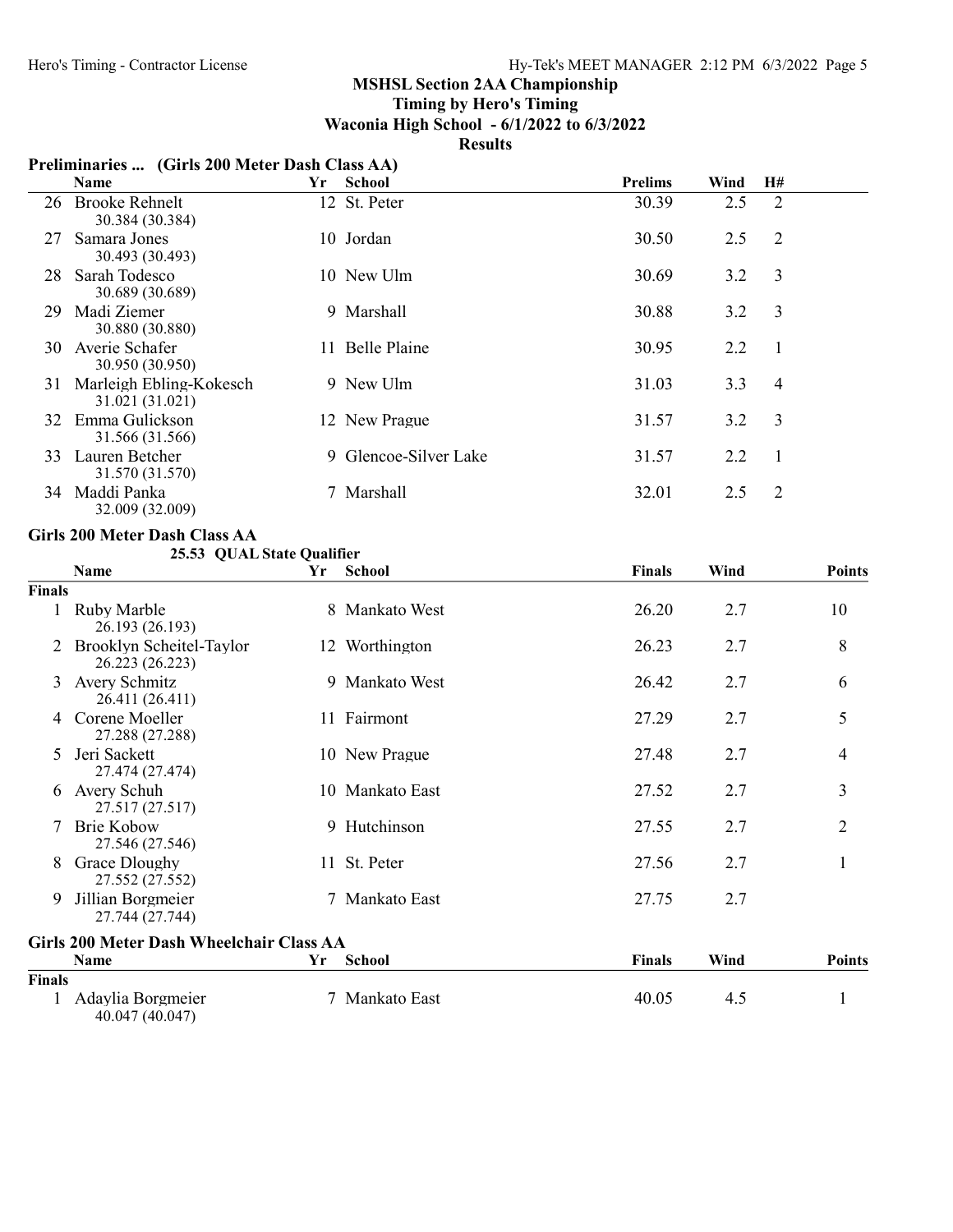Timing by Hero's Timing

Waconia High School - 6/1/2022 to 6/3/2022

Results

Girls 400 Meter Dash Class AA<br>Section 2AA: 1:00.57 6/1/2022 Brianna Simpson, Marshall

58.16 QUAL State Qualifier

|    | <b>Name</b>                                     | Yr | <b>School</b>         | <b>Prelims</b> | H#             |  |
|----|-------------------------------------------------|----|-----------------------|----------------|----------------|--|
|    | <b>Preliminaries</b>                            |    |                       |                |                |  |
|    | 1 Corene Moeller<br>1:00.793 (1:00.793)         |    | 11 Fairmont           | $1:00.80$ Q    | $\overline{4}$ |  |
|    | 2 Morgan Dean<br>1:01.779(1:01.779)             |    | 12 Hutchinson         | $1:01.78$ Q    | 3              |  |
| 3  | Brianna Simpson<br>1:01.786 (1:01.786)          |    | 11 Marshall           | $1:01.79$ Q    | $\mathbf{1}$   |  |
|    | 4 Keira Friedrich<br>1:01.835(1:01.835)         |    | 8 St. Peter           | $1:01.84$ Q    | $\overline{2}$ |  |
|    | 5 Carissa Saxton<br>1:02.332 (1:02.332)         |    | 12 Fairmont           | $1:02.34$ q    | 1              |  |
|    | 6 Norah Downs<br>1:02.389 (1:02.389)            |    | 9 Mankato West        | $1:02.39$ q    | 2              |  |
|    | 7 Mikaela Stenzel<br>1:03.191(1:03.191)         |    | 9 Mankato West        | $1:03.20$ q    | 3              |  |
|    | 8 Ava Tibodeau<br>1:04.184(1:04.184)            |    | 8 Mankato East        | $1:04.19$ q    | 3              |  |
|    | 9 Madison Wester<br>1:04.669(1:04.669)          |    | 9 Hutchinson          | $1:04.67$ q    | 2              |  |
|    | 10 Madison Pelowski<br>1:04.788 (1:04.788)      |    | 12 Jordan             | 1:04.79        | 1              |  |
|    | 11 Hayden Henning<br>1:04.900 (1:04.900)        |    | 8 Mankato East        | 1:04.90        | 2              |  |
|    | 12 MacKenzie Householder<br>1:04.995 (1:04.995) |    | 12 Fairmont           | 1:05.00        | 4              |  |
|    | 13 Aubrey Doyscher<br>1:05.397 (1:05.397)       |    | 9 Mankato West        | 1:05.40        | 3              |  |
|    | 14 Audree Connelly<br>1:05.818(1:05.818)        |    | 9 New Prague          | 1:05.82        | 4              |  |
|    | 15 Kaia Austin<br>1:06.448 (1:06.448)           |    | 9 Mankato East        | 1:06.45        | 4              |  |
|    | 16 Chloe Stensland<br>1:07.124(1:07.124)        |    | 7 Jordan              | 1:07.13        | $\overline{4}$ |  |
|    | 17 Nicole Wede<br>1:08.061(1:08.061)            |    | 12 Worthington        | 1:08.07        | 2              |  |
|    | 18 Kaelyn Eikanger<br>1:08.133(1:08.133)        |    | 9 New Ulm             | 1:08.14        | 3              |  |
|    | 19 Aubrey Weckman<br>1:08.571(1:08.571)         |    | 12 New Prague         | 1:08.58        | 3              |  |
| 20 | Greta Baker<br>1:08.678 (1:08.678)              |    | 8 St. Peter           | 1:08.68        | 3              |  |
|    | 21 Kylee Nosbush<br>1:09.327(1:09.327)          |    | 12 New Ulm            | 1:09.33        | 2              |  |
|    | 22 Averie Schafer<br>1:09.354 (1:09.354)        |    | 11 Belle Plaine       | 1:09.36        | 1              |  |
| 23 | <b>Brooke Kobow</b><br>1:09.462 (1:09.462)      |    | 11 Hutchinson         | 1:09.47        | 4              |  |
|    | 24 Carley Motz<br>1:09.668 (1:09.668)           |    | 10 New Prague         | 1:09.67        | 4              |  |
| 25 | Ava Ranzau<br>1:10.349 (1:10.349)               |    | 9 Glencoe-Silver Lake | 1:10.35        | $\mathbf{1}$   |  |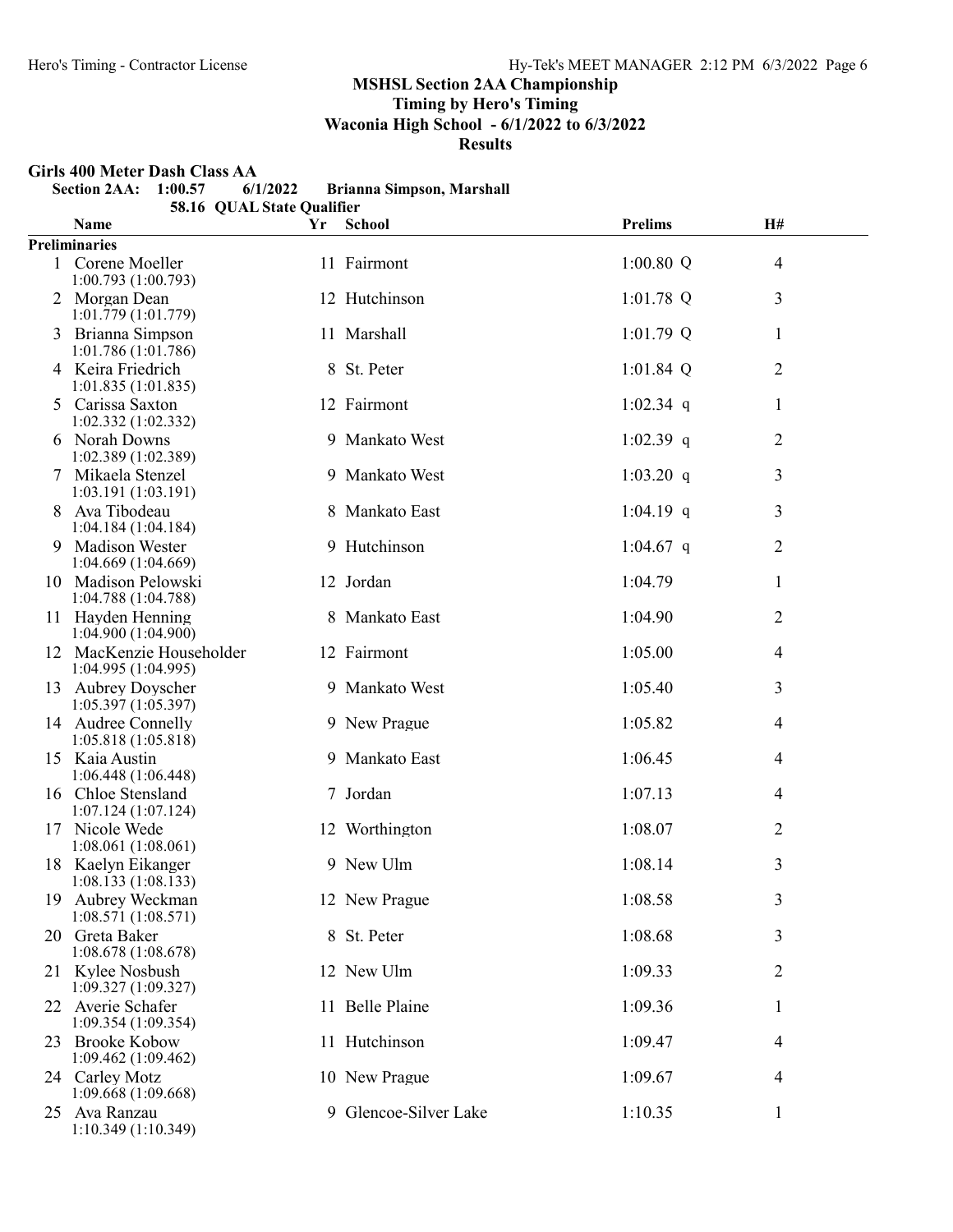Timing by Hero's Timing

Waconia High School - 6/1/2022 to 6/3/2022

Results

### Preliminaries ... (Girls 400 Meter Dash Class AA)

|     | <b>Name</b>                                  | Yr | <b>School</b>         | <b>Prelims</b> | <b>H#</b> |
|-----|----------------------------------------------|----|-----------------------|----------------|-----------|
|     | 26 Grace Bates<br>1:10.394(1:10.394)         |    | 9 Worthington         | 1:10.40        |           |
| 27  | Anna Kuecker<br>1:10.669(1:10.669)           |    | 10 Marshall           | 1:10.67        |           |
|     | 28 Katherine Callahan<br>1:10.714(1:10.714)  |    | 8 St. Peter           | 1:10.72        | 4         |
| 29. | Winona Warden<br>1:10.845(1:10.845)          |    | 12 Jordan             | 1:10.85        | 3         |
| 30  | <b>Gracelyn Foster</b><br>1:10.893(1:10.893) |    | 10 Marshall           | 1:10.90        | 2         |
| 31  | Emily Maciej<br>1:12.483(1:12.483)           |    | 12 Belle Plaine       | 1:12.49        |           |
|     | 32 Olivia Wanous<br>1:12.740(1:12.740)       |    | 9 Glencoe-Silver Lake | 1:12.74        | 2         |
| 33  | Anna Sievert<br>1:14.474(1:14.474)           | 9. | Glencoe-Silver Lake   | 1:14.48        | 4         |

# Girls 400 Meter Dash Class AA<br>Section 2AA: 1:00.57 6/1/2022

# Brianna Simpson, Marshall

58.16 QUAL State Qualifier

|                | Name                                         | Yr | <b>School</b>  | <b>Finals</b> | <b>Points</b> |
|----------------|----------------------------------------------|----|----------------|---------------|---------------|
| <b>Finals</b>  |                                              |    |                |               |               |
|                | Brianna Simpson<br>1:00.567(1:00.567)        |    | 11 Marshall    | 1:00.57       | 10            |
| 2              | Corene Moeller<br>1:00.624(1:00.624)         |    | 11 Fairmont    | 1:00.63       | 8             |
| 3              | Morgan Dean<br>1:00.927(1:00.927)            |    | 12 Hutchinson  | 1:00.93       | 6             |
| $\overline{4}$ | Carissa Saxton<br>1:01.079(1:01.079)         |    | 12 Fairmont    | 1:01.08       | 5             |
| 5.             | Keira Friedrich<br>1:01.661(1:01.661)        |    | 8 St. Peter    | 1:01.67       | 4             |
| 6              | Mikaela Stenzel<br>1:02.886(1:02.886)        |    | 9 Mankato West | 1:02.89       | 3             |
|                | Norah Downs<br>1:02.888(1:02.888)            |    | 9 Mankato West | 1:02.89       | 2             |
| 8              | Ava Tibodeau<br>1:04.455(1:04.455)           |    | 8 Mankato East | 1:04.46       | 1             |
| 9              | <b>Madison Wester</b><br>1:06.726 (1:06.726) |    | 9 Hutchinson   | 1:06.73       |               |

#### Girls 800 Meter Run Class AA

| <b>Section 2AA: 2:20.47</b> | 6/1/2022                     | Kendra Krueger, Jordan |
|-----------------------------|------------------------------|------------------------|
|                             | 2.16.39 OUAL State Qualifier |                        |

|                                             | $\mu$ . 10.07 OUTED blanc Oualing |                        |                |    |  |  |
|---------------------------------------------|-----------------------------------|------------------------|----------------|----|--|--|
| <b>Name</b>                                 | Yr.                               | School                 | <b>Prelims</b> | Н# |  |  |
| Preliminaries                               |                                   |                        |                |    |  |  |
| Kendra Krueger                              | $\mathbf{L}$                      | Jordan                 | $2:21.05$ Q    |    |  |  |
| $1:10.273(1:10.273)$ $2:21.041(1:10.768)$   |                                   |                        |                |    |  |  |
| 2 Addison Peed                              | 11.                               | Mankato East           | $2:21.96$ Q    |    |  |  |
| $1:11.361 (1:11.361)$ $2:21.958 (1:10.597)$ |                                   |                        |                |    |  |  |
| 3 Malayh Metcalf                            |                                   | 12 Glencoe-Silver Lake | $2:26.56$ Q    |    |  |  |
| 2:26.559 (2:26.559)                         |                                   |                        |                |    |  |  |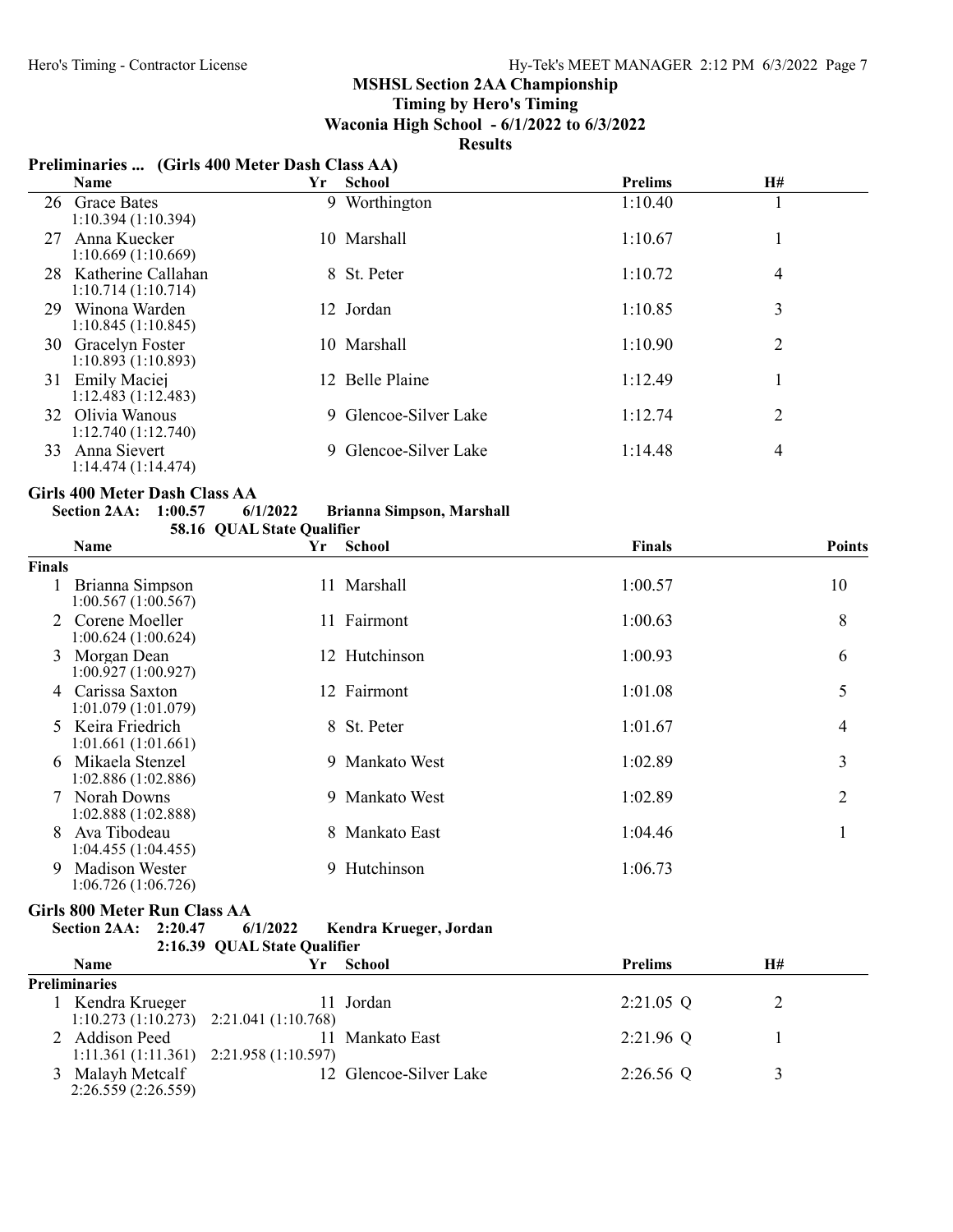Timing by Hero's Timing

Waconia High School - 6/1/2022 to 6/3/2022

Results

# Preliminaries ... (Girls 800 Meter Run Class AA)

|     | Name                                                              | Yr                       | School                | <b>Prelims</b> | H#             |  |
|-----|-------------------------------------------------------------------|--------------------------|-----------------------|----------------|----------------|--|
|     | 4 Lauren Henkels<br>$1:14.992(1:14.992)$ $2:29.138(1:14.146)$     |                          | 8 Mankato East        | $2:29.14$ Q    | $\overline{4}$ |  |
|     | 5 Keira Friedrich<br>1:11.485(1:11.485)                           | 2:24.468 (1:12.983)      | 8 St. Peter           | $2:24.47$ q    | 1              |  |
|     | 6 Emmah Dmytrasz<br>2:29.757 (2:29.757)                           |                          | 12 Mankato West       | $2:29.76$ q    | 3              |  |
|     | 7 Mackenzie Murphy<br>$1:14.073(1:14.073)$ $2:30.416(1:16.343)$   |                          | 11 Belle Plaine       | $2:30.42$ q    | 1              |  |
|     | 8 Katelyn Leibfried<br>$1:11.815(1:11.815)$ $2:30.624(1:18.809)$  |                          | 7 Marshall            | $2:30.63$ q    | $\overline{2}$ |  |
|     | 9 Audrey Wagner<br>$1:16.917(1:16.917)$ $2:33.146(1:16.229)$      |                          | 8 New Prague          | $2:33.15$ q    | 4              |  |
|     | 10 Avery Schneekloth<br>1:15.138 (1:15.138) 2:33.822 (1:18.684)   |                          | 7 Marshall            | 2:33.83        | 2              |  |
|     | 11 Emma Viscoli<br>$1:14.715(1:14.715)$ $2:36.594(1:21.879)$      |                          | 10 Mankato West       | 2:36.60        | $\overline{2}$ |  |
|     | 12 Madeline Schoenstedt<br>2:36.612 (2:36.612)                    |                          | 9 Mankato West        | 2:36.62        | 3              |  |
|     | 13 Tirzah Juaire<br>1:17.638 (1:17.638) 2:37.099 (1:19.461)       |                          | 8 Belle Plaine        | 2:37.10        | $\overline{4}$ |  |
|     | 14 Eva Peters<br>1:17.115(1:17.115)                               | 2:37.383 (1:20.268)      | 11 Mankato East       | 2:37.39        | $\overline{4}$ |  |
|     | 15 Robin Hibscher<br>1:17.621(1:17.621)                           | 2:38.317 (1:20.697)      | 8 St. Peter           | 2:38.32        | $\overline{4}$ |  |
|     | 16 Jersey Leysen<br>$1:14.371 (1:14.371)$ $2:42.196 (1:27.825)$   |                          | 11 Marshall           | 2:42.20        | 1              |  |
|     | 17 Kendall Dahlen<br>$1:17.441(1:17.441)$ $2:42.455(1:25.014)$    |                          | 7 Jordan              | 2:42.46        | $\overline{2}$ |  |
|     | 18 Morgan Peterson<br>2:43.410 (2:43.410)                         |                          | 12 St. Peter          | 2:43.41        | 3              |  |
|     | 19 Mia Monroe<br>2:43.537 (2:43.537)                              |                          | 11 New Prague         | 2:43.54        | 3              |  |
|     | 20 Breanna Stansbury<br>$1:16.235(1:16.235)$ $2:44.081(1:27.846)$ |                          | 10 Hutchinson         | 2:44.09        | $\overline{2}$ |  |
|     | 21 Ellie Ortega<br>$1:20.466(1:20.466)$ $2:44.529(1:24.063)$      |                          | 9 Fairmont            | 2:44.53        | $\mathbf{1}$   |  |
|     | 22 Sydney Stenger<br>2:44.741 (2:44.741)                          |                          | 12 New Prague         | 2:44.75        | 3              |  |
|     | 23 Ella Ahrens<br>1:21.213(1:21.213)                              | 2:46.198 (1:24.985)      | 10 New Ulm            | 2:46.20        | 1              |  |
|     | 24 Bella Schroeder<br>1:19.902 (1:19.902)                         | 9<br>2:48.656 (1:28.754) | Fairmont              | 2:48.66        | 4              |  |
|     | 25 Madison Pluim<br>1:22.179 (1:22.179)                           | 2:50.013 (1:27.834)      | 9 Fairmont            | 2:50.02        | 1              |  |
|     | 26 Sarah Young<br>2:56.809 (2:56.809)                             |                          | 8 Jordan              | 2:56.81        | 3              |  |
| 27. | Maelee Streufert<br>1:30.101(1:30.101)                            | 2:58.877 (1:28.777)      | 8 Glencoe-Silver Lake | 2:58.88        | 2              |  |
|     | 28 Lydia Wollan<br>1:20.602(1:20.602)                             | 3:00.454 (1:39.852)      | 8 Hutchinson          | 3:00.46        | 2              |  |
|     | 29 Root Gebremairam<br>3:06.529 (3:06.529)                        |                          | 11 Worthington        | 3:06.53        | 3              |  |
|     | 30 Florence Balash<br>1:31.356 (1:31.356)                         | 3:10.288 (1:38.933)      | 10 Worthington        | 3:10.29        | $\overline{4}$ |  |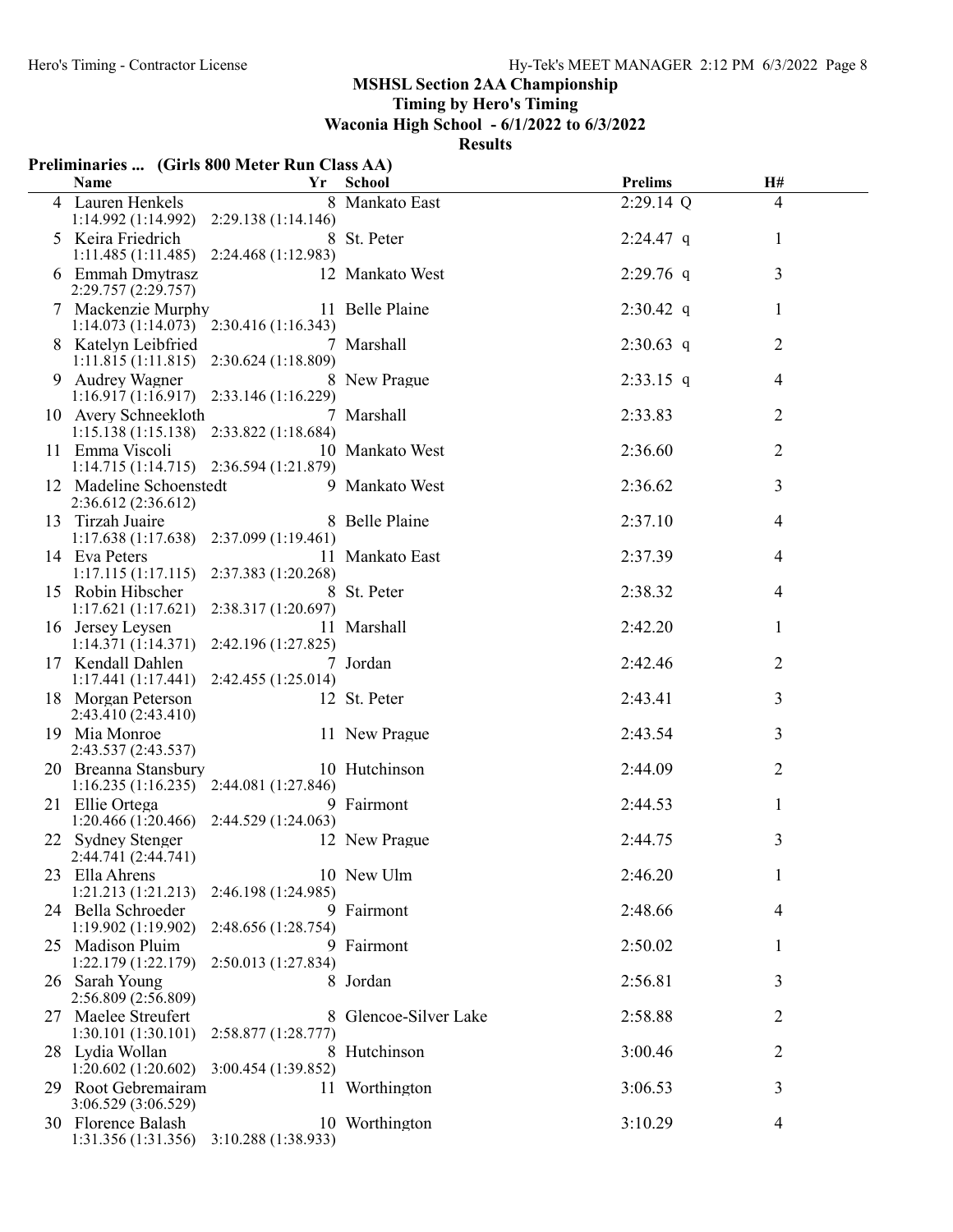Timing by Hero's Timing

Waconia High School - 6/1/2022 to 6/3/2022

#### Results

|               | Preliminaries  (Girls 800 Meter Run Class AA)                  |                              |                                        |                                |                      |               |  |  |  |
|---------------|----------------------------------------------------------------|------------------------------|----------------------------------------|--------------------------------|----------------------|---------------|--|--|--|
|               | <b>Name</b><br>31 Erika Brinkmann                              | Yr                           | <b>School</b><br>9 Glencoe-Silver Lake | <b>Prelims</b><br>3:35.15      | H#<br>$\overline{4}$ |               |  |  |  |
|               | 1:38.484(1:38.484)                                             | 3:35.146 (1:56.663)          |                                        |                                |                      |               |  |  |  |
|               | --- Shelby Lang                                                |                              | 10 Hutchinson                          | <b>SCR</b>                     | 1                    |               |  |  |  |
|               | 1:23.560(1:23.560)                                             | 2:48.240 (1:24.681)          |                                        |                                |                      |               |  |  |  |
|               | --- Aly Jeurissen<br>$1:17.332(1:17.332)$ $2:38.965(1:21.633)$ |                              | 10 Belle Plaine                        | <b>SCR</b>                     | 4                    |               |  |  |  |
|               | <b>Girls 800 Meter Run Wheelchair Class AA</b>                 |                              |                                        |                                |                      |               |  |  |  |
|               | Section 2AA: 2:53.43                                           | 6/1/2022                     | Adaylia Borgmeier, Mankato East        |                                |                      |               |  |  |  |
|               | <b>Name</b>                                                    | Yr                           | <b>School</b>                          | <b>Finals</b>                  |                      | <b>Points</b> |  |  |  |
| <b>Finals</b> |                                                                |                              |                                        |                                |                      |               |  |  |  |
|               | 1 Adaylia Borgmeier<br>1:26.379 (1:26.379) 2:53.423 (1:27.045) |                              | 7 Mankato East                         | 2:53.43                        |                      | 1             |  |  |  |
|               | <b>Girls 800 Meter Run Class AA</b>                            |                              |                                        |                                |                      |               |  |  |  |
|               | 6/1/2022<br>Section 2AA: 2:20.47<br>Kendra Krueger, Jordan     |                              |                                        |                                |                      |               |  |  |  |
|               |                                                                | 2:16.39 QUAL State Qualifier |                                        |                                |                      |               |  |  |  |
|               | Name                                                           | Yr                           | <b>School</b>                          | <b>Finals</b>                  |                      | <b>Points</b> |  |  |  |
| Finals        | 1 Kendra Krueger                                               |                              | 11 Jordan                              | 2:20.47                        |                      | 10            |  |  |  |
|               | 1:09.562(1:09.562)                                             | 2:20.464 (1:10.902)          |                                        |                                |                      |               |  |  |  |
|               | 2 Malayh Metcalf                                               |                              | 12 Glencoe-Silver Lake                 | 2:21.31                        |                      | 8             |  |  |  |
|               | 1:09.970(1:09.970)<br>3 Lauren Henkels                         | 2:21.304 (1:11.334)          | 8 Mankato East                         | 2:24.69                        |                      | 6             |  |  |  |
|               | 1:11.358(1:11.358)                                             | 2:24.685 (1:13.327)          |                                        |                                |                      |               |  |  |  |
|               | 4 Katelyn Leibfried                                            |                              | 7 Marshall                             | 2:28.53                        |                      | 5             |  |  |  |
|               | 1:11.741(1:11.741)                                             | 2:28.522(1:16.781)           |                                        |                                |                      |               |  |  |  |
| 5             | <b>Addison Peed</b><br>1:10.971(1:10.971)                      | 2:31.049 (1:20.078)          | 11 Mankato East                        | 2:31.05                        |                      | 4             |  |  |  |
|               | 6 Keira Friedrich                                              |                              | 8 St. Peter                            | 2:31.82                        |                      | 3             |  |  |  |
|               | 1:10.984(1:10.984)                                             | 2:31.819 (1:20.835)          |                                        |                                |                      |               |  |  |  |
|               | 7 Emmah Dmytrasz<br>$1:13.601(1:13.601)$ $2:32.560(1:18.959)$  |                              | 12 Mankato West                        | 2:32.56                        |                      | 2             |  |  |  |
|               | 8 Audrey Wagner                                                |                              | 8 New Prague                           | 2:34.85                        |                      | 1             |  |  |  |
|               | 1:14.096 (1:14.096) 2:34.843 (1:20.747)                        |                              |                                        |                                |                      |               |  |  |  |
|               | 9 Mackenzie Murphy<br>1:14.812 (1:14.812) 2:39.074 (1:24.262)  |                              | 11 Belle Plaine                        | 2:39.08                        |                      |               |  |  |  |
|               | Girls 1600 Meter Run Class AA                                  |                              |                                        |                                |                      |               |  |  |  |
|               | <b>Section 2AA:</b><br>5:03.97                                 | 6/1/2022                     | <b>Isabelle Schmitz, Hutchinson</b>    |                                |                      |               |  |  |  |
|               |                                                                | 5:04.26 QUAL State Qualifier |                                        |                                |                      |               |  |  |  |
|               | Name                                                           | Yr                           | <b>School</b>                          | <b>Finals</b>                  | <b>H#</b>            | <b>Points</b> |  |  |  |
| <b>Finals</b> | 1 Isabelle Schmitz                                             |                              | 10 Hutchinson                          |                                |                      |               |  |  |  |
|               | 1:17.893(1:17.893)                                             | 2:34.890 (1:16.997)          | 3:52.602(1:17.712)                     | 5:03.97<br>5:03.963 (1:11.361) | <b>QUAL</b><br>2     | 10            |  |  |  |
|               | 2 Kendra Krueger                                               |                              | 11 Jordan                              | 5:05.03                        | 2                    | 8             |  |  |  |
|               | 1:18.358(1:18.358)                                             | 2:35.291(1:16.933)           | 3:53.315 (1:18.024)                    | 5:05.027(1:11.712)             |                      |               |  |  |  |
|               | 3 Laura Thompson<br>1:17.371(1:17.371)                         | 2:34.516(1:17.145)           | 12 Fairmont<br>3:52.875 (1:18.359)     | 5:06.04<br>5:06.033 (1:13.158) | 2                    | 6             |  |  |  |
|               | 4 Macy Hanson                                                  |                              | 9 Fairmont                             | 5:21.13                        | 2                    | 5             |  |  |  |
|               | 1:18.171(1:18.171)<br>Ava Matejcek                             | 2:35.327 (1:17.157)          | 3:58.153 (1:22.826)                    | 5:21.126 (1:22.973)            |                      |               |  |  |  |
| 5             | 1:20.747(1:20.747)                                             | 2:46.121 (1:25.375)          | 12 Mankato East<br>4:14.393 (1:28.272) | 5:38.87<br>5:38.862 (1:24.470) | 2                    | 4             |  |  |  |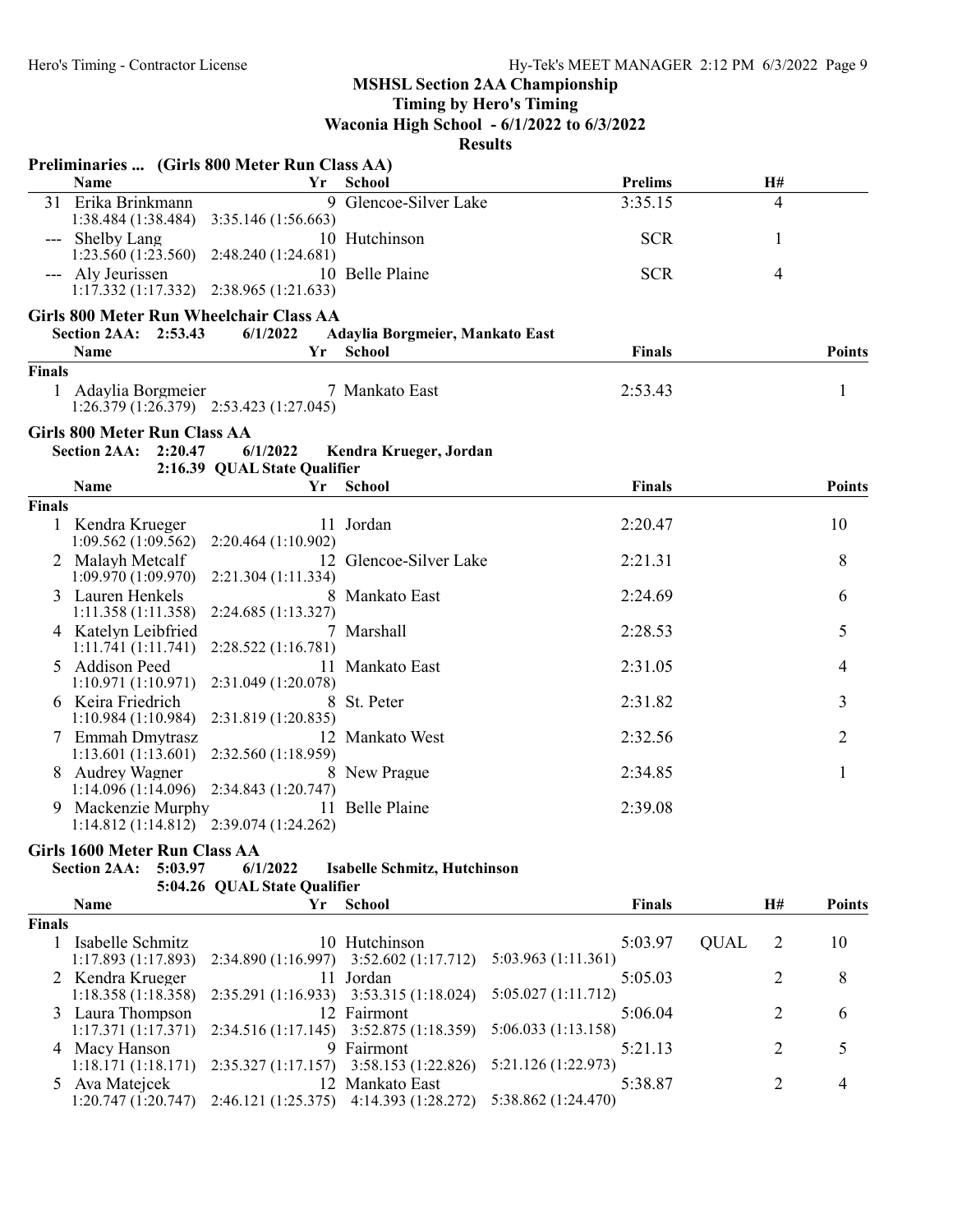Timing by Hero's Timing

Waconia High School - 6/1/2022 to 6/3/2022

#### Results

### Finals ... (Girls 1600 Meter Run Class AA)

|     | Name                                  | Yr                  | <b>School</b>                                                                   | <b>Finals</b>                  | H# | <b>Points</b>  |
|-----|---------------------------------------|---------------------|---------------------------------------------------------------------------------|--------------------------------|----|----------------|
|     | 6 Paige Swanepoel                     |                     | 8 New Prague                                                                    | 5:42.27                        | 2  | 3              |
|     | 1:23.553(1:23.553)                    |                     | $2:50.247(1:26.695)$ 4:20.697 (1:30.450)                                        | 5:42.268 (1:21.571)            |    |                |
|     | 7 Megan Friedrichs                    |                     | 12 Mankato East                                                                 | 5:43.58                        | 2  | $\overline{2}$ |
|     | 1:24.302(1:24.302)                    | 2:52.113(1:27.811)  | 4:19.727 (1:27.615)                                                             | 5:43.576 (1:23.849)            |    |                |
|     | 8 Madison Wolle                       |                     | 10 Mankato East                                                                 | 5:51.12                        | 2  | $\mathbf{1}$   |
|     | 1:24.704(1:24.704)                    |                     | 2:53.036 (1:28.333) 4:23.711 (1:30.675)                                         | 5:51.120 (1:27.409)            |    |                |
|     | 9 Grace Carlson<br>1:25.003(1:25.003) |                     | 10 New Prague<br>2:53.563 (1:28.561) 4:24.678 (1:31.115)                        | 5:53.33<br>5:53.327 (1:28.649) | 2  |                |
|     | 10 Ryleigh Quint                      |                     | 10 Mankato West                                                                 | 5:58.11                        | 2  |                |
|     | 1:27.294(1:27.294)                    |                     | 2:54.985 (1:27.691) 4:25.418 (1:30.434)                                         | 5:58.105 (1:32.687)            |    |                |
|     | 11 Olivia Fynboh                      |                     | 8 Jordan                                                                        | 5:59.66                        | 2  |                |
|     | 1:26.992 (1:26.992)                   |                     | 2:55.944 (1:28.952) 4:29.097 (1:33.153)                                         | 5:59.658 (1:30.561)            |    |                |
|     | 12 Hannah James                       |                     | 7 Mankato West                                                                  | 6:02.77                        | 2  |                |
|     | 1:27.747(1:27.747)                    |                     | 2:57.604 (1:29.857) 4:31.881 (1:34.278)                                         | 6:02.768 (1:30.887)            |    |                |
|     | 13 Bianca Peterson                    |                     | 7 Jordan                                                                        | 6:04.29                        | 2  |                |
|     | 1:27.761(1:27.761)                    |                     | 2:58.199 (1:30.439) 4:35.243 (1:37.044)                                         | 6:04.283 (1:29.040)            |    |                |
|     | 14 Addisyn Giles                      |                     | 9 Belle Plaine                                                                  | 6:05.47                        | 2  |                |
|     |                                       |                     | $1:25.186 (1:25.186)$ $2:57.899 (1:32.713)$ $4:33.012 (1:35.113)$               | 6:05.470 (1:32.459)            |    |                |
|     | 15 Andie Sanderson                    |                     | 9 Mankato West                                                                  | 6:06.82                        | 2  |                |
|     |                                       |                     | $1:28.512(1:28.512)$ $2:59.363(1:30.852)$ $4:35.643(1:36.280)$                  | 6:06.813 (1:31.170)            |    |                |
|     | 16 Hadley Stuehrenberg                |                     | 11 St. Peter                                                                    | 6:07.29                        | 1  |                |
|     |                                       |                     | 1:23.399 (1:23.399) 2:57.693 (1:34.295) 4:31.932 (1:34.239)                     | 6:07.283 (1:35.352)            |    |                |
|     | 17 Cameen McFarquhar                  |                     | 10 Marshall                                                                     | 6:08.80                        | 2  |                |
|     |                                       |                     | $1:25.285(1:25.285)$ $2:56.945(1:31.660)$ $4:33.763(1:36.818)$                  | 6:08.793(1:35.031)             |    |                |
|     | 18 Kallie Thaemert                    |                     | 7 Belle Plaine                                                                  | 6:10.13                        | 1  |                |
|     | 1:23.081(1:23.081)                    |                     | $2:58.373(1:35.292)$ $4:36.243(1:37.871)$                                       | 6:10.121(1:33.878)             |    |                |
|     | 19 Ava Duthoy<br>1:34.618(1:34.618)   |                     | 8 Marshall<br>3:12.589 (1:37.972) 4:52.988 (1:40.399)                           | 6:19.92<br>6:19.912 (1:26.924) | 1  |                |
|     | 20 Bethany Pint                       |                     | 11 Belle Plaine                                                                 | 6:26.50                        | 1  |                |
|     | 1:21.830(1:21.830)                    |                     | 2:58.730 (1:36.900) 4:47.288 (1:48.559)                                         | 6:26.495 (1:39.207)            |    |                |
|     | 21 Abbey Carlson                      |                     | 12 New Prague                                                                   | 6:32.59                        | 1  |                |
|     | 1:34.177(1:34.177)                    |                     | 3:14.849 (1:40.673) 4:58.882 (1:44.033) 6:32.586 (1:33.705)                     |                                |    |                |
|     | 22 Elayna Anderson                    |                     | 10 Fairmont                                                                     | 6:38.09                        | 1  |                |
|     | 1:32.367(1:32.367)                    |                     | 3:13.887 (1:41.521) 4:58.292 (1:44.405) 6:38.086 (1:39.794)                     |                                |    |                |
|     | 23 Samantha Mattson                   |                     | 8 Glencoe-Silver Lake                                                           | 6:40.70                        | 1  |                |
|     |                                       |                     | 1:31.145 (1:31.145) 3:11.853 (1:40.708) 5:00.755 (1:48.903) 6:40.697 (1:39.942) |                                |    |                |
|     | 24 Keira Holberg                      |                     | 11 New Ulm                                                                      | 6:43.68                        | 1  |                |
|     |                                       |                     | 1:25.000 (1:25.000) 3:04.947 (1:39.947) 4:56.737 (1:51.791) 6:43.679 (1:46.942) |                                |    |                |
| 25  | Jenna Hoffman                         |                     | 12 Worthington                                                                  | 7:05.69                        |    |                |
|     | 1:39.500(1:39.500)                    | 3:26.977(1:47.477)  | 5:20.680 (1:53.703)                                                             | 7:05.682 (1:45.003)            |    |                |
|     | 26 Ella Froning                       |                     | 11 Hutchinson                                                                   | 7:09.65                        | 1  |                |
|     | 1:43.112(1:43.112)                    | 3:36.969 (1:53.857) | 5:29.967 (1:52.999)                                                             | 7:09.641 (1:39.674)            |    |                |
|     | 27 Kianna Dolezal                     |                     | 12 Glencoe-Silver Lake                                                          | 7:12.09<br>7:12.082 (1:43.444) | 1  |                |
|     | 1:42.095(1:42.095)<br>28 Marisa Thier | 3:33.991 (1:51.897) | 5:28.638 (1:54.647)<br>10 Worthington                                           |                                | 1  |                |
|     | 1:42.048 (1:42.048)                   | 3:37.436 (1:55.388) | 5:37.058 (1:59.623)                                                             | 7:31.72<br>7:31.719 (1:54.661) |    |                |
|     | 29 Ella Stiras                        |                     | 9 Hutchinson                                                                    | 7:47.40                        | 1  |                |
|     | 1:54.244(1:54.244)                    | 3:56.790(2:02.546)  | 5:59.892 (2:03.103)                                                             | 7:47.394 (1:47.502)            |    |                |
|     | Claire Verdeck                        |                     | 10 Glencoe-Silver Lake                                                          | <b>DNF</b>                     |    |                |
|     | 1:53.612(1:53.612)                    |                     |                                                                                 |                                |    |                |
| --- | Kailyn Pearcy                         |                     | 7 Marshall                                                                      | <b>SCR</b>                     | 1  |                |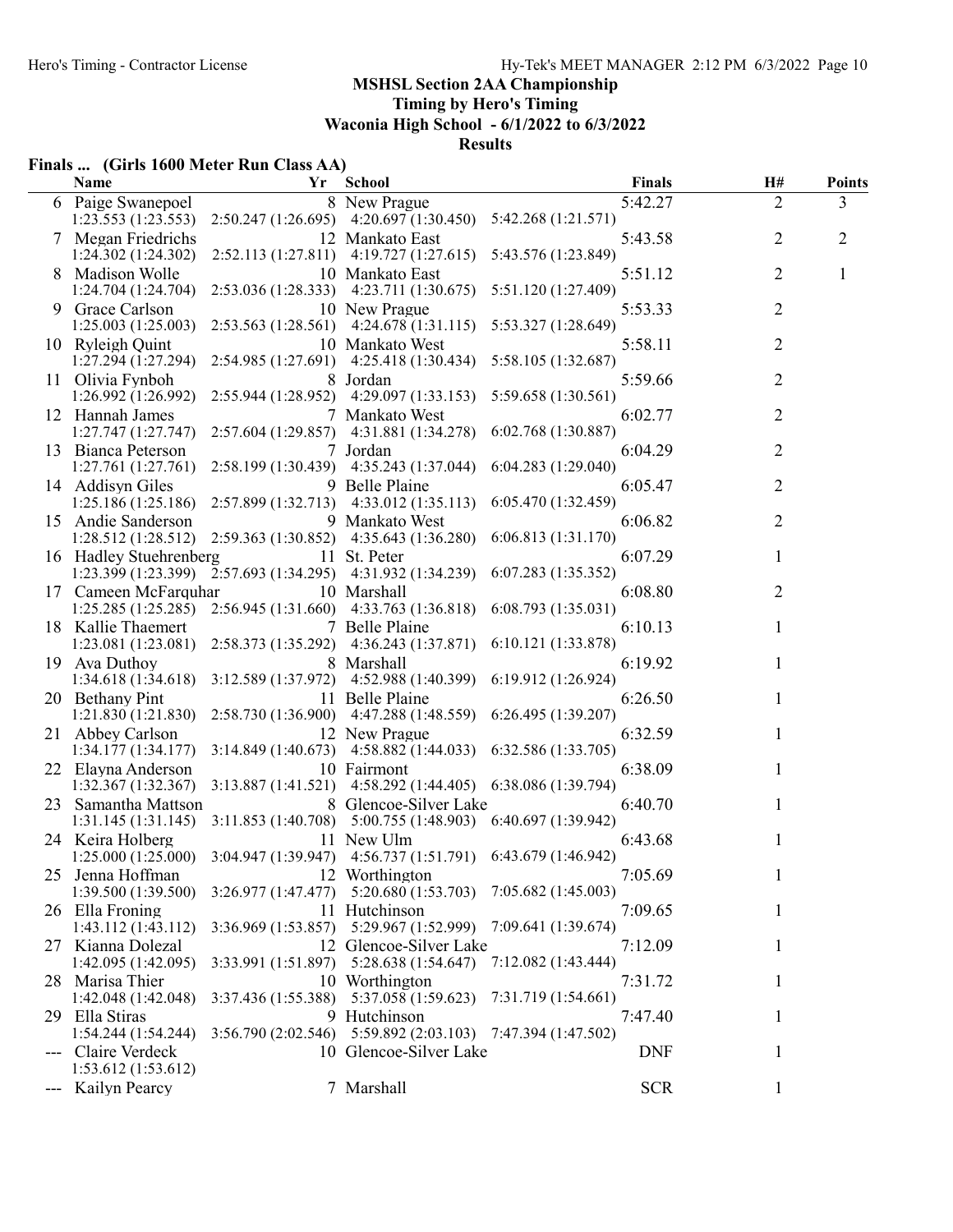Timing by Hero's Timing

Waconia High School - 6/1/2022 to 6/3/2022

Results

Girls 3200 Meter Run Class AA<br>Section 2AA: 10:50.38 6/1/2022

Isabelle Schmitz, Hutchinson

11:01.25 QUAL State Qualifier

|        | Name                 | Yr                  | <b>School</b>                                                                      | <b>Finals</b>                            |             | H#             | <b>Points</b>  |
|--------|----------------------|---------------------|------------------------------------------------------------------------------------|------------------------------------------|-------------|----------------|----------------|
| Finals |                      |                     |                                                                                    |                                          |             |                |                |
|        | 1 Isabelle Schmitz   |                     | 10 Hutchinson                                                                      | 10:50.38                                 | <b>QUAL</b> | 2              | 10             |
|        | 1:18.773(1:18.773)   |                     | 2:42.523 (1:23.750) 4:07.171 (1:24.648) 5:31.344 (1:24.174)                        |                                          |             |                |                |
|        | 6:53.699 (1:22.355)  | 8:17.652 (1:23.953) |                                                                                    | 9:39.013 (1:21.362) 10:50.371 (1:11.358) |             |                |                |
|        | 2 Laura Thompson     |                     | 12 Fairmont                                                                        | 11:02.02                                 |             | 2              | 8              |
|        | 1:18.536(1:18.536)   | 2:42.303(1:23.767)  |                                                                                    | 4:06.974 (1:24.671) 5:31.076 (1:24.103)  |             |                |                |
|        | 6:53.454 (1:22.378)  | 8:17.403 (1:23.950) |                                                                                    | 9:40.553 (1:23.150) 11:02.016 (1:21.463) |             |                |                |
|        |                      |                     | 9 Fairmont                                                                         |                                          |             | $\overline{2}$ |                |
| 3      | Macy Hanson          |                     | 2:42.257 (1:23.743) 4:06.948 (1:24.691) 5:31.407 (1:24.460)                        | 11:24.76                                 |             |                | 6              |
|        | 1:18.514(1:18.514)   |                     |                                                                                    |                                          |             |                |                |
|        | 6:57.348 (1:25.941)  |                     | 8:28.230 (1:30.883) 9:59.348 (1:31.118) 11:24.758 (1:25.410)                       |                                          |             |                |                |
|        | 4 Allyson Sample     |                     | 10 Marshall                                                                        | 11:32.36                                 |             | $\overline{2}$ | 5              |
|        | 1:20.520(1:20.520)   |                     | 2:46.127 (1:25.607) 4:13.992 (1:27.865) 5:42.823 (1:28.831)                        |                                          |             |                |                |
|        | 7:11.896 (1:29.073)  |                     | 8:41.049 (1:29.154) 10:09.303 (1:28.254) 11:32.351 (1:23.048)                      |                                          |             |                |                |
|        | 5 Ava Matejcek       |                     | 12 Mankato East                                                                    | 11:53.65                                 |             | $\overline{2}$ | $\overline{4}$ |
|        | 1:21.015(1:21.015)   |                     | 2:49.133 (1:28.118) 4:18.355 (1:29.223) 5:51.190 (1:32.835)                        |                                          |             |                |                |
|        | 7:25.038 (1:33.848)  |                     | 8:58.433 (1:33.396) 10:30.909 (1:32.476) 11:53.645 (1:22.737)                      |                                          |             |                |                |
|        | 6 Nora Rosemeier     |                     | 12 New Prague                                                                      | 12:13.58                                 |             | $\overline{2}$ | 3              |
|        | 1:20.222(1:20.222)   |                     | 2:46.517 (1:26.295) 4:15.265 (1:28.748) 5:50.624 (1:35.359)                        |                                          |             |                |                |
|        | 7:26.502 (1:35.878)  |                     | 9:05.510 (1:39.009) 10:42.258 (1:36.749) 12:13.571 (1:31.313)                      |                                          |             |                |                |
|        | 7 Megan Friedrichs   |                     | 12 Mankato East                                                                    | 12:21.23                                 |             | $\overline{2}$ | $\overline{2}$ |
|        | 1:25.870 (1:25.870)  |                     | 3:01.570 (1:35.700) 4:37.531 (1:35.961) 6:13.384 (1:35.853)                        |                                          |             |                |                |
|        | 7:49.118 (1:35.734)  |                     | 9:24.069 (1:34.952) 10:58.587 (1:34.518) 12:21.222 (1:22.635)                      |                                          |             |                |                |
|        | 8 Paige Turek        |                     | 9 Mankato East                                                                     | 12:37.28                                 |             | $\overline{2}$ | $\mathbf{1}$   |
|        | 1:26.047(1:26.047)   |                     | 3:02.031 (1:35.985) 4:38.637 (1:36.606) 6:17.458 (1:38.821)                        |                                          |             |                |                |
|        | 7:54.940 (1:37.482)  |                     | 9:31.428 (1:36.489) 11:11.540 (1:40.112) 12:37.279 (1:25.740)                      |                                          |             |                |                |
|        | 9 Chloe Aanenson     |                     | 10 Mankato West                                                                    | 12:38.08                                 |             | $\overline{2}$ |                |
|        | 1:24.064(1:24.064)   |                     | 2:57.671 (1:33.607) 4:34.201 (1:36.531) 6:13.026 (1:38.825)                        |                                          |             |                |                |
|        | 7:52.691 (1:39.666)  |                     | 9:30.970 (1:38.279) 11:12.210 (1:41.240) 12:38.076 (1:25.866)                      |                                          |             |                |                |
|        | 10 Addisyn Giles     |                     | 9 Belle Plaine                                                                     | 12:39.97                                 |             | $\overline{2}$ |                |
|        | 1:25.013(1:25.013)   |                     | 3:00.957 (1:35.944) 4:39.084 (1:38.128) 6:18.450 (1:39.366)                        |                                          |             |                |                |
|        | 7:58.507 (1:40.057)  |                     | 9:36.934 (1:38.427) 11:14.054 (1:37.120) 12:39.965 (1:25.912)                      |                                          |             |                |                |
|        | 11 Cameen McFarquhar |                     | 10 Marshall                                                                        | 12:43.21                                 |             | 1              |                |
|        | 1:26.459(1:26.459)   |                     | 2:59.301 (1:32.842) 4:37.337 (1:38.036) 6:16.637 (1:39.301)                        |                                          |             |                |                |
|        | 7:54.576 (1:37.939)  |                     | 9:32.739 (1:38.163) 11:10.294 (1:37.555) 12:43.204 (1:32.910)                      |                                          |             |                |                |
|        |                      |                     |                                                                                    |                                          |             |                |                |
|        | 12 Carys Gudahl      |                     | 9 Fairmont                                                                         | 12:44.81                                 |             | $\overline{2}$ |                |
|        |                      |                     | 1:23.347 (1:23.347) 2:56.866 (1:33.519) 4:33.407 (1:36.542) 6:11.339 (1:37.932)    |                                          |             |                |                |
|        | 7:51.938 (1:40.599)  |                     | 9:33.414 (1:41.476) 11:18.622 (1:45.209) 12:44.803 (1:26.181)                      |                                          |             |                |                |
|        | 13 Claire Helgerson  |                     | 10 Jordan                                                                          | 12:47.61                                 |             | $\overline{2}$ |                |
|        | 1:24.608 (1:24.608)  |                     | 2:56.569 (1:31.961) 4:33.163 (1:36.594) 6:11.820 (1:38.658)                        |                                          |             |                |                |
|        | 7:51.548 (1:39.729)  |                     | 9:31.513 (1:39.965) 11:11.720 (1:40.207) 12:47.606 (1:35.886)                      |                                          |             |                |                |
|        | 14 Landree Quint     |                     | 7 Mankato West                                                                     | 12:53.59                                 |             | 1              |                |
|        | 1:28.144(1:28.144)   |                     | 3:03.509 (1:35.365) 4:40.937 (1:37.429) 6:20.286 (1:39.349)                        |                                          |             |                |                |
|        | 7:59.588 (1:39.302)  |                     | 9:43.042 (1:43.454) 11:23.178 (1:40.137) 12:53.586 (1:30.408)                      |                                          |             |                |                |
|        | 15 Karina Hulzebos   |                     | 11 Mankato West                                                                    | 13:10.42                                 |             | 2              |                |
|        | 1:26.333(1:26.333)   |                     | 3:02.227 (1:35.894) 4:40.262 (1:38.036) 6:21.901 (1:41.639)                        |                                          |             |                |                |
|        | 8:05.386 (1:43.485)  |                     | 9:49.849 (1:44.463) 11:34.459 (1:44.610) 13:10.419 (1:35.960)                      |                                          |             |                |                |
|        | 16 Belle Jeurissen   |                     | 10 Belle Plaine                                                                    | 13:35.53                                 |             | 1              |                |
|        | 1:26.148(1:26.148)   |                     | 2:58.976 (1:32.828) 4:37.274 (1:38.298) 6:22.976 (1:45.702)                        |                                          |             |                |                |
|        |                      |                     | 8:12.567 (1:49.591) 10:01.825 (1:49.258) 11:52.273 (1:50.448) 13:35.523 (1:43.250) |                                          |             |                |                |
|        | 17 Kady Thoms        |                     | 7 St. Peter                                                                        | 13:55.89                                 |             | 1              |                |
|        |                      |                     | 1:33.623 (1:33.623) 3:12.205 (1:38.582) 4:55.784 (1:43.580) 6:42.545 (1:46.761)    |                                          |             |                |                |
|        |                      |                     | 8:30.040 (1:47.495) 10:19.262 (1:49.222) 12:11.303 (1:52.041) 13:55.890 (1:44.587) |                                          |             |                |                |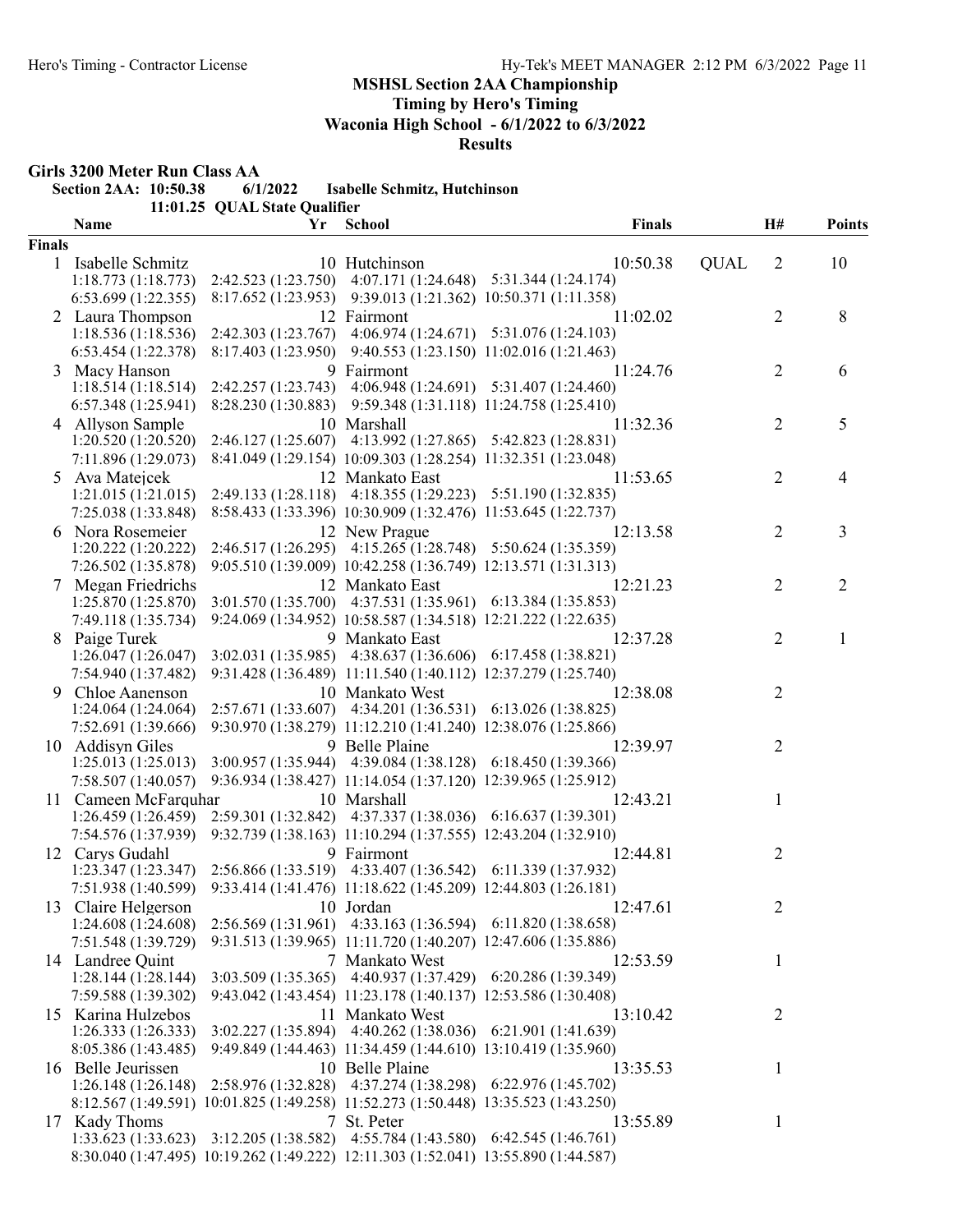MSHSL Section 2AA Championship Timing by Hero's Timing Waconia High School - 6/1/2022 to 6/3/2022 Results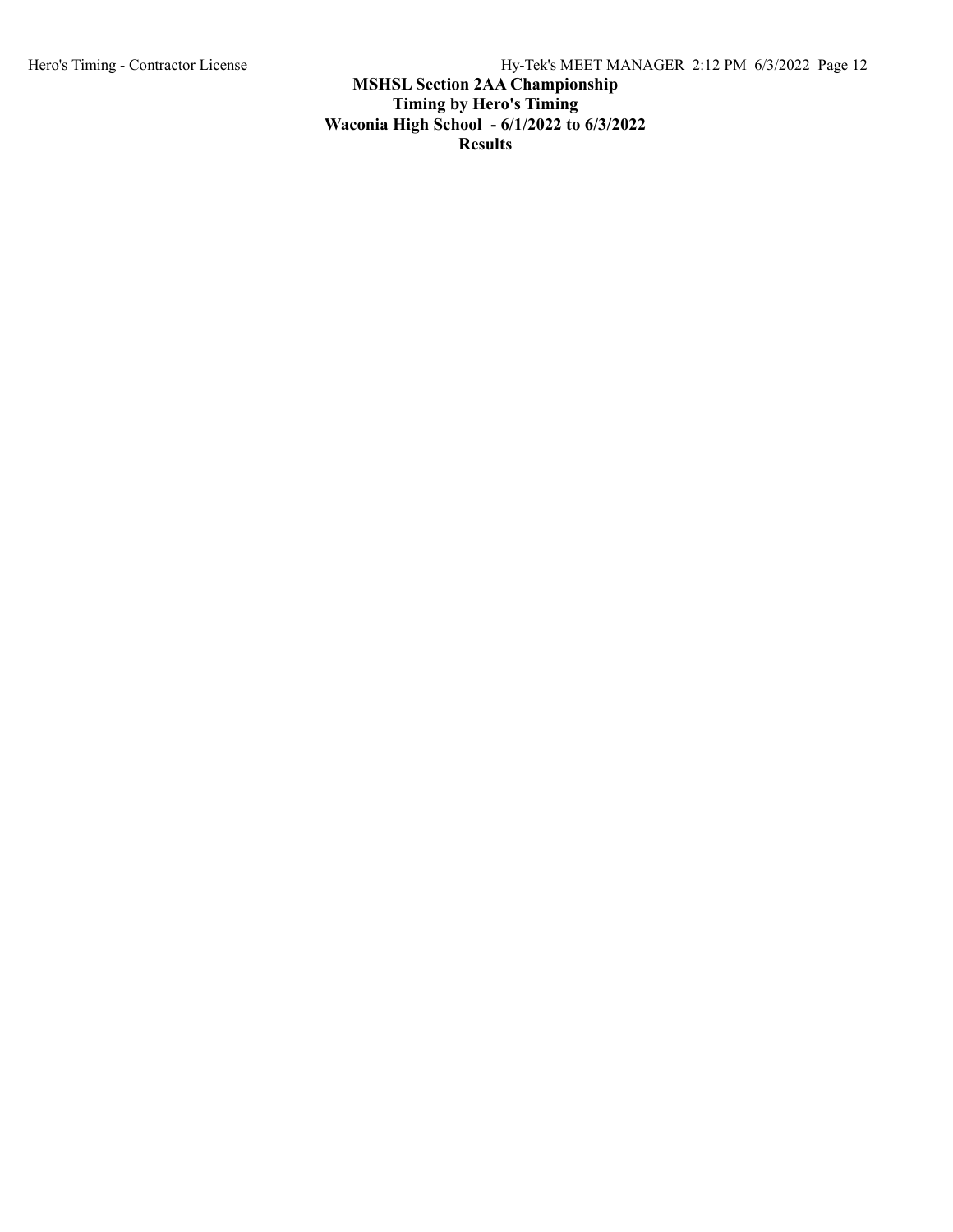Timing by Hero's Timing

Waconia High School - 6/1/2022 to 6/3/2022

#### Results

# Finals ... (Girls 3200 Meter Run Class AA)

|    | Name                                    |                            | Yr School                                                                                       | <b>Finals</b>  | <b>H#</b>  | <b>Points</b> |  |  |
|----|-----------------------------------------|----------------------------|-------------------------------------------------------------------------------------------------|----------------|------------|---------------|--|--|
|    | 18 Lila Bungarden                       |                            | 10 Belle Plaine                                                                                 | 14:17.09       | 1          |               |  |  |
|    |                                         |                            | $1:28.273$ $(1:28.273)$ $3:09.306$ $(1:41.034)$ $4:56.012$ $(1:46.706)$ $6:45.325$ $(1:49.313)$ |                |            |               |  |  |
|    |                                         |                            | 8:37.757 (1:52.432) 10:32.447 (1:54.690) 12:28.504 (1:56.057) 14:17.086 (1:48.582)              |                |            |               |  |  |
| 19 | Maddie Holicky                          |                            | 12 New Prague                                                                                   | 14:26.39       |            |               |  |  |
|    |                                         |                            | 1:41.642 (1:41.642) 3:25.881 (1:44.239) 5:14.171 (1:48.290) 7:04.309 (1:50.138)                 |                |            |               |  |  |
|    |                                         |                            | 8:57.879 (1:53.570) 10:52.050 (1:54.172) 12:46.859 (1:54.809) 14:26.389 (1:39.530)              |                |            |               |  |  |
|    | 20 Madysson Hasert                      |                            | 7 Marshall                                                                                      | 14:26.77       |            |               |  |  |
|    |                                         |                            | 1:32.019 (1:32.019) 3:12.516 (1:40.497) 4:58.206 (1:45.690) 6:49.408 (1:51.203)                 |                |            |               |  |  |
|    |                                         |                            | 8:43.666 (1:54.258) 10:40.229 (1:56.563) 12:36.107 (1:55.879) 14:26.765 (1:50.658)              |                |            |               |  |  |
| 21 | Keira Holberg                           |                            | 11 New Ulm                                                                                      | 14:29.63       |            |               |  |  |
|    |                                         |                            | 1:32.732 (1:32.732) 3:12.470 (1:39.738) 4:58.661 (1:46.192) 6:50.417 (1:51.756)                 |                |            |               |  |  |
|    |                                         |                            | 8:45.277 (1:54.860) 10:42.418 (1:57.141) 12:41.694 (1:59.277) 14:29.621 (1:47.927)              |                |            |               |  |  |
|    | 22 Mackenzie Williams                   |                            | 12 Jordan                                                                                       | 14:50.05       |            |               |  |  |
|    |                                         |                            | 1:36.086 (1:36.086) 3:18.472 (1:42.386) 5:05.901 (1:47.430) 6:59.855 (1:53.954)                 |                |            |               |  |  |
|    |                                         |                            | 8:55.153 (1:55.298) 10:53.188 (1:58.035) 12:52.945 (1:59.757) 14:50.050 (1:57.106)              |                |            |               |  |  |
| 23 |                                         |                            | Marissa Brinkmann 10 Glencoe-Silver Lake                                                        | 15:05.89       |            |               |  |  |
|    |                                         |                            | 1:38.847 (1:38.847) 3:25.682 (1:46.835) 5:15.080 (1:49.399) 7:09.684 (1:54.604)                 |                |            |               |  |  |
|    |                                         |                            | 9:06.936 (1:57.252) 11:06.581 (1:59.645) 13:08.707 (2:02.126) 15:05.882 (1:57.175)              |                |            |               |  |  |
|    | <b>Emily Giesen</b>                     |                            | 8 New Prague                                                                                    | <b>SCR</b>     | 2          |               |  |  |
|    | <b>Girls 100 Meter Hurdles Class AA</b> |                            |                                                                                                 |                |            |               |  |  |
|    | <b>Section 2AA:</b><br>14.53            | 6/1/2022                   | Jillian Hiveley, Jordan                                                                         |                |            |               |  |  |
|    |                                         | 15.01 QUAL State Qualifier |                                                                                                 |                |            |               |  |  |
|    | Name                                    |                            | Yr School                                                                                       | <b>Prelims</b> | H#<br>Wind |               |  |  |

|    | Name                                 | x r | SCHOOL          | <b>Prellims</b> | wina | 11#            |  |
|----|--------------------------------------|-----|-----------------|-----------------|------|----------------|--|
|    | <b>Preliminaries</b>                 |     |                 |                 |      |                |  |
| 1  | Jillian Hiveley<br>14.847 (14.847)   |     | 12 Jordan       | 14.85 Q         | 0.8  | $\overline{3}$ |  |
| 2  | Ellie Hernes<br>15.839 (15.839)      |     | 12 Fairmont     | 15.84 Q         | 2.4  | $\overline{2}$ |  |
| 3  | Lauren Dimler<br>16.119 (16.119)     |     | 12 Mankato West | 16.12 Q         | 2.0  | $\overline{4}$ |  |
| 4  | Madison Josephson<br>16.283 (16.283) |     | 12 New Prague   | 16.29 Q         | 2.7  | $\mathbf{1}$   |  |
| 5  | Jenna Sikel<br>16.668 (16.668)       |     | 12 Mankato West | 16.67 q         | 2.7  | $\mathbf{1}$   |  |
| 6  | Laura Thauvin<br>16.767 (16.767)     |     | 10 Mankato East | $16.77$ q       | 2.0  | $\overline{4}$ |  |
| 7  | Zoey Hermel<br>16.839 (16.839)       |     | 11 Mankato West | 16.84 $q$       | 2.4  | $\overline{2}$ |  |
| 8  | Nadya Gonzalez<br>17.161 (17.161)    |     | 11 Jordan       | $17.17$ q       | 0.8  | 3              |  |
| 9  | Hannah Kraft<br>17.300 (17.300)      |     | 10 New Prague   | 17.30 q         | 2.7  | $\mathbf{1}$   |  |
| 10 | Kelli Reitz<br>17.397 (17.397)       |     | 12 Belle Plaine | 17.40           | 0.8  | 3              |  |
| 11 | Paige Duthoy<br>17.430 (17.430)      |     | 11 Marshall     | 17.43           | 0.8  | 3              |  |
| 12 | Lucy Mehrkens<br>17.504 (17.504)     |     | 8 Jordan        | 17.51           | 2.4  | $\overline{2}$ |  |
| 13 | Laura Bertrang<br>17.760 (17.760)    |     | 11 New Ulm      | 17.76           | 2.0  | 4              |  |
| 14 | Cadence Leiding<br>17.851 (17.851)   |     | 9 Fairmont      | 17.86           | 2.7  | 1              |  |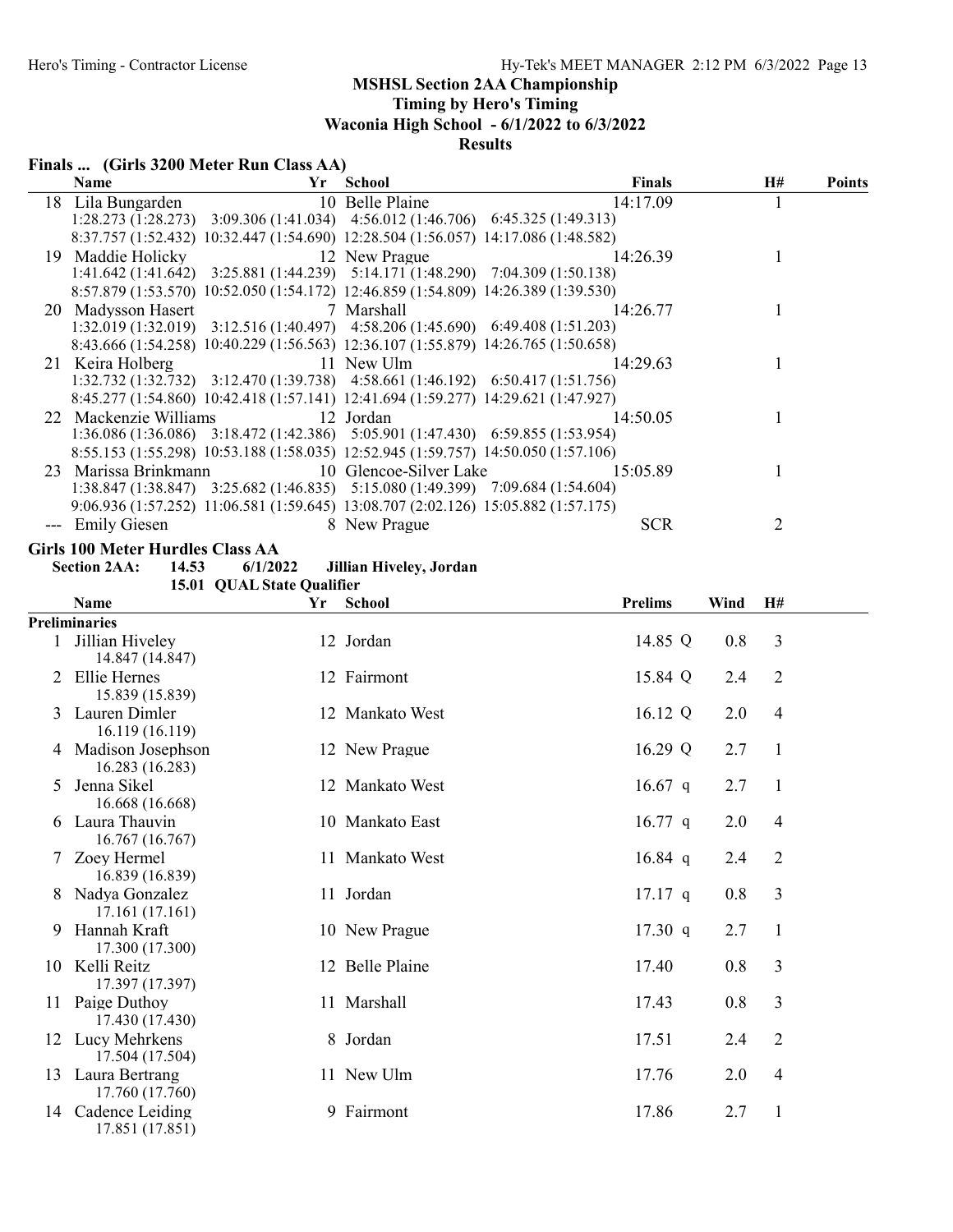Timing by Hero's Timing

Waconia High School - 6/1/2022 to 6/3/2022

Results

# Preliminaries ... (Girls 100 Meter Hurdles Class AA)

|                    | <b>Name</b>                                                             | Yr                         | <b>School</b>           | <b>Prelims</b> | Wind | H#             |               |
|--------------------|-------------------------------------------------------------------------|----------------------------|-------------------------|----------------|------|----------------|---------------|
| 15                 | Julia Fischer<br>17.964 (17.964)                                        |                            | 11 Mankato East         | 17.97          | 2.0  | $\overline{4}$ |               |
| 16                 | Anna Kemp<br>18.152 (18.152)                                            |                            | 11 New Prague           | 18.16          | 0.8  | 3              |               |
| 17                 | Amber Reuter<br>18.186 (18.186)                                         |                            | 10 Mankato East         | 18.19          | 2.0  | $\overline{4}$ |               |
|                    | 18 Carlie Rosenwinkel<br>18.242 (18.242)                                |                            | 11 Belle Plaine         | 18.25          | 2.7  | $\mathbf{1}$   |               |
| 19                 | Josie Wiebusch<br>18.255 (18.255)                                       |                            | 12 St. Peter            | 18.26          | 2.7  | $\mathbf{1}$   |               |
|                    | 20 Lauren Odland<br>18.410 (18.410)                                     |                            | 12 St. Peter            | 18.41          | 2.4  | $\overline{2}$ |               |
|                    | 21 Maiija Tollefson<br>18.690 (18.690)                                  |                            | 12 St. Peter            | 18.69          | 2.0  | 4              |               |
|                    | 22 Naomi Sickmann<br>19.538 (19.538)                                    |                            | 8 Hutchinson            | 19.54          | 0.8  | 3              |               |
| 23                 | <b>Beret Pedersen</b><br>19.790 (19.790)                                |                            | 11 Marshall             | 19.79          | 2.0  | $\overline{4}$ |               |
|                    | 24 Rel Xayairth<br>21.092 (21.092)                                      |                            | 12 Marshall             | 21.10          | 2.4  | $\overline{2}$ |               |
|                    | 25 Hannah Visser<br>22.771 (22.771)                                     |                            | 8 Hutchinson            | 22.78          | 2.7  | $\mathbf{1}$   |               |
|                    | 26 Madison Bieganek<br>22.837 (22.837)                                  |                            | 9 Glencoe-Silver Lake   | 22.84          | 0.8  | 3              |               |
|                    | --- Marley Ziemke                                                       |                            | 10 Belle Plaine         | FS             | 2.4  | $\overline{2}$ |               |
|                    | --- Hadley Artz                                                         |                            | 11 Fairmont             | <b>SCR</b>     | 2.4  | $\overline{2}$ |               |
|                    | <b>Girls 100 Meter Hurdles Class AA</b><br><b>Section 2AA:</b><br>14.53 | 6/1/2022                   | Jillian Hiveley, Jordan |                |      |                |               |
|                    |                                                                         | 15.01 QUAL State Qualifier |                         |                |      |                |               |
|                    | <b>Name</b>                                                             | Yr                         | <b>School</b>           | <b>Finals</b>  | Wind |                | <b>Points</b> |
| <b>Finals</b><br>1 | Jillian Hiveley<br>14.526 (14.526)                                      |                            | 12 Jordan               | 14.53          | 0.4  |                | 10            |
|                    | 2 Lauren Dimler<br>15.034 (15.034)                                      |                            | 12 Mankato West         | 15.04          | 0.4  |                | 8             |
| 3                  | Ellie Hernes<br>15.785 (15.785)                                         |                            | 12 Fairmont             | 15.79          | 0.4  |                | 6             |
| 4                  | Jenna Sikel<br>15.917 (15.917)                                          |                            | 12 Mankato West         | 15.92          | 0.4  |                | 5             |
| 5.                 | Laura Thauvin<br>16.236 (16.236)                                        |                            | 10 Mankato East         | 16.24          | 0.4  |                | 4             |
|                    | 6 Nadya Gonzalez<br>16.664 (16.664)                                     |                            | 11 Jordan               | 16.67          | 0.4  |                | 3             |
| 7                  | Zoey Hermel<br>16.706 (16.706)                                          |                            | 11 Mankato West         | 16.71          | 0.4  |                | 2             |
| 8                  | Madison Josephson<br>16.732 (16.732)                                    |                            | 12 New Prague           | 16.74          | 0.4  |                | $\mathbf{1}$  |
| 9                  | Hannah Kraft<br>17.816 (17.816)                                         |                            | 10 New Prague           | 17.82          | 0.4  |                |               |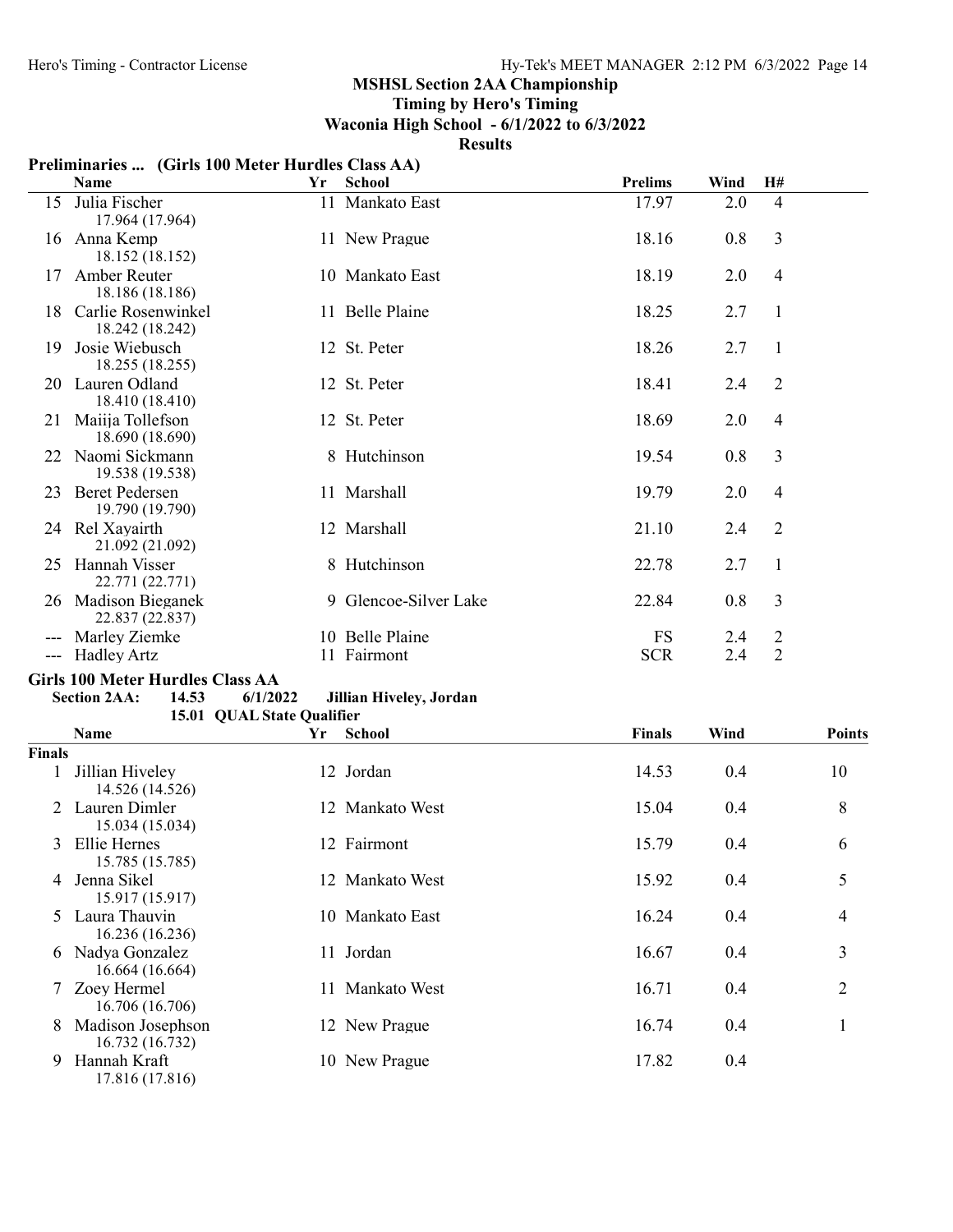Timing by Hero's Timing

Waconia High School - 6/1/2022 to 6/3/2022

Results

Girls 300 Meter Hurdles Class AA

| <b>Section 2AA:</b> | 46.03 | 6/1/2022                   | Jillian Hiveley, Jordan |
|---------------------|-------|----------------------------|-------------------------|
|                     |       | 45.46 QUAL State Qualifier |                         |

|    | <b>Name</b>                                    | Yr | <b>School</b>         | <b>Prelims</b> | H#             |  |
|----|------------------------------------------------|----|-----------------------|----------------|----------------|--|
|    | <b>Preliminaries</b>                           |    |                       |                |                |  |
| 1  | Jillian Hiveley<br>46.935 (46.935)             |    | 12 Jordan             | 46.94 Q        | $\overline{4}$ |  |
|    | 2 Lauren Dimler<br>47.787 (47.787)             |    | 12 Mankato West       | 47.79 Q        | $\overline{3}$ |  |
| 3  | Laura Thauvin<br>48.247 (48.247)               |    | 10 Mankato East       | 48.25 Q        | 1              |  |
|    | 4 Mylea Monahan<br>48.610 (48.610)             |    | 9 Glencoe-Silver Lake | 48.61 Q        | $\overline{2}$ |  |
| 5  | Emmy Schulz<br>49.221 (49.221)                 |    | 11 Mankato East       | 49.23 q        | $\mathbf{1}$   |  |
| 6. | Ellie Hernes<br>49.356 (49.356)                |    | 12 Fairmont           | 49.36 q        | $\overline{2}$ |  |
| 7  | Zoey Hermel<br>49.932 (49.932)                 |    | 11 Mankato West       | 49.94 q        | $\overline{4}$ |  |
| 8  | Marley Ziemke<br>50.262 (50.262)               |    | 10 Belle Plaine       | 50.27 $q$      | 3              |  |
| 9  | Ellie Hintgen<br>50.514 (50.514)               |    | 12 New Prague         | 50.52 q        | 3              |  |
| 10 | Grace Jacobson<br>51.982 (51.982)              |    | 9 Mankato West        | 51.99          | $\overline{2}$ |  |
|    | 11 Paige Duthoy<br>52.090 (52.090)             |    | 11 Marshall           | 52.09          | $\overline{4}$ |  |
| 12 | Josie Wiebusch<br>52.243 (52.243)              |    | 12 St. Peter          | 52.25          | 1              |  |
| 13 | Eve Zimmerman<br>52.563 (52.563)               |    | 10 St. Peter          | 52.57          | 2              |  |
|    | 14 Amber Reuter<br>52.645 (52.645)             |    | 10 Mankato East       | 52.65          | $\mathbf{1}$   |  |
|    | 15 Cadence Leiding<br>52.662 (52.662)          |    | 9 Fairmont            | 52.67          | $\mathbf{1}$   |  |
|    | 16 Carlie Rosenwinkel<br>53.146 (53.146)       |    | 11 Belle Plaine       | 53.15          | 3              |  |
| 17 | Lucy Mehrkens<br>53.451 (53.451)               |    | 8 Jordan              | 53.46          | $\mathbf{1}$   |  |
|    | 18 Lila Bungarden<br>53.681 (53.681)           |    | 10 Belle Plaine       | 53.69          | $\overline{4}$ |  |
|    | 19 Nadya Gonzalez<br>55.530 (55.530)           |    | 11 Jordan             | 55.53          | 4              |  |
| 20 | Madi Ziemer<br>55.542 (55.542)                 |    | 9 Marshall            | 55.55          | 2              |  |
| 21 | Rowyn Myhra<br>55.624 (55.624)                 |    | 8 St. Peter           | 55.63          | 3              |  |
| 22 | <b>Beret Pedersen</b><br>56.710 (56.710)       |    | 11 Marshall           | 56.71          | $\overline{4}$ |  |
| 23 | Madison Miller<br>57.110 (57.110)              |    | 12 New Ulm            | 57.11          | 2              |  |
| 24 | Naomi Sickmann<br>59.666 (59.666)              |    | 8 Hutchinson          | 59.67          | 4              |  |
| 25 | <b>Madison Bieganek</b><br>1:04.691 (1:04.691) |    | 9 Glencoe-Silver Lake | 1:04.70        | $\mathbf{1}$   |  |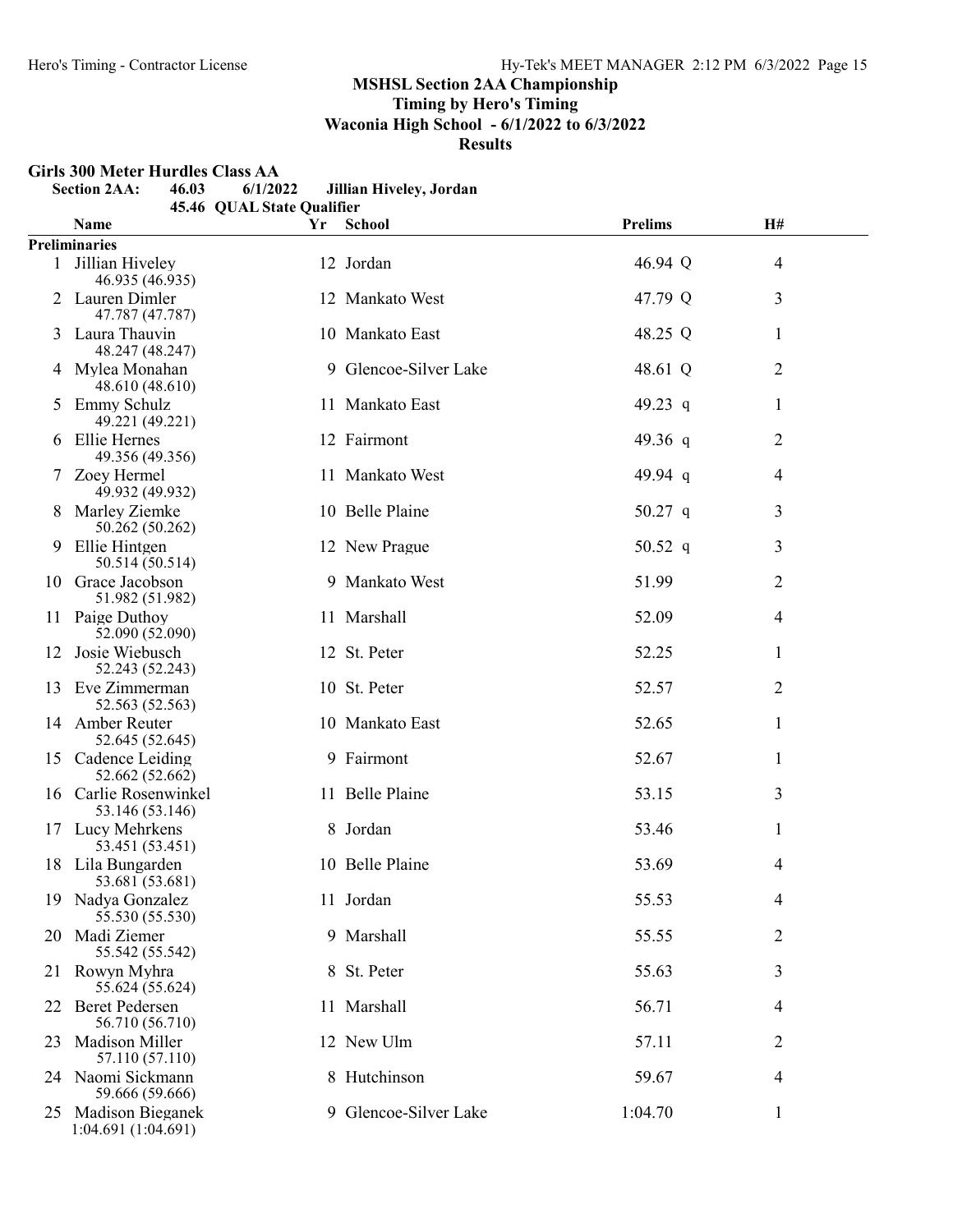Timing by Hero's Timing

Waconia High School - 6/1/2022 to 6/3/2022

Results

|               | Preliminaries  (Girls 300 Meter Hurdles Class AA) |                            |                         |                |               |                |
|---------------|---------------------------------------------------|----------------------------|-------------------------|----------------|---------------|----------------|
|               | <b>Name</b>                                       | Yr                         | <b>School</b>           | <b>Prelims</b> | <b>H#</b>     |                |
|               | 26 Hannah Visser<br>1:05.385(1:05.385)            |                            | 8 Hutchinson            | 1:05.39        |               |                |
| ---           | Rylie Savoie                                      |                            | 9 New Prague            | <b>SCR</b>     |               |                |
| ---           | <b>Hadley Artz</b>                                |                            | 11 Fairmont             | <b>SCR</b>     | $\frac{2}{3}$ |                |
|               | Annie McBroom                                     |                            | 10 New Prague           | <b>SCR</b>     |               |                |
|               | <b>Girls 300 Meter Hurdles Class AA</b>           |                            |                         |                |               |                |
|               | 46.03<br><b>Section 2AA:</b>                      | 6/1/2022                   | Jillian Hiveley, Jordan |                |               |                |
|               |                                                   | 45.46 QUAL State Qualifier |                         |                |               |                |
|               | <b>Name</b>                                       | Yr                         | <b>School</b>           | <b>Finals</b>  |               | <b>Points</b>  |
| <b>Finals</b> |                                                   |                            |                         |                |               |                |
|               | Jillian Hiveley<br>46.022 (46.022)                |                            | 12 Jordan               | 46.03          |               | 10             |
|               | Lauren Dimler<br>47.178 (47.178)                  |                            | 12 Mankato West         | 47.18          |               | 8              |
| 3             | Ellie Hernes<br>48.418 (48.418)                   |                            | 12 Fairmont             | 48.42          |               | 6              |
|               | 4 Laura Thauvin<br>49.087 (49.087)                |                            | 10 Mankato East         | 49.09          |               | 5              |
| 5.            | Zoey Hermel<br>49.379 (49.379)                    |                            | 11 Mankato West         | 49.38          |               | 4              |
| 6             | Ellie Hintgen<br>49.489 (49.489)                  |                            | 12 New Prague           | 49.49          |               | 3              |
|               | Emmy Schulz<br>49.915 (49.915)                    |                            | 11 Mankato East         | 49.92          |               | $\overline{2}$ |
| 8             | Mylea Monahan<br>50.245 (50.245)                  | 9                          | Glencoe-Silver Lake     | 50.25          |               | $\mathbf{1}$   |
| 9             | Marley Ziemke<br>50.287 (50.287)                  |                            | 10 Belle Plaine         | 50.29          |               |                |

# Girls 4x100 Meter Relay Class AA<br>Section 2AA: 50.80 6/1/20

50.80 6/1/2022 Worthington, Worthington

# N Gora, B Newman, P Gora, B Scheitel-Taylor

|               | $\cdots$ solut $\cdots$<br>49.44 QUAL State Qualifier |                     |                     |                    |                                |               |  |  |  |
|---------------|-------------------------------------------------------|---------------------|---------------------|--------------------|--------------------------------|---------------|--|--|--|
|               | Team                                                  | Relay               |                     | <b>Finals</b>      | <b>H#</b>                      | <b>Points</b> |  |  |  |
| <b>Finals</b> |                                                       |                     |                     |                    |                                |               |  |  |  |
|               | Worthington                                           |                     |                     | 50.80              |                                | 10            |  |  |  |
|               | 1) Newyouman Gora 10<br>50.791 (50.791)               | 2) Bailey Newman 12 | 3) Pham Gora 10     |                    | 4) Brooklyn Scheitel-Taylor 12 |               |  |  |  |
|               | 2 New Prague                                          |                     |                     | 50.87              | 2                              | 8             |  |  |  |
|               | 1) Ella Barsness 11<br>50.866 (50.866)                | 2) Ava Bruegger 9   | 3) Hannah Kraft 10  | 4) Avery Hennen 12 |                                |               |  |  |  |
|               | 3 Belle Plaine                                        |                     |                     | 51.36              |                                | 6             |  |  |  |
|               | 1) Rylee Bell 11<br>51.353 (51.353)                   | 2) Elissa Moonen 12 | 3) Bella Haefner 11 |                    | 4) Tavashia Hill 10            |               |  |  |  |
| 4             | Mankato East                                          |                     |                     | 51.57              |                                | 5             |  |  |  |
|               | 1) Kaylie Geraets 10<br>51.563 (51.563)               | 2) Kailynn Thul 8   | 3) Camryn Schuh 7   |                    | 4) Avery Schuh 10              |               |  |  |  |
| 5.            | Mankato West                                          |                     |                     | 52.79              |                                | 4             |  |  |  |
|               | 1) Abigail Olenius 12<br>52.787 (52.787)              | 2) Jaelyn Doss 8    | 3) Maura Panahon 11 |                    | 4) McKenna Schreiber 11        |               |  |  |  |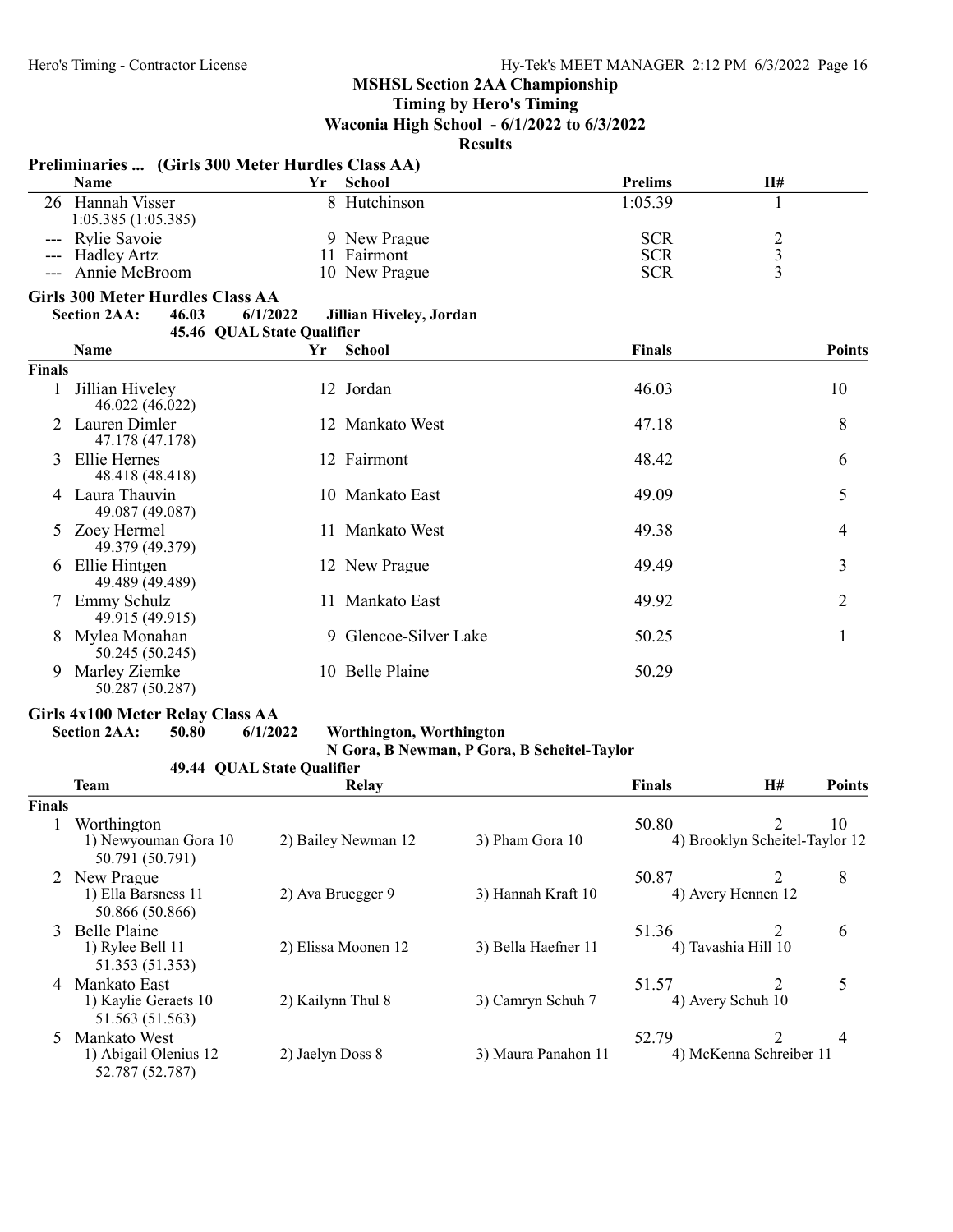Timing by Hero's Timing

Waconia High School - 6/1/2022 to 6/3/2022

Results

# Finals ... (Girls 4x100 Meter Relay Class AA)

|    | Team                                                          | Relay                  |                         | <b>Finals</b>                  | H#             | <b>Points</b>  |
|----|---------------------------------------------------------------|------------------------|-------------------------|--------------------------------|----------------|----------------|
| 6  | St. Peter<br>1) Grace Dloughy 11<br>53.215 (53.215)           | 2) Rachel Salfer 10    | 3) Liliana Prunty 7     | 53.22<br>4) Adeline Letts 8    | $\overline{2}$ | 3              |
|    | Hutchinson<br>1) Myma Redd 12<br>53.470 (53.470)              | 2) Emily Chatfield 12  | 3) Madison Wester 9     | 53.47<br>4) Brie Kobow 9       |                | $\overline{2}$ |
| 8  | Marshall<br>1) Averi Schneider 10<br>54.180 (54.180)          | 2) Alexi Schneider 10  | 3) Jocelyn Schlenner 10 | 54.18<br>4) Paige Gillingham 9 |                | 1              |
| 9  | Jordan<br>1) Makayla Haugen 10<br>54.522 (54.522)             | 2) Meaghan Winters 11  | 3) Morgan Mengel 8      | 54.53<br>4) Reagan Goebel 10   |                |                |
| 10 | Fairmont<br>1) Claire Nemmers 12<br>54.651 (54.651)           | 2) Meredith Nemmers 9  | 3) Ava Rodning 9        | 54.66<br>4) Jazlyn Geerdes 11  | 2              |                |
| 11 | New Ulm<br>1) Paige Frederick 12<br>56.001 (56.001)           | 2) Laura Bertrang 11   | 3) Madison Miller 12    | 56.01<br>4) Emily Pearson 11   |                |                |
| 12 | Glencoe-Silver Lake<br>1) Becky Dammann 12<br>57.820 (57.820) | 2) Michelle Alvarez 11 | 3) Lauren Betcher 9     | 57.82<br>4) Elise Betcher 12   |                |                |

Girls 4x200 Meter Relay Class AA<br>Section 2AA: 1:45.31 6/1/2022

Mankato West, Mankato West

Z Hermel, L Dimler, R Marble, A Schmitz  $1.4418 \times 10^{14} \text{ s}$ 

|                             | 1:44.18 QUAL State Qualifier                                              |                      |                      |                                           |           |                |
|-----------------------------|---------------------------------------------------------------------------|----------------------|----------------------|-------------------------------------------|-----------|----------------|
|                             | <b>Team</b>                                                               | <b>Relay</b>         |                      | <b>Finals</b>                             | <b>H#</b> | <b>Points</b>  |
| Finals                      |                                                                           |                      |                      |                                           |           |                |
|                             | Mankato West<br>1) Zoey Hermel 11<br>1:45.304 (1:45.304)                  | 2) Lauren Dimler 12  | 3) Ruby Marble 8     | 1:45.31<br>4) Avery Schmitz 9             |           | 10             |
| $\mathcal{D}_{\mathcal{L}}$ | Worthington<br>1) Newyouman Gora 10<br>1:47.297 (1:47.297)                | 2) Bailey Newman 12  | 3) Pham Gora 10      | 1:47.30<br>4) Brooklyn Scheitel-Taylor 12 | 2         | 8              |
| 3                           | Glencoe-Silver Lake<br>1) Brooklyn Christianson 10<br>1:47.520 (1:47.520) | 2) Mylea Monahan 9   | 3) Malayh Metcalf 12 | 1:47.52<br>4) Brooke Mickolichek 7        | 2         | 6              |
| 4                           | New Prague<br>1) Jeri Sackett 10<br>1:49.808 (1:49.808)                   | 2) Ella Barsness 11  | 3) Ava Bruegger 9    | 1:49.81<br>4) Baylee Mushitz 10           | 2         | 5              |
| 5.                          | Mankato East<br>1) Kaylie Geraets 10<br>1:50.024(1:50.024)                | 2) Kailynn Thul 8    | 3) Camryn Schuh 7    | 1:50.03<br>4) Avery Schuh 10              | 2         | 4              |
| 6                           | <b>Belle Plaine</b><br>1) Rylee Bell 11<br>1:52.387(1:52.387)             | 2) McKenna Ziemke 12 | 3) Bella Haefner 11  | 1:52.39<br>4) Tavashia Hill 10            | 2         | 3              |
| 7                           | St. Peter<br>1) Grace Dloughy 11<br>1:52.857(1:52.857)                    | 2) Rachel Salfer 10  | 3) Liliana Prunty 7  | 1:52.86<br>4) Eve Zimmerman 10            | 2         | $\overline{2}$ |
| 8                           | Hutchinson<br>1) Emily Chatfield 12<br>1:53.691(1:53.691)                 | 2) Brooke Kobow 11   | 3) Brie Kobow 9      | 1:53.70<br>4) Morgan Dean 12              |           | $\mathbf{1}$   |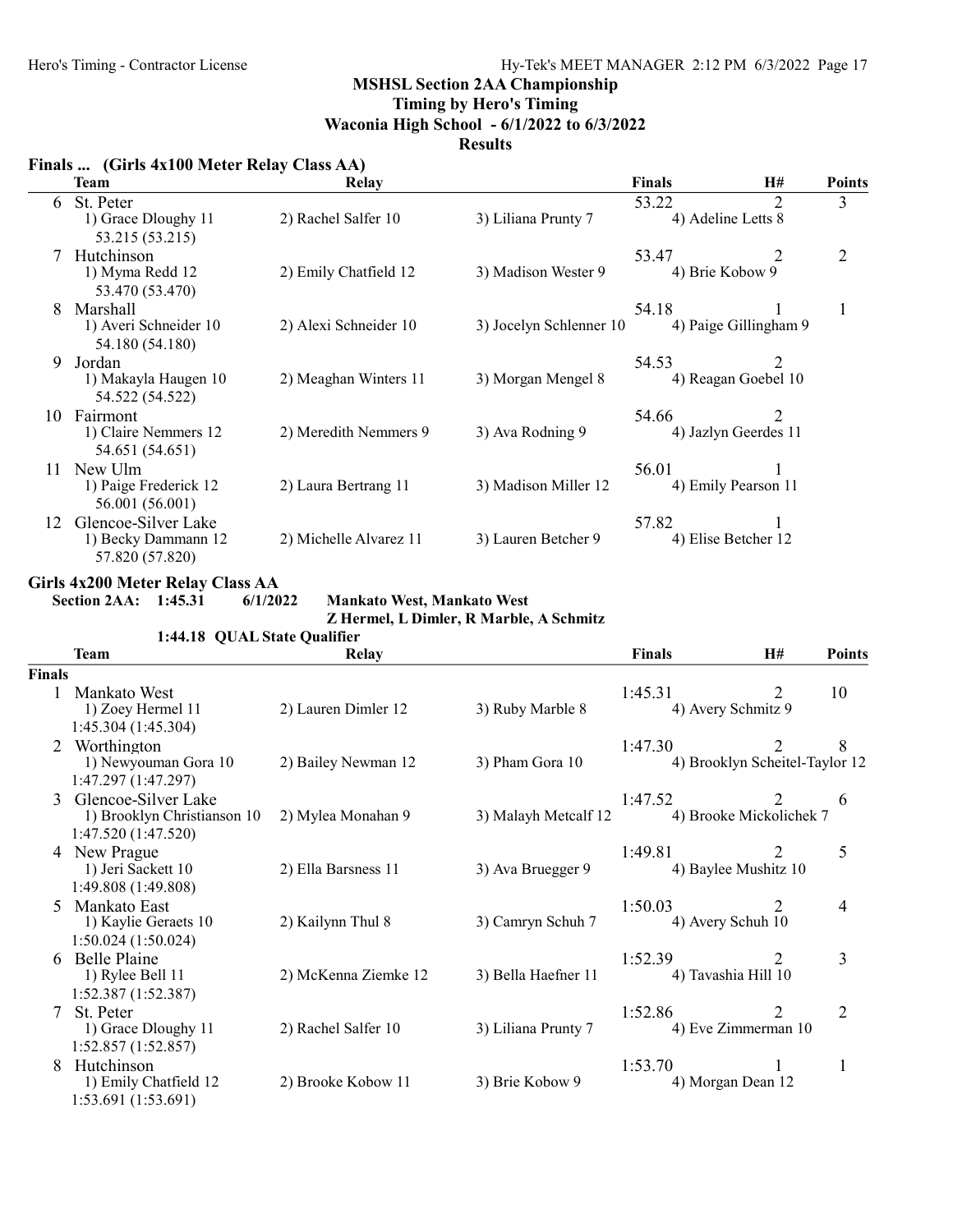Timing by Hero's Timing

Waconia High School - 6/1/2022 to 6/3/2022

Results

# Finals ... (Girls 4x200 Meter Relay Class AA)

|     | Team                                                   | Relay                                         |                          | <b>Finals</b> | <b>H#</b>             | <b>Points</b> |
|-----|--------------------------------------------------------|-----------------------------------------------|--------------------------|---------------|-----------------------|---------------|
| 9   | Marshall                                               |                                               |                          | 1:53.76       | 2                     |               |
|     | 1) Averi Schneider 10                                  | 2) Peyton Boeck 9                             | 3) Chioma Onyeaghala 9   |               | 4) Alexi Schneider 10 |               |
|     | 1:53.751(1:53.751)                                     |                                               |                          |               |                       |               |
| 10  | Jordan<br>1) Winona Warden 12<br>1:56.004(1:56.004)    | 2) Meaghan Winters 11                         | 3) Nadya Gonzalez 11     | 1:56.01       | 4) Maria Stensland 9  |               |
|     | Fairmont<br>1) Claire Nemmers 12<br>1:56.070(1:56.070) | 2) MacKenzie Householder 12 3) Emily Frank 12 |                          | 1:56.07       | 4) Jazlyn Geerdes 11  |               |
| 12. | New Ulm<br>1) Kylee Nosbush 12<br>2:00.736 (2:00.736)  | 2) Alexis Petersen 12                         | 3) Alexandra Groebner 10 | 2:00.74       | 4) Sarah Todesco 10   |               |

Girls 4x400 Meter Relay Class AA<br>Section 2AA: 4:09.75 6/1/2022

Section 2AA: 4:09.75 6/1/2022 Fairmont, Fairmont

C Moeller, L Thompson, M Hanson, C Saxton

|               | <b>Team</b>                                                           | <b>Relay</b>             |                       | <b>Finals</b>                   | H#                                      | <b>Points</b> |
|---------------|-----------------------------------------------------------------------|--------------------------|-----------------------|---------------------------------|-----------------------------------------|---------------|
| <b>Finals</b> |                                                                       |                          |                       |                                 |                                         |               |
|               | 1 Fairmont<br>1) Corene Moeller 11<br>4:09.742 (4:09.742)             | 2) Laura Thompson 12     | 3) Macy Hanson 9      | 4:09.75<br>4) Carissa Saxton 12 |                                         | 10            |
| 2             | Mankato West<br>1) Norah Downs 9<br>4:10.350(4:10.350)                | 2) Mikaela Stenzel 9     | 3) Ruby Marble 8      | 4:10.35<br>4) Avery Schmitz 9   | 2                                       | 8             |
| 3             | Marshall<br>1) Bellamy Sukalski 12<br>4:12.696 (4:12.696)             | 2) Taleigha Bigler 8     | 3) Miracle Tucker 11  | 4:12.70                         | 2<br>4) Brianna Simpson 11              | 6             |
|               | 4 Jordan<br>1) Madison Pelowski 12<br>4:18.153(4:18.153)              | 2) Jillian Hiveley 12    | 3) Sarah Young 8      | 4:18.16<br>4) Kendra Krueger 11 | $\mathcal{D}_{\mathcal{L}}$             | 5             |
| 5.            | <b>Belle Plaine</b><br>1) Marley Ziemke 10<br>4:23.297 (4:23.297)     | 2) McKenna Ziemke 12     | 3) Malina Koepp 12    | 4:23.30<br>4) Tavashia Hill 10  | $\overline{2}$                          | 4             |
|               | New Prague<br>1) Audree Connelly 9<br>4:24.580 (4:24.580)             | 2) Madison Josephson 12  | 3) Ellie Hintgen 12   | 4:24.58<br>4) Molly King 10     | 2                                       | 3             |
|               | St. Peter<br>1) Keira Friedrich 8<br>4:26.828 (4:26.828)              | 2) Eve Zimmerman 10      | 3) Liliana Prunty 7   | 4:26.83                         | $\overline{2}$<br>4) Noelle Simonette 7 | 2             |
| 8             | Hutchinson<br>1) Isabelle Schmitz 10<br>4:28.572 (4:28.572)           | 2) Brooke Kobow 11       | 3) Madison Wester 9   | 4:28.58<br>4) Morgan Dean 12    |                                         | 1             |
|               | 9 New Ulm<br>1) Kylee Nosbush 12<br>4:52.004 (4:52.004)               | 2) Alexandra Groebner 10 | 3) Paige Frederick 12 | 4:52.01                         | 4) Marleigh Ebling-Kokesch 9            |               |
|               | 10 Glencoe-Silver Lake<br>1) Malayh Metcalf 12<br>4:54.602 (4:54.602) | 2) Sophie Dolezal 7      | 3) Samantha Mattson 8 | 4:54.61<br>4) Ava Ranzau 9      |                                         |               |
|               | Mankato East<br>1) Emmy Schulz 11                                     | 2) Lauren Henkels 8      | 3) Camryn Schuh 7     | <b>FS</b><br>4) Addison Peed 11 | $\overline{2}$                          |               |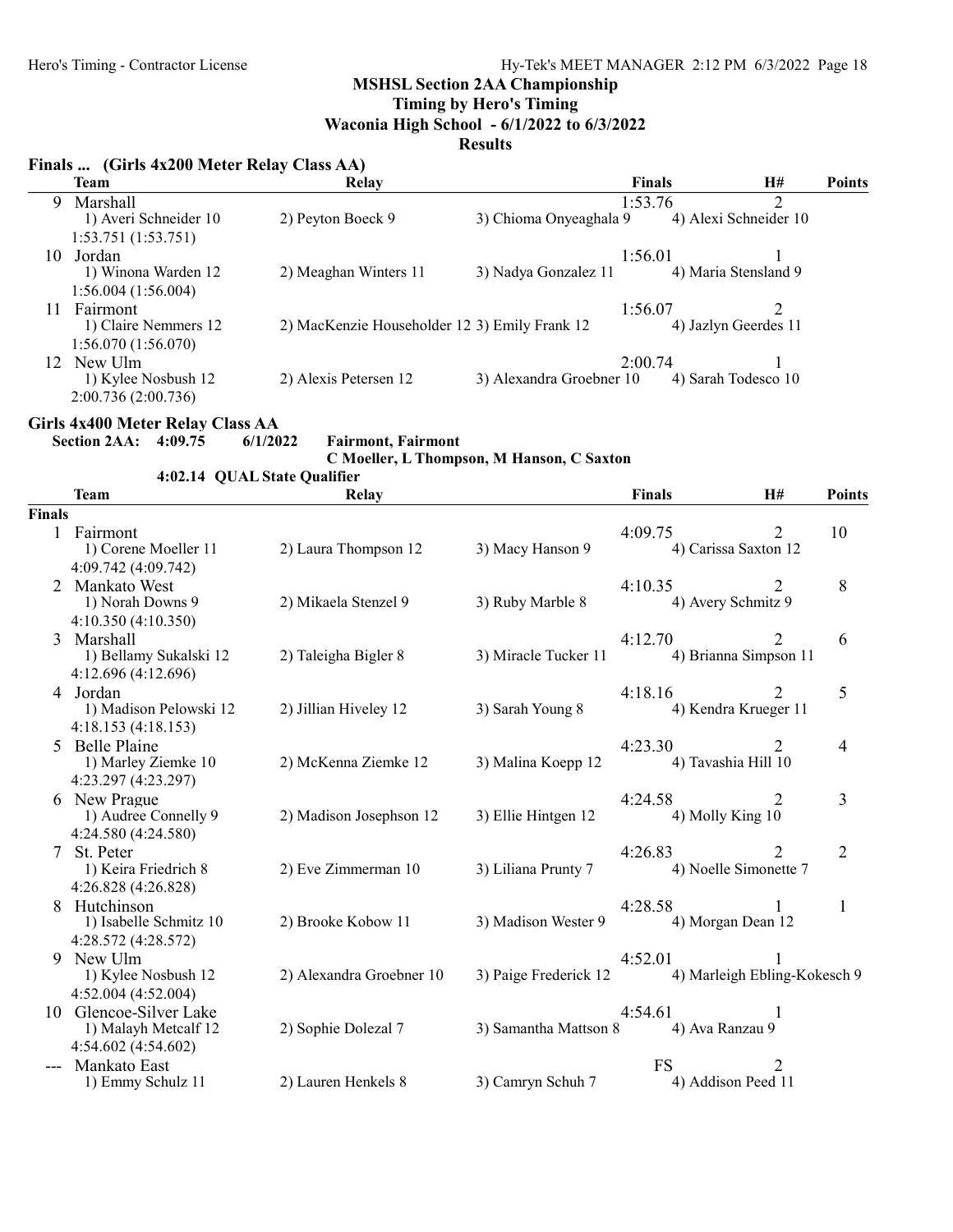Timing by Hero's Timing

Waconia High School - 6/1/2022 to 6/3/2022

Results

Girls 4x800 Meter Relay Class AA<br>Section 2AA: 9:48.62 6/1/2022

Section 2AA: 9:48.62 6/1/2022 Marshall, Marshall

B Sukalski, T Bigler, M Tucker, A Sample

9:27.73 QUAL State Qualifier

|               | <b>Team</b>                                                     | Relay                     | Finals                                                    | <b>Points</b> |
|---------------|-----------------------------------------------------------------|---------------------------|-----------------------------------------------------------|---------------|
| <b>Finals</b> |                                                                 |                           |                                                           |               |
|               | Marshall<br>1) Bellamy Sukalski 12                              | 2) Taleigha Bigler 8      | 9:48.62<br>4) Allyson Sample 10<br>3) Miracle Tucker 11   | 10            |
|               | 9:48.620 (9:48.620)                                             |                           |                                                           |               |
|               | Mankato East<br>1) Madison Wolle 10<br>9:53.689 (9:53.689)      | 2) Emmy Schulz 11         | 9:53.69<br>3) Lauren Henkels 8<br>4) Addison Peed 11      | 8             |
| 3             | New Prague<br>1) Aubrey Weckman 12                              | 2) Nora Rosemeier 12      | 10:19.47<br>3) Audrey Wagner 8<br>4) Taylor Hemann 9      | 6             |
|               | 10:19.464 (10:19.464)<br>4 Mankato West<br>1) Emmah Dmytrasz 12 | 2) Mikaela Stenzel 9      | 10:33.72<br>3) Landree Quint 7<br>4) Emma Viscoli 10      | 5             |
|               | 10:33.716 (10:33.716)                                           |                           |                                                           |               |
|               | 5 St. Peter<br>1) Robin Hibscher 8                              | 2) Hadley Stuehrenberg 11 | 10:58.74<br>3) Morgan Peterson 12<br>4) Kady Thoms 7      | 4             |
|               | 10:58.734 (10:58.734)                                           |                           |                                                           |               |
|               | 6 Jordan<br>1) Sarah Young 8<br>11:05.090 (11:05.090)           | 2) Olivia Fynboh 8        | 11:05.09<br>3) Kendall Dahlen 7<br>4) Claire Helgerson 10 | 3             |
| 8             | Fairmont<br>1) Carys Gudahl 9                                   | 2) Ellie Ortega 9         | 11:29.58<br>3) Cadence Leiding 9<br>4) Elayna Anderson 10 |               |
|               | 11:29.575 (11:29.575)<br>9 Glencoe-Silver Lake                  |                           | 11:37.97                                                  |               |
|               | 1) Abigale Boetel 12<br>11:37.969 (11:37.969)                   | 2) Kendall Guerrero 12    | 3) Sophie Dolezal 7<br>4) Kianna Dolezal 12               |               |
|               | Belle Plaine                                                    |                           | <b>SCR</b>                                                |               |
|               | 1) Mackenzie Murphy 11<br>11:11.451(11:11.451)                  | 2) Belle Jeurissen 10     | 3) Aly Jeurissen 10<br>4) Tirzah Juaire 8                 |               |

#### Girls High Jump Class AA

Section 2AA: 5-05 6/1/2022 Avery Hennen, New Prague

5-04.00 QUAL State Qualifier

|               | <b>Name</b>      | Yr | School          | <b>Finals</b> |             | <b>Points</b>  |
|---------------|------------------|----|-----------------|---------------|-------------|----------------|
| <b>Finals</b> |                  |    |                 |               |             |                |
|               | Avery Hennen     |    | 12 New Prague   | 5-05.00       | <b>OUAL</b> | 10             |
|               | 2 Lexi Karge     |    | 12 Mankato East | 5-04.00       | <b>QUAL</b> | 8              |
|               | 3 Elie Wendinger |    | 11 Mankato West | $5 - 00.00$   |             | 5.50           |
|               | 3 Laura Bertrang |    | 11 New Ulm      | $5 - 00.00$   |             | 5.50           |
|               | 5 Morgan Staloch |    | 8 Jordan        | 5-00.00       |             | 4              |
| 6             | Lexi Johnson     |    | 12 St. Peter    | $5 - 00.00$   |             | 3              |
|               | Erin Tews        |    | 12 Hutchinson   | $5-00.00$     |             | $\overline{2}$ |
| 8             | Josie Wiebusch   |    | 12 St. Peter    | $4 - 10.00$   |             | .50            |
| 8             | Ava Holmgren     |    | 11 Marshall     | $4 - 10.00$   |             | .50            |
| 10            | Katelyn Sirek    |    | 10 New Prague   | $4 - 10.00$   |             |                |
| 11            | Molly Church     |    | 7 Jordan        | $4 - 10.00$   |             |                |
| 11            | Avery Fahl       |    | 8 Marshall      | $4 - 10.00$   |             |                |
| 13            | Elissa Moonen    |    | 12 Belle Plaine | $4 - 10.00$   |             |                |
| 14            | Liliana Prunty   |    | 7 St. Peter     | $4 - 10.00$   |             |                |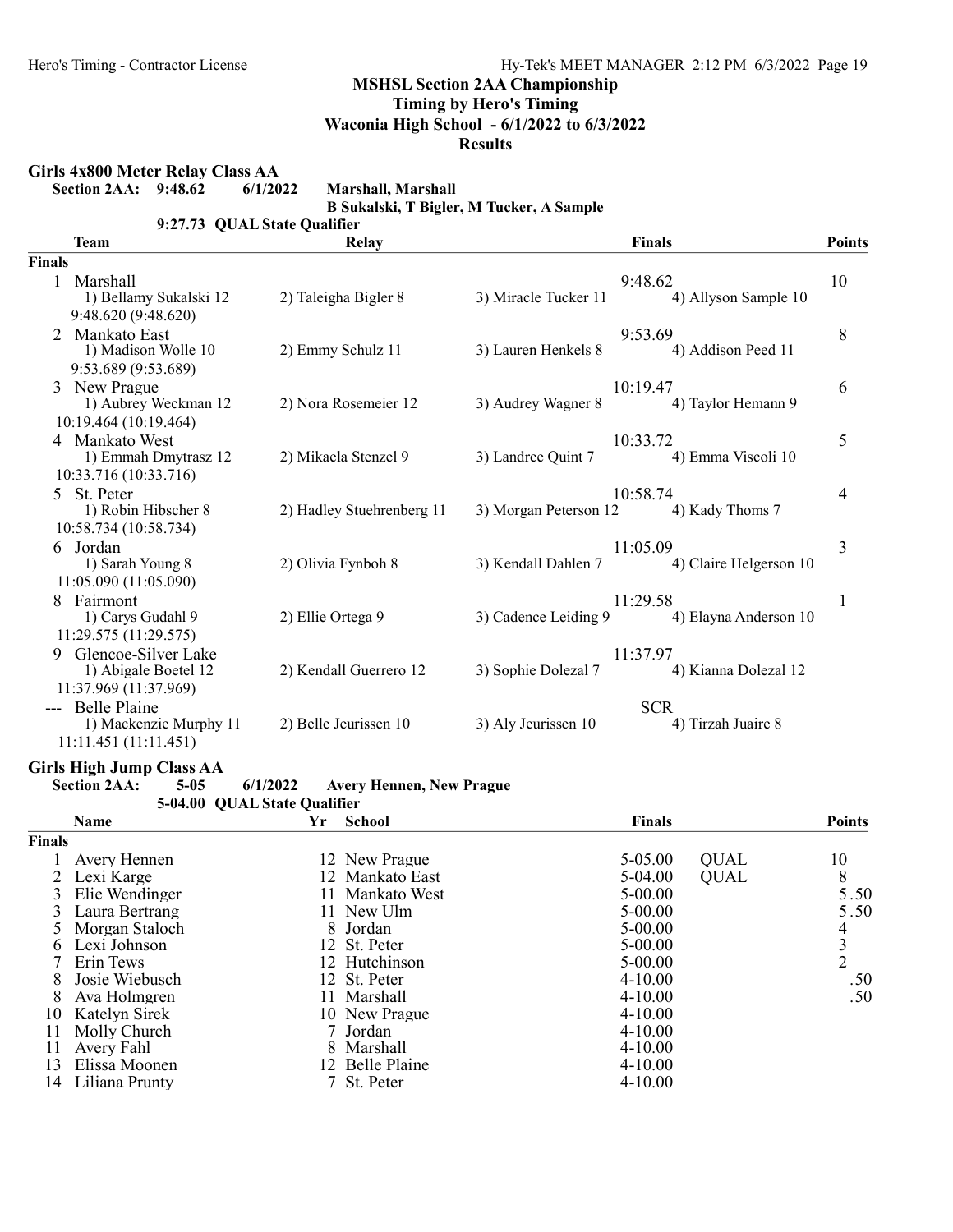Timing by Hero's Timing

Waconia High School - 6/1/2022 to 6/3/2022

Results

# Finals ... (Girls High Jump Class AA)

|                     | <b>Name</b>               | Yr | School                 | <b>Finals</b> | <b>Points</b> |
|---------------------|---------------------------|----|------------------------|---------------|---------------|
|                     | 15 Izzy Killion           |    | 12 Mankato West        | $4 - 10.00$   |               |
|                     | 16 Kenzie Nordby          |    | 11 Belle Plaine        | 4-08.00       |               |
| 16                  | Ellie Edberg              |    | 10 Mankato East        | 4-08.00       |               |
| 16                  | Emma Driehorst            |    | 12 Belle Plaine        | 4-08.00       |               |
| 19                  | Jocelyn Schlenner         |    | 10 Marshall            | 4-08.00       |               |
| 19                  | Ariet Omot                |    | 8 Mankato East         | 4-08.00       |               |
| $\qquad \qquad - -$ | Leila Pratt               |    | 7 Mankato West         | NH            |               |
|                     | --- Kaelyn Eikanger       |    | 9 New Ulm              | <b>NH</b>     |               |
|                     | --- Kaitlyn Suda          |    | 10 Jordan              | <b>NH</b>     |               |
|                     | --- Vanessa Bliesmer      |    | 12 Fairmont            | NH            |               |
|                     | --- Brooklyn Christianson |    | 10 Glencoe-Silver Lake | NH            |               |
|                     | Aubree Schwanz            |    | 8 Hutchinson           | <b>NH</b>     |               |
|                     | --- Breanna Stansbury     |    | 10 Hutchinson          | NH            |               |
| $---$               | <b>Brooke Mickolichek</b> |    | 7 Glencoe-Silver Lake  | NH            |               |
|                     | Anika Hatlevig            |    | 10 New Prague          | <b>SCR</b>    |               |

### Girls Pole Vault Class AA

| <b>Section 2AA:</b> | 11-04 | 6/1/2022                      | Jenna Sikel, Mankato West |
|---------------------|-------|-------------------------------|---------------------------|
|                     |       | 10-10.00 OUAL State Oualifier |                           |

|        | Name                 | Yr | <b>School</b>       | <b>Finals</b> |             | <b>Points</b>                                   |
|--------|----------------------|----|---------------------|---------------|-------------|-------------------------------------------------|
| Finals |                      |    |                     |               |             |                                                 |
|        | Jenna Sikel          |    | 12 Mankato West     | 11-04.00      | <b>QUAL</b> | 10                                              |
| 2      | Rylie Hansen         |    | 9 Mankato East      | 10-10.00      | <b>QUAL</b> | 8                                               |
| 3      | <b>Emily Pearson</b> | 11 | New Ulm             | 10-04.00      |             | 6                                               |
|        | Abigail Olenius      |    | 12 Mankato West     | 10-04.00      |             | 5                                               |
| 5      | McKenna Schreiber    | 11 | Mankato West        | 10-04.00      |             |                                                 |
| 6      | Jadyn Klein          | 11 | New Prague          | 10-04.00      |             | $\begin{array}{c} 4 \\ 3 \\ 2 \\ 1 \end{array}$ |
|        | Paige Ophus          |    | 12 New Prague       | $9-10.00$     |             |                                                 |
| 8      | Zoe Ruschmeier       | 12 | Glencoe-Silver Lake | $9-10.00$     |             |                                                 |
| 9      | <b>Autum Deutz</b>   | 8  | Marshall            | 8-04.00       |             |                                                 |
| 9      | Rachel O'Connor      | 12 | Fairmont            | 8-04.00       |             |                                                 |
| 11     | Vanessa Bliesmer     |    | 12 Fairmont         | 8-04.00       |             |                                                 |
| 12     | Lauryn Ahlers        | 9  | Worthington         | 8-04.00       |             |                                                 |
| 12     | Kaylee Vanheuwart    | 12 | Marshall            | 8-04.00       |             |                                                 |
| 12     | Kendall Dahlen       |    | 7 Jordan            | 8-04.00       |             |                                                 |
|        | Annika Magelee       | 8  | St. Peter           | NH            |             |                                                 |
|        | Kenadie Thiner       | 9  | Worthington         | <b>NH</b>     |             |                                                 |
|        | Ava Barsness         |    | 11 New Prague       | NH            |             |                                                 |
|        | Samara Jones         |    | 10 Jordan           | NH            |             |                                                 |
|        | Hannah Wigern        |    | 10 Hutchinson       | NH            |             |                                                 |
| $---$  | Carys Gudahl         |    | 9 Fairmont          | NH            |             |                                                 |
|        | Emmy Schulz          | 11 | Mankato East        | NH            |             |                                                 |
|        | Emma Driehorst       |    | 12 Belle Plaine     | <b>NH</b>     |             |                                                 |
| $---$  | Maiija Tollefson     |    | 12 St. Peter        | <b>NH</b>     |             |                                                 |
|        | Delaney Dieken       |    | Marshall            | <b>NH</b>     |             |                                                 |
|        | <b>Addison Peed</b>  | 11 | Mankato East        | NH            |             |                                                 |
| ---    | Bianca Peterson      |    | 7 Jordan            | NH            |             |                                                 |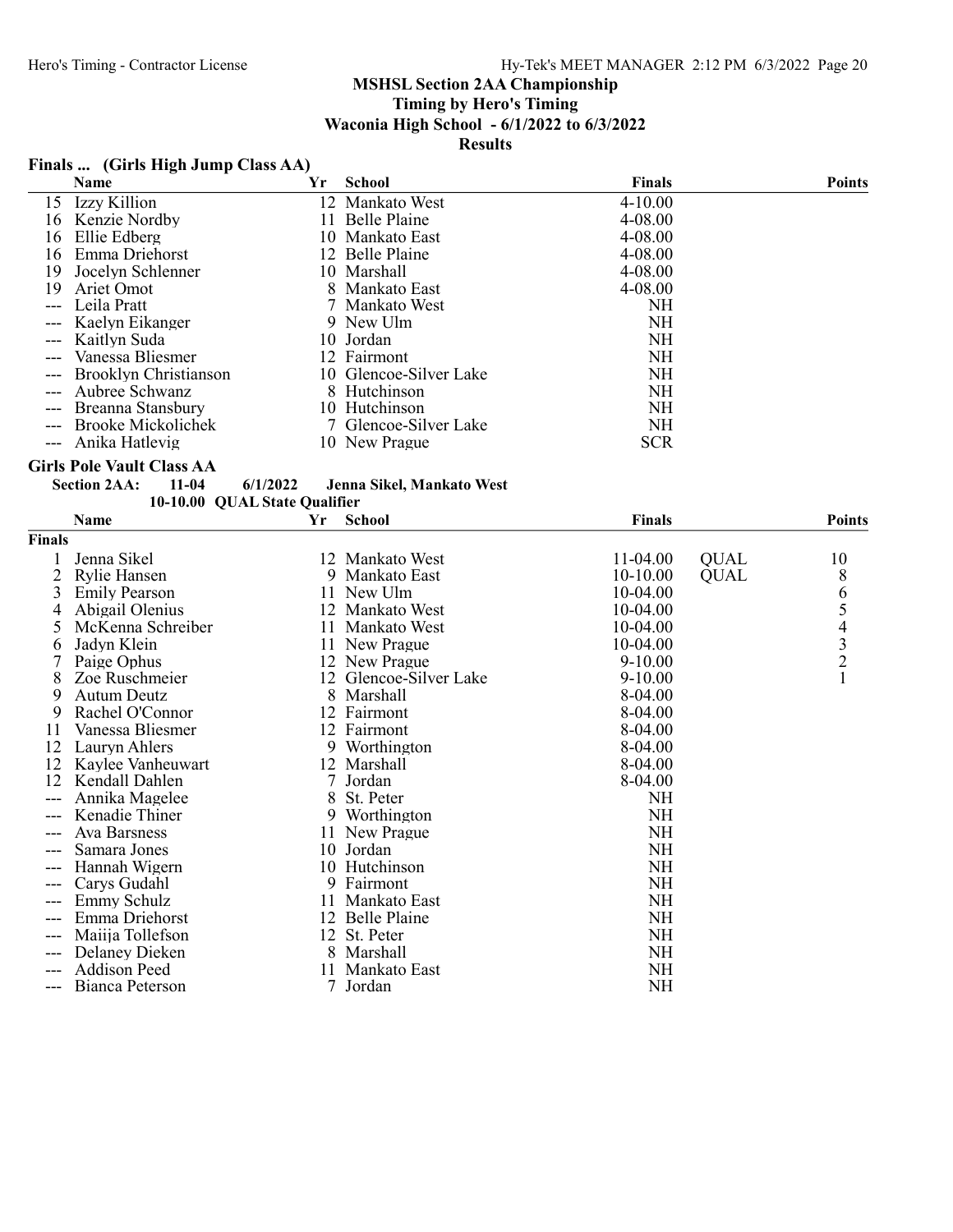Timing by Hero's Timing

Waconia High School - 6/1/2022 to 6/3/2022

Results

Girls Long Jump Class AA

| <b>Section 2AA: 16-09.50</b> | 6/1/2022 | Malina Koepp, Belle Plaine |  |
|------------------------------|----------|----------------------------|--|

17-04.00 QUAL State Qualifier<br>Vr School Name Transformation of the School Finals Wind H# Points

|                | Name                    | x r | SCHOOL                 | r mais     | wina       | 68 H                    | r oints                  |
|----------------|-------------------------|-----|------------------------|------------|------------|-------------------------|--------------------------|
| <b>Finals</b>  |                         |     |                        |            |            |                         |                          |
| 1              | Lauren Dimler           |     | 12 Mankato West        | 18-01.25   | 2.8        | $\mathfrak{Z}$          | 10                       |
| $\overline{2}$ | Ellie Hernes            |     | 12 Fairmont            | 17-03.75   | 2.9        | $\overline{3}$          | $\, 8$                   |
| 3              | Zoey Hermel             |     | 11 Mankato West        | 16-11.75   | 2.8        | $\mathfrak{Z}$          | 6                        |
| 4              | Bella Haefner           |     | 11 Belle Plaine        | 16-11.50   | 4.7        | 3                       | 5                        |
| 5              | Malina Koepp            |     | 12 Belle Plaine        | 16-09.50   | 2.0        | $\overline{3}$          | $\overline{\mathcal{A}}$ |
| 6              | Rylie Hansen            |     | 9 Mankato East         | 16-08.25   | 2.6        | $\overline{3}$          | $\frac{3}{2}$            |
| 7              | Lexi Karge              |     | 12 Mankato East        | 16-06.75   | 1.6        | $\overline{\mathbf{3}}$ |                          |
| 8              | Sami Solheid            |     | 11 New Prague          | 16-06.00   | 3.4        | $\overline{3}$          | $\mathbf{1}$             |
| 9              | Meaghan Winters         |     | 11 Jordan              | 15-09.25   | 2.8        | $\overline{2}$          |                          |
| 10             | Jenna Sikel             | 12  | Mankato West           | 15-08.50   | 2.5        | $\overline{3}$          |                          |
| 11             | Autumn Seiwert          | 9   | Mankato East           | 15-08.00   | 3.8        | $\overline{2}$          |                          |
| 12             | Jillian Hiveley         |     | 12 Jordan              | 15-07.00   | 2.9        | $\overline{3}$          |                          |
| 13             | Peyton Boeck            |     | 9 Marshall             | 15-06.75   | 2.1        | $\overline{\mathbf{3}}$ |                          |
| 14             | Kenzie Nordby           | 11  | <b>Belle Plaine</b>    | 15-05.50   | 2.5        | $\frac{2}{2}$           |                          |
| 15             | Jazlyn Geerdes          |     | 11 Fairmont            | 15-03.50   | 3.8        |                         |                          |
| 16             | Averi Schneider         |     | 10 Marshall            | 14-11.00   | 4.0        | $\overline{2}$          |                          |
| 17             | Natalie Kraft           |     | 8 New Prague           | 14-10.50   | 2.1        | $\overline{2}$          |                          |
| 18             | Rachel O'Connor         |     | 12 Fairmont            | 14-10.25   | 2.6        | $\overline{2}$          |                          |
| 19             | Nadya Gonzalez          |     | 11 Jordan              | 14-08.75   | 3.9        | $\overline{2}$          |                          |
| 20             | Chioma Onyeaghala       |     | 9 Marshall             | 14-07.25   | 2.6        | $\overline{2}$          |                          |
| 21             | Noelle Simonette        |     | 7 St. Peter            | 14-06.25   | 2.5        | $\mathbf{1}$            |                          |
| 22             | Morgan Dean             | 12  | Hutchinson             | 14-04.00   | 2.5        | $\overline{2}$          |                          |
| 23             | Trista Landsom          | 9   | St. Peter              | 14-01.00   | 2.8        | $\mathbf{1}$            |                          |
| 24             | Ellie Bawdon            | 8   | New Prague             | 14-00.75   | 3.0        | $\overline{2}$          |                          |
| 25             | Ella Ahrens             |     | 10 New Ulm             | 13-10.75   | 3.2        | $\mathbf{1}$            |                          |
| 26             | Brenna Kilian           |     | 11 Hutchinson          | 13-10.50   | 2.3        | $\mathbf{1}$            |                          |
| 27             | Olivia Wanous           |     | 9 Glencoe-Silver Lake  | 13-05.50   | 2.9        | $\mathbf{1}$            |                          |
| 28             | Ava Ranzau              |     | 9 Glencoe-Silver Lake  | 13-03.00   | 2.4        | $\mathbf{1}$            |                          |
| 29             | <b>Rylee Stadick</b>    |     | 10 St. Peter           | 13-02.50   | 3.5        | $\mathbf{1}$            |                          |
| 30             | Alexandra Groebner      |     | 10 New Ulm             | 11-11.50   | 4.5        | $\mathbf{1}$            |                          |
| 31             | Marleigh Ebling-Kokesch |     | 9 New Ulm              | 11-08.25   | 4.3        | $\mathbf{1}$            |                          |
| 32             | Michelle Alvarez        |     | 11 Glencoe-Silver Lake | 11-00.75   | 4.3        | $\mathbf{1}$            |                          |
| ---            | Aada Heiskanen          |     | 11 Hutchinson          | <b>SCR</b> | <b>NWI</b> | $\mathbf{1}$            |                          |

#### Girls Triple Jump Class AA

| <b>Section 2AA: 37-11.25</b> | 6/1/2022                     | <b>Ellie Hernes, Fairmont</b> |
|------------------------------|------------------------------|-------------------------------|
|                              | 36.11 M OUAL State Qualifier |                               |

|               | 30-11.00 OUAL State Quantier |         |                 |               |      |    |                |
|---------------|------------------------------|---------|-----------------|---------------|------|----|----------------|
|               | <b>Name</b>                  | Yr      | <b>School</b>   | <b>Finals</b> | Wind | H# | <b>Points</b>  |
| <b>Finals</b> |                              |         |                 |               |      |    |                |
|               | Ellie Hernes                 |         | 12 Fairmont     | 37-11.25      |      |    | 10             |
|               | 2 Malina Koepp               |         | 12 Belle Plaine | 37-01.25      | 1.9  |    | 8              |
|               | 3 Lexi Karge                 |         | 12 Mankato East | 35-08.75      | 1.0  |    | 6              |
|               | 4 Jazlyn Geerdes             | $\perp$ | Fairmont        | $35-02.00$    |      |    |                |
|               | 5 Brooklyn Scheitel-Taylor   |         | 12 Worthington  | 34-03.25      |      |    | $\overline{4}$ |
|               | 6 Newyouman Gora             | 10      | Worthington     | $33 - 10.00$  | 1.8  |    |                |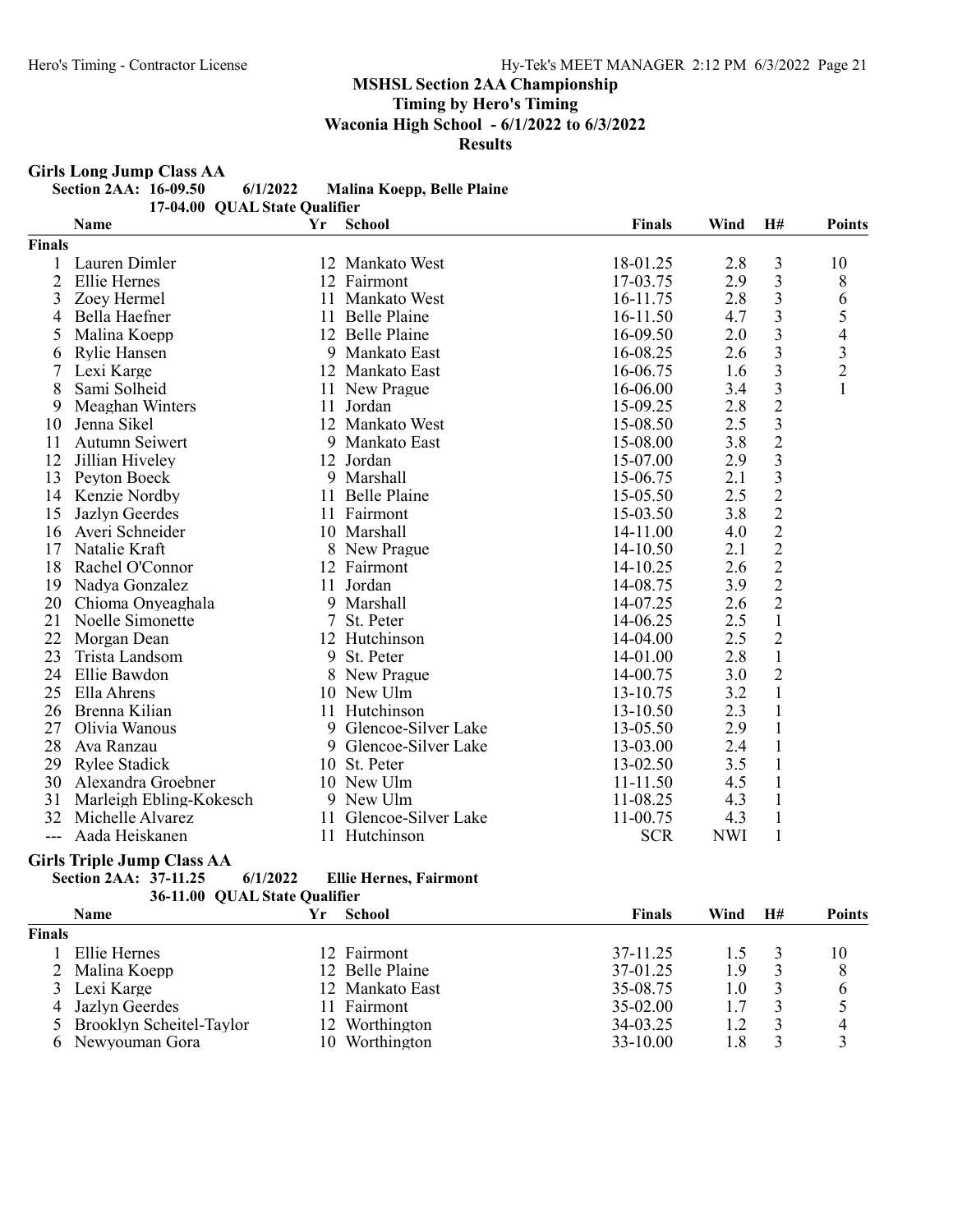Timing by Hero's Timing

Waconia High School - 6/1/2022 to 6/3/2022

#### Results

# Finals ... (Girls Triple Jump Class AA)

|     | Name                  | Yr | <b>School</b>          | Finals      | Wind       | H#             | <b>Points</b> |
|-----|-----------------------|----|------------------------|-------------|------------|----------------|---------------|
| 7   | Ashlyn Hering         |    | 12 Mankato East        | 33-09.75    | 2.0        | 3              | 2             |
| 8   | Morgan Staloch        |    | 8 Jordan               | 33-01.25    | 3.3        | $\overline{c}$ | 1             |
| 9   | Baylee Mushitz        |    | 10 New Prague          | 32-09.00    | 2.6        | 3              |               |
| 10  | Sami Jacobson         | 11 | Mankato West           | 32-01.50    | 2.2        |                |               |
| 11  | Molly Church          |    | 7 Jordan               | 31-07.50    | 2.0        | $\frac{2}{2}$  |               |
| 12  | Lucy Mehrkens         |    | Jordan                 | 31-05.50    | 1.3        |                |               |
| 13  | Autumn Seiwert        | 9  | Mankato East           | 31-05.50    | 2.4        | $\overline{2}$ |               |
| 14  | McKenna Ziemke        |    | 12 Belle Plaine        | 31-05.50    | 2.6        | 3              |               |
| 15  | Breanna Stansbury     |    | 10 Hutchinson          | 31-01.75    | 2.7        | $\overline{2}$ |               |
| 16  | Keira Holberg         |    | 11 New Ulm             | 30-11.50    | 2.4        |                |               |
| 17  | Madison Miller        |    | 12 New Ulm             | 30-08.00    | 1.7        | $\overline{2}$ |               |
| 18  | Jancel Traxler        |    | 12 Mankato West        | 30-03.75    | 2.6        | $\mathbf{1}$   |               |
| 19  | Paige Duthoy          |    | 11 Marshall            | 29-11.75    | 2.1        |                |               |
| 20  | Natalie Petersen      | 11 | St. Peter              | 29-10.75    | 2.6        |                |               |
| 21  | Adeline Letts         |    | 8 St. Peter            | 29-10.75    | 1.8        | $\overline{c}$ |               |
| 22  | Nellie Dalsin         |    | 10 New Prague          | 29-09.50    | 2.5        | $\overline{2}$ |               |
| 23  | Mia Monroe            |    | 11 New Prague          | 29-03.75    | 1.5        | $\mathbf{1}$   |               |
| 24  | Myma Redd             |    | 12 Hutchinson          | 29-01.00    | 2.5        |                |               |
| 25  | Addison Landsom       | 9  | St. Peter              | 28-09.00    | 2.5        |                |               |
| 26  | Ailah Westbergh       | 10 | Mankato West           | 28-01.50    | 2.9        |                |               |
| 27  | Becky Dammann         |    | 12 Glencoe-Silver Lake | 26-10.50    | 1.8        |                |               |
| 28  | <b>Beret Pedersen</b> |    | 11 Marshall            | 25-00.00    | 2.6        |                |               |
| 29  | Ashley Wise           |    | 12 Glencoe-Silver Lake | 24-11.50    | 1.9        |                |               |
|     | <b>Emily Frank</b>    | 12 | Fairmont               | <b>FOUL</b> |            | 3              |               |
|     | Shelby Lang           |    | 10 Hutchinson          | <b>SCR</b>  | <b>NWI</b> | $\overline{2}$ |               |
| --- | Aly Jeurissen         |    | 10 Belle Plaine        | <b>SCR</b>  | <b>NWI</b> | $\overline{2}$ |               |

# Girls Shot Put Class AA<br>Section 2AA: 35-07

<sup>6/1/2022</sup> Grace Banse, Mankato West

|        | 39-08.00 QUAL State Qualifier |     |                 |          |                |                |
|--------|-------------------------------|-----|-----------------|----------|----------------|----------------|
|        | <b>Name</b>                   | Yr  | School          | Finals   | <b>H#</b>      | <b>Points</b>  |
| Finals |                               |     |                 |          |                |                |
|        | Grace Banse                   |     | 12 Mankato West | 35-07.00 | 3              | 10             |
|        | Cadence Selzler-Campion       |     | 12 St. Peter    | 35-00.00 | 3              | 8              |
|        | Julia Kubes                   |     | 9 New Prague    | 34-09.50 |                | 6              |
|        | Shylah Vonberge               |     | 12 Mankato West | 34-07.25 |                |                |
|        | Paige Gillingham              |     | 9 Marshall      | 33-07.00 | 3              | 4              |
| 6      | Leah Lenz                     |     | 12 Belle Plaine | 33-01.50 | 3              | 3              |
|        | Kate Gurrola                  |     | 12 St. Peter    | 32-03.00 | 3              | $\overline{2}$ |
|        | Emma Singler                  |     | 12 Worthington  | 31-11.00 | $\overline{c}$ |                |
| 9      | Olivia Fynboh                 |     | 8 Jordan        | 31-09.50 | 3              |                |
| 10     | Allison Banse                 |     | 10 Mankato West | 31-04.00 | 3              |                |
| 11     | Alexa Bush                    |     | 10 Fairmont     | 31-02.00 | 3              |                |
| 12     | Courtney Eppen                | 11. | Belle Plaine    | 31-00.00 | $\overline{c}$ |                |
| 13     | Yonna Harris                  | 9   | Mankato East    | 30-11.00 | $\overline{2}$ |                |
| 14     | Randi Baier                   | 11- | Mankato East    | 30-03.50 | $\overline{2}$ |                |
| 15     | Arianna Coops                 |     | 11 Belle Plaine | 30-00.50 | 3              |                |
| 16     | Ashdyn Padelford              |     | 9 New Prague    | 29-11.00 | $\overline{c}$ |                |
| 17     | <b>Breanna Michaels</b>       |     | 9 St. Peter     | 29-04.00 | $\overline{2}$ |                |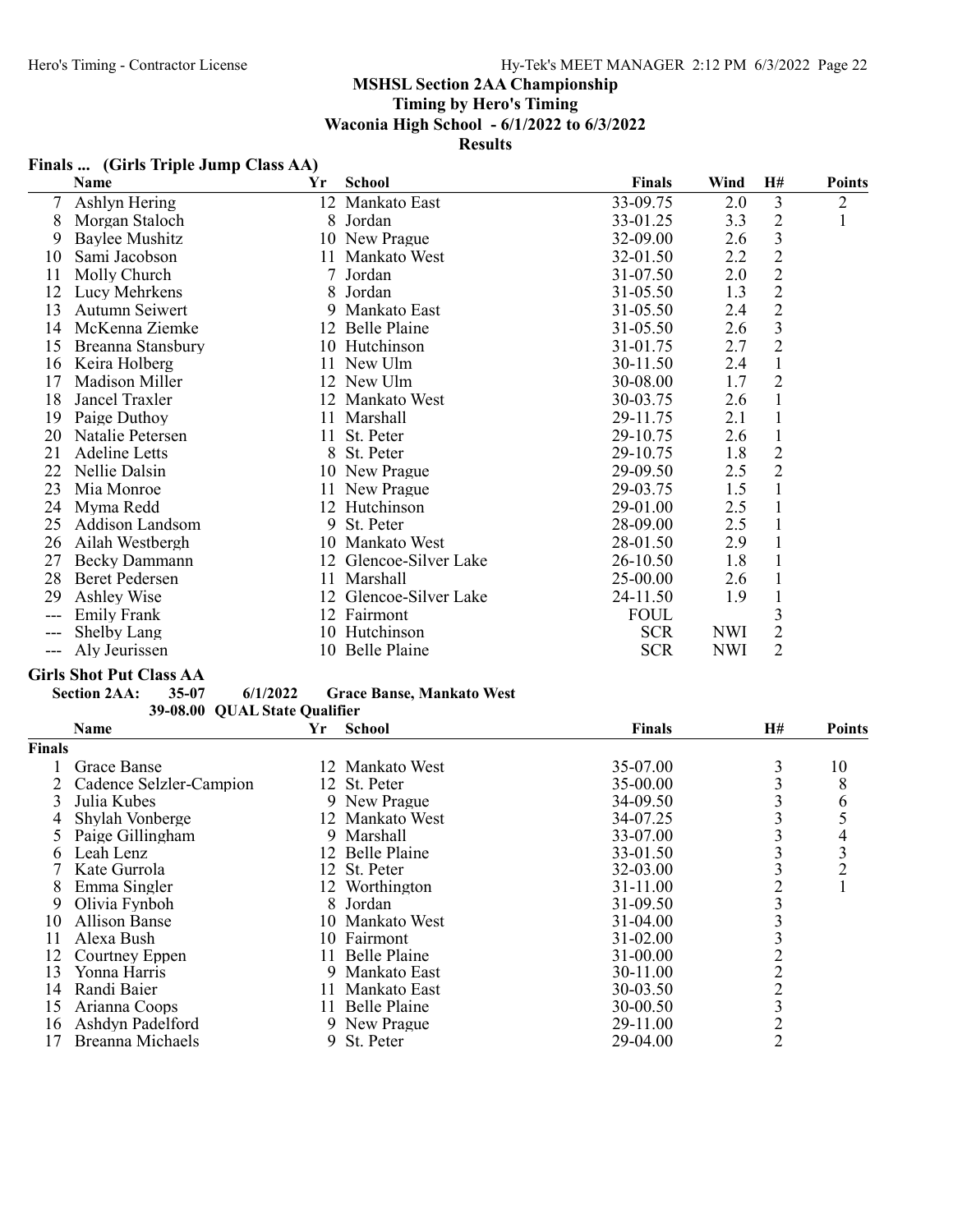Timing by Hero's Timing

Waconia High School - 6/1/2022 to 6/3/2022

#### Results

# Finals ... (Girls Shot Put Class AA)

|    | Name                      | Yr | <b>School</b>          | <b>Finals</b> | <b>H#</b>      | <b>Points</b> |
|----|---------------------------|----|------------------------|---------------|----------------|---------------|
| 18 | Aria Larson               |    | 10 Worthington         | 29-03.50      | $\overline{2}$ |               |
| 19 | Hope Klegstad             |    | 12 Jordan              | 28-06.00      | $\overline{c}$ |               |
| 20 | Aisha Zeidi               |    | 11 Worthington         | 28-04.50      | C              |               |
| 21 | Brooke Gillingham         |    | 8 Marshall             | 27-04.50      |                |               |
| 22 | Khadija Johnson           |    | 9 Mankato East         | 27-04.50      |                |               |
| 23 | Lily Sickmann             |    | 11 Hutchinson          | 26-11.50      | C              |               |
| 24 | Kennedy Becker            |    | 9 Fairmont             | 26-08.00      |                |               |
| 25 | Alaina Voss               |    | 11 Glencoe-Silver Lake | 26-04.00      |                |               |
| 26 | Adyson Fischer            |    | 9 Marshall             | 26-02.50      |                |               |
| 27 | Cortney Hennes            |    | 11 Jordan              | 25-10.50      |                |               |
| 28 | Jocelyn Pettersen         |    | 9 New Ulm              | 25-05.50      |                |               |
| 29 | Jaqueline Lemke           |    | 11 Glencoe-Silver Lake | 25-02.00      |                |               |
| 30 | Nevaeh Ubl                |    | 12 New Ulm             | 25-02.00      |                |               |
| 31 | Katelyn Medina            |    | 12 New Prague          | 24-11.00      |                |               |
| 32 | Emmaline Thomas           |    | 12 Hutchinson          | 24-00.50      |                |               |
| 33 | Paige Frederick           |    | 12 New Ulm             | 23-07.00      |                |               |
|    | 34 Lindsey Juarez Ramirez |    | 11 Glencoe-Silver Lake | 21-06.00      |                |               |
|    | Aada Heiskanen            |    | 11 Hutchinson          | <b>SCR</b>    |                |               |

# Girls Discus Throw Class AA<br>Section 2AA: 119-04

| Section 2AA: | 119-04 | 6/1/2022 | Kate Gurrola, St. Peter |
|--------------|--------|----------|-------------------------|
|              |        |          |                         |

125-00 QUAL State Qualifier

|               | Name                    | Yr     | <b>School</b>          | <b>Finals</b> | <b>H#</b>                                  | <b>Points</b>                                   |
|---------------|-------------------------|--------|------------------------|---------------|--------------------------------------------|-------------------------------------------------|
| <b>Finals</b> |                         |        |                        |               |                                            |                                                 |
|               | Kate Gurrola            |        | 12 St. Peter           | 119-04.00     | 3                                          | 10                                              |
|               | Grace Banse             |        | 12 Mankato West        | 111-11.00     | 3                                          | 8                                               |
| 3             | <b>Allison Banse</b>    |        | 10 Mankato West        | 106-09.00     | $\overline{\mathbf{3}}$                    | 6                                               |
|               | Brooke Gillingham       |        | 8 Marshall             | 104-09.00     | $\overline{\mathbf{3}}$                    | 5                                               |
| 5             | Sami Theis              |        | 12 New Prague          | 101-03.00     | $\frac{3}{3}$                              | $\begin{array}{c} 4 \\ 3 \\ 2 \\ 1 \end{array}$ |
| 6             | Randi Baier             |        | 11 Mankato East        | 97-09.00      |                                            |                                                 |
|               | Emma Singler            |        | 12 Worthington         | 97-03.00      | $\overline{\mathbf{3}}$                    |                                                 |
| 8             | Cadence Selzler-Campion |        | 12 St. Peter           | 93-09.00      | 223232232                                  |                                                 |
| 9             | Alexa Bush              |        | 10 Fairmont            | 92-05.00      |                                            |                                                 |
| 10            | Shylah Vonberge         |        | 12 Mankato West        | 92-03.00      |                                            |                                                 |
| 11            | Yonna Harris            |        | 9 Mankato East         | 91-05.00      |                                            |                                                 |
| 12            | Leah Lenz               |        | 12 Belle Plaine        | 91-03.00      |                                            |                                                 |
| 13            | <b>Sydney Marthaler</b> | 11     | St. Peter              | 89-07.00      |                                            |                                                 |
| 14            | Hope Klegstad           |        | 12 Jordan              | 86-03.00      |                                            |                                                 |
| 15            | Natalie Tieben          |        | 10 Jordan              | 86-03.00      |                                            |                                                 |
| 16            | Peyton Plaisance        |        | 11 New Prague          | 84-10.00      |                                            |                                                 |
| 17            | Nevaeh Ubl              |        | 12 New Ulm             | 83-08.00      |                                            |                                                 |
| 18            | Ashdyn Padelford        |        | 9 New Prague           | 83-03.00      | $\begin{array}{c} 2 \\ 2 \\ 2 \end{array}$ |                                                 |
| 19            | Kylee Nosbush           |        | 12 New Ulm             | 82-08.00      |                                            |                                                 |
| 20            | Courtney Eppen          | 11     | Belle Plaine           | 80-06.00      |                                            |                                                 |
| 21            | Kennedy Becker          | 9      | Fairmont               | 78-08.00      |                                            |                                                 |
| 22            | Alaina Voss             |        | 11 Glencoe-Silver Lake | 77-07.00      | $\mathbf{1}$                               |                                                 |
| 23            | Lari Ruud               |        | 11 Belle Plaine        | 75-11.00      |                                            |                                                 |
| 24            | Josephine Buesgens      | $\tau$ | Jordan                 | 75-04.00      | $\overline{c}$                             |                                                 |
| 25            | Allison Linder          | 8.     | Worthington            | 73-03.00      |                                            |                                                 |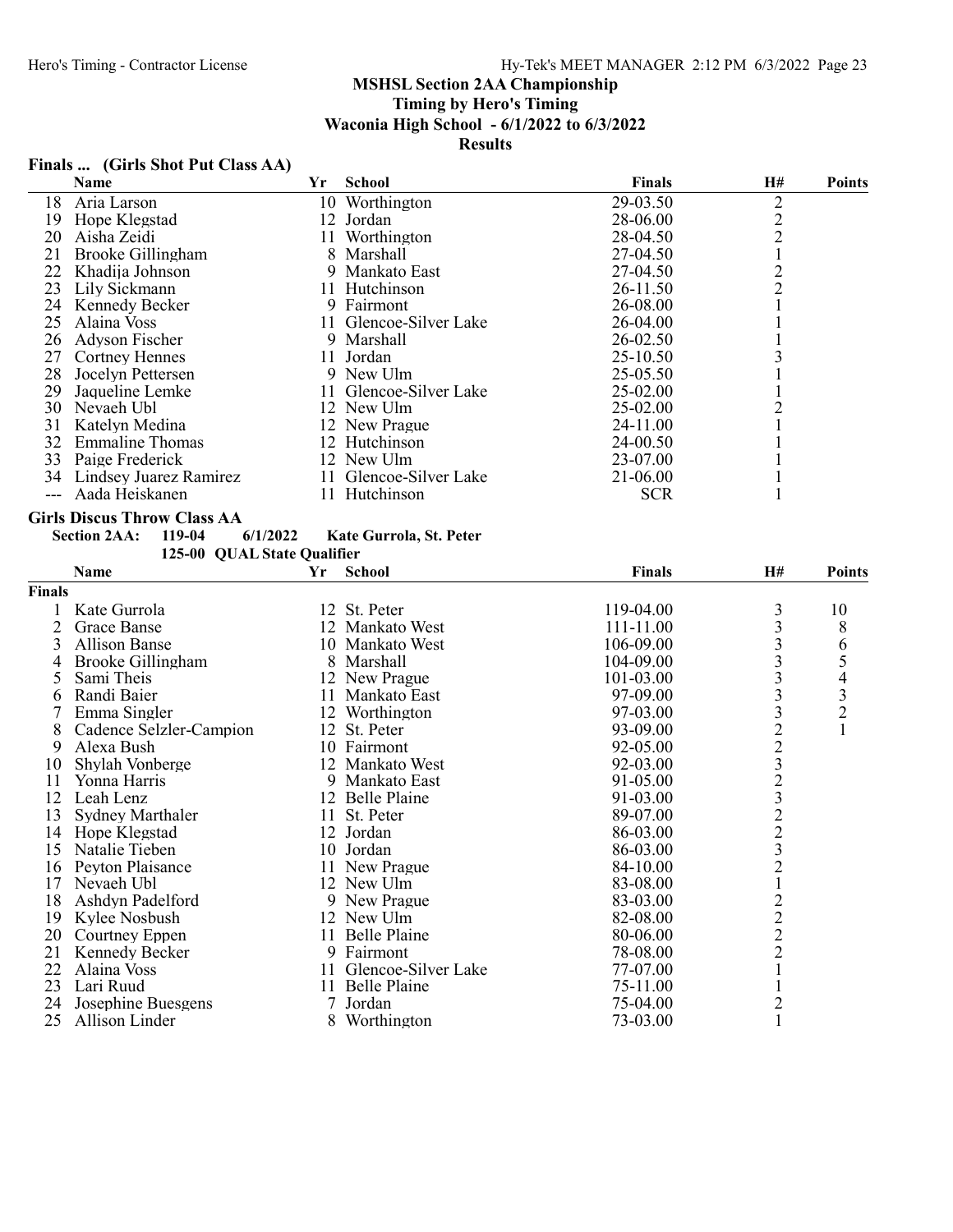Timing by Hero's Timing

Waconia High School - 6/1/2022 to 6/3/2022

Results

# Finals ... (Girls Discus Throw Class AA)

|                          | <b>Name</b>                              | Yr | <b>School</b>                    | <b>Finals</b>  |      | H#                      | <b>Points</b> |
|--------------------------|------------------------------------------|----|----------------------------------|----------------|------|-------------------------|---------------|
|                          | 26 Kaylee Vanheuwart                     |    | 12 Marshall                      | 71-11.00       |      | 1                       |               |
| 27                       | <b>Emmaline Thomas</b>                   |    | 12 Hutchinson                    | 64-07.00       |      | 1                       |               |
| 28                       | Lily Sickmann                            |    | 11 Hutchinson                    | 64-04.00       |      | $\mathbf{1}$            |               |
| 29                       | Jocelyn Pettersen                        |    | 9 New Ulm                        | 61-00.00       |      | $\mathbf{1}$            |               |
| 30                       | Lilliana VanMeveren                      |    | 9 Marshall                       | 60-05.00       |      | 1                       |               |
| 31                       | Jenna Neyers                             |    | 11 Glencoe-Silver Lake           | 53-00.00       |      | 1                       |               |
| 32                       | Brenna Kilian                            |    | 11 Hutchinson                    | 46-07.00       |      | $\mathbf{1}$            |               |
| ---                      | Amira Sorour                             |    | 9 Mankato East                   | <b>FOUL</b>    |      | $\overline{\mathbf{c}}$ |               |
| $\hspace{0.05cm} \ldots$ | Jaqueline Lemke                          |    | 11 Glencoe-Silver Lake           | <b>FOUL</b>    |      | $\mathbf{1}$            |               |
|                          | <b>Boys 100 Meter Dash Class AA</b>      |    |                                  |                |      |                         |               |
|                          | <b>Section 2AA:</b><br>11.23<br>6/1/2022 |    | <b>Issac Stanger, New Prague</b> |                |      |                         |               |
|                          | 11.06 QUAL State Qualifier               |    |                                  |                |      |                         |               |
|                          | Name                                     | Yr | <b>School</b>                    | <b>Prelims</b> | Wind | H#                      |               |
|                          | <b>Preliminaries</b>                     |    |                                  |                |      |                         |               |
|                          | 1 Brogan Hanson<br>11.040 (11.040)       |    | 12 St. Peter                     | 11.04 Q        | 2.4  | $\overline{4}$          |               |
| 2                        | <b>Issac Stanger</b><br>11.224 (11.224)  |    | 11 New Prague                    | 11.23 Q        | 1.2  | $\mathbf{1}$            |               |
| 3                        | Aaron Stewart<br>11.246 (11.246)         |    | 11 Mankato East                  | 11.25 Q        | 1.8  | $\overline{2}$          |               |
|                          | 4 Evan Meade<br>11.364 (11.364)          |    | 12 Fairmont                      | 11.37 Q        | 0.8  | 3                       |               |
| 5                        | Karim Tolbert<br>11.311 (11.311)         |    | 12 Belle Plaine                  | 11.32 q        | 1.2  | 1                       |               |
| 6                        | Vincenzo Guappone<br>11.394 (11.394)     |    | 12 St. Peter                     | 11.40 $q$      | 1.2  | $\mathbf{1}$            |               |
| 7                        | Parker Peterson<br>11.432 (11.432)       |    | 10 Hutchinson                    | $11.44$ q      | 1.2  | 1                       |               |
| 8                        | Joseph Uldrych<br>11.433 (11.433)        |    | 12 Mankato East                  | 11.44 $q$      | 2.4  | 4                       |               |
| 9                        | Alex Elliot<br>11.495 (11.495)           |    | 11 Hutchinson                    | 11.50 $q$      | 0.8  | 3                       |               |
|                          | 10 Brendan Pieper<br>11.550 (11.550)     |    | 12 New Prague                    | 11.55          | 2.4  | 4                       |               |
| 11                       | Maxwell Tieben<br>11.553 (11.553)        |    | 11 Jordan                        | 11.56          | 1.8  | 2                       |               |
|                          | 12 Chidi Nwakama<br>11.556 (11.556)      |    | 11 Marshall                      | 11.56          | 1.8  | $\overline{2}$          |               |
| 13                       | Elijah Green<br>11.571 (11.571)          |    | 11 Mankato West                  | 11.58          | 0.8  | 3                       |               |
| 14                       | JonathanLi Rud<br>11.624 (11.624)        |    | 9 Mankato West                   | 11.63          | 0.8  | 3                       |               |
| 15                       | Andrew Ladwig<br>11.677 (11.677)         |    | 11 Hutchinson                    | 11.68          | 0.8  | 3                       |               |
| 16                       | Brody Wolch<br>11.832 (11.832)           |    | 12 New Prague                    | 11.84          | 1.8  | $\overline{2}$          |               |
| 17                       | David Zhang<br>11.860 (11.860)           |    | 12 St. Peter                     | 11.86          | 0.8  | 3                       |               |
| 18                       | Elijah Bollman<br>11.892 (11.892)        |    | 11 Mankato West                  | 11.90          | 1.2  | $\mathbf{1}$            |               |
| 19                       | Xavier Teta<br>11.925 (11.925)           |    | 12 Belle Plaine                  | 11.93          | 2.4  | $\overline{4}$          |               |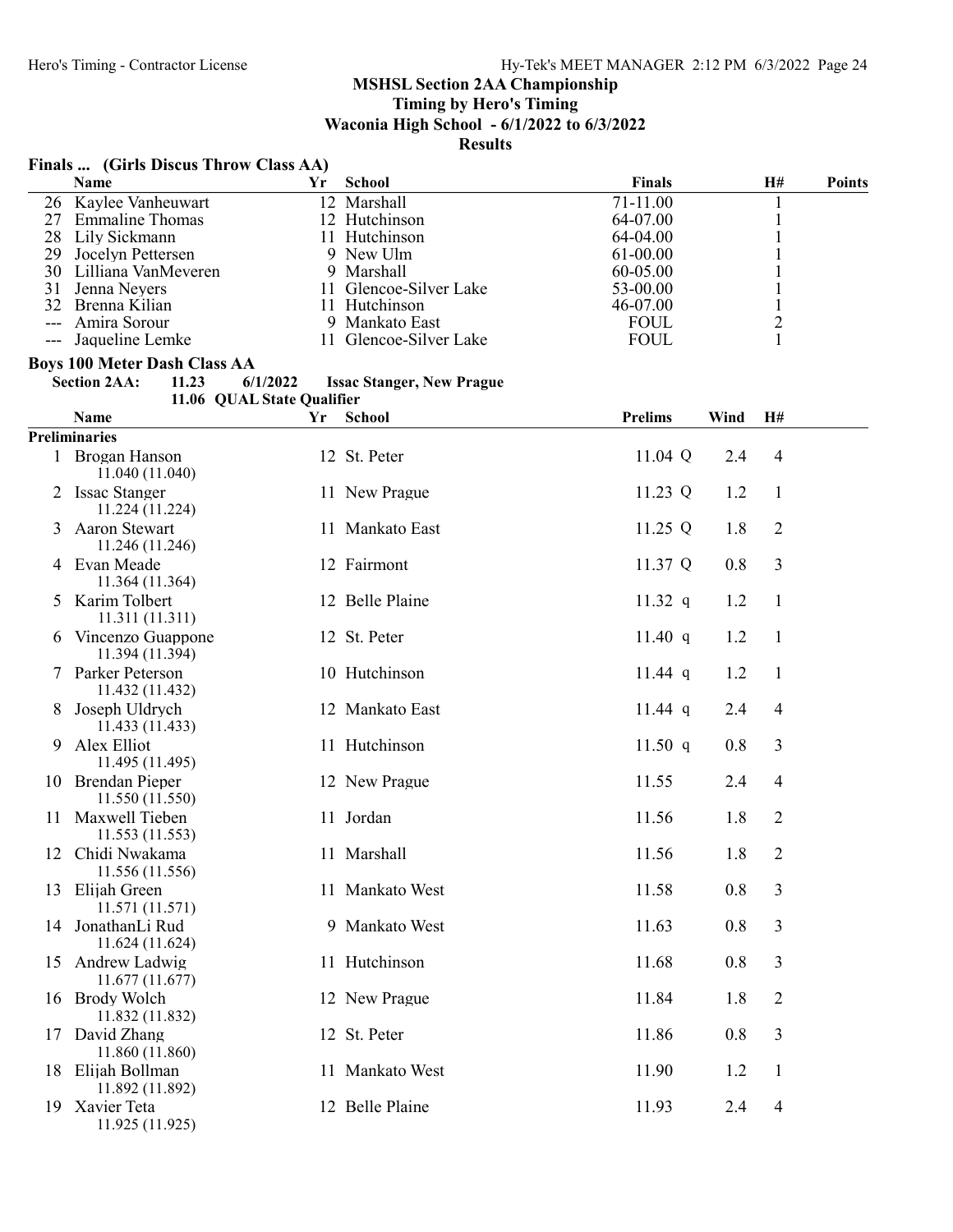Timing by Hero's Timing

Waconia High School - 6/1/2022 to 6/3/2022

Results

# Preliminaries ... (Boys 100 Meter Dash Class AA)

|               | Name                                     | Yr | <b>School</b>                    | <b>Prelims</b> | Wind | H#             |               |
|---------------|------------------------------------------|----|----------------------------------|----------------|------|----------------|---------------|
| 20            | Nathan Drumm<br>11.984 (11.984)          |    | 12 Mankato East                  | 11.99          | 1.2  | $\mathbf{1}$   |               |
| 21            | Ethan Hess<br>12.018 (12.018)            |    | 10 Marshall                      | 12.02          | 1.8  | $\overline{2}$ |               |
| 22            | Mak Lia<br>12.086 (12.086)               |    | 10 Worthington                   | 12.09          | 1.8  | $\overline{2}$ |               |
| 23            | Luke Novotny<br>12.217 (12.217)          |    | 10 Marshall                      | 12.22          | 1.2  | $\mathbf{1}$   |               |
|               | 24 Caleb Chambers<br>12.238 (12.238)     |    | 9 Fairmont                       | 12.24          | 2.4  | 4              |               |
| 25            | Brayden Davis<br>12.296 (12.296)         |    | 9 Jordan                         | 12.30          | 2.4  | 4              |               |
|               | 26 Carson Pomerenke<br>12.424 (12.424)   |    | 11 Fairmont                      | 12.43          | 1.8  | $\overline{2}$ |               |
| 27            | Ethan Lieb<br>12.469 (12.469)            |    | 10 New Ulm                       | 12.47          | 2.4  | 4              |               |
| 28            | Uriel Martinez<br>12.493 (12.493)        |    | 9 Glencoe-Silver Lake            | 12.50          | 0.8  | 3              |               |
| 29            | Tristan Taber<br>12.504 (12.504)         |    | 10 Glencoe-Silver Lake           | 12.51          | 1.2  | $\mathbf{1}$   |               |
| 30            | John Terway<br>12.638 (12.638)           |    | 8 Glencoe-Silver Lake            | 12.64          | 1.8  | $\overline{2}$ |               |
|               | 31 Anthony Gonzales<br>12.797 (12.797)   |    | 12 New Ulm                       | 12.80          | 0.8  | 3              |               |
|               | 32 Mason Adamek<br>12.882 (12.882)       |    | 9 Jordan                         | 12.89          | 2.4  | 4              |               |
|               | 33 Bodee Schmiesing<br>13.680 (13.680)   |    | 9 New Ulm                        | 13.68          | 0.8  | 3              |               |
|               | --- Austin Mohlin                        |    | 10 Belle Plaine                  | FS             | 2.4  | 4              |               |
|               | <b>Boys 100 Meter Dash Class AA</b>      |    |                                  |                |      |                |               |
|               | <b>Section 2AA:</b><br>11.23<br>6/1/2022 |    | <b>Issac Stanger, New Prague</b> |                |      |                |               |
|               | 11.06 QUAL State Qualifier<br>Name       | Yr | <b>School</b>                    | <b>Finals</b>  | Wind |                | <b>Points</b> |
| <b>Finals</b> |                                          |    |                                  |                |      |                |               |
|               | Brogan Hanson<br>10.890 (10.890)         |    | 12 St. Peter                     | 10.89          | 3.3  |                | 10            |
|               | 2 Aaron Stewart<br>11.001 (11.001)       |    | 11 Mankato East                  | 11.01          | 3.3  |                | 8             |
| 3             | Joseph Uldrych<br>11.139 (11.139)        |    | 12 Mankato East                  | 11.14          | 3.3  |                | 6             |
|               | 4 Karim Tolbert<br>11.156 (11.156)       |    | 12 Belle Plaine                  | 11.16          | 3.3  |                | 5             |
| 5.            | <b>Issac Stanger</b><br>11.160 (11.160)  |    | 11 New Prague                    | 11.16          | 3.3  |                | 4             |
|               | 6 Evan Meade<br>11.179 (11.179)          |    | 12 Fairmont                      | 11.18          | 3.3  |                | 3             |
|               | 7 Vincenzo Guappone<br>11.299 (11.299)   |    | 12 St. Peter                     | 11.30          | 3.3  |                | 2             |
| 8             | Alex Elliot<br>11.506 (11.506)           |    | 11 Hutchinson                    | 11.51          | 3.3  |                | $\mathbf{1}$  |
| 9             | Parker Peterson<br>11.524 (11.524)       |    | 10 Hutchinson                    | 11.53          | 3.3  |                |               |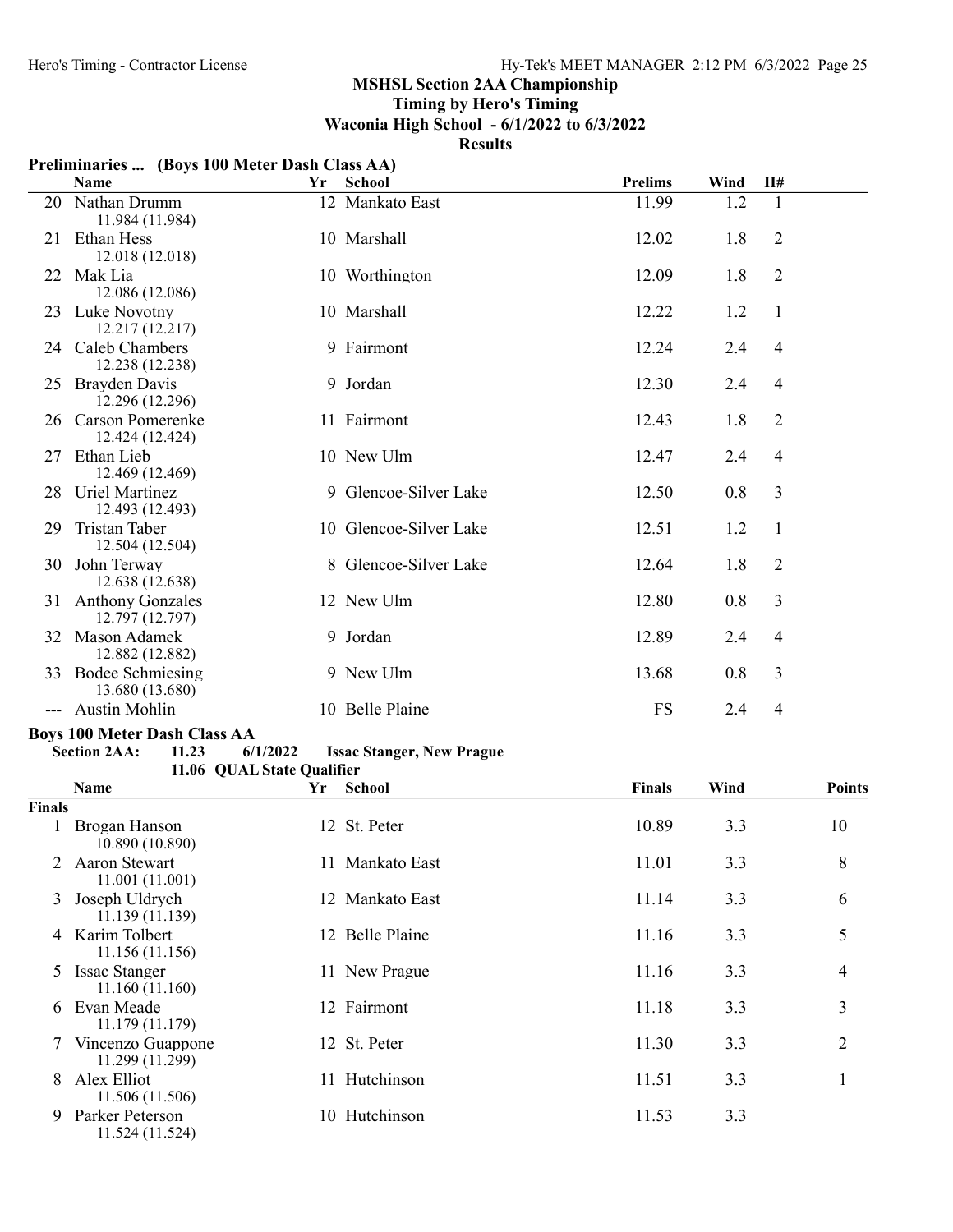Timing by Hero's Timing

Waconia High School - 6/1/2022 to 6/3/2022

Results

|               | <b>Boys 100 Meter Dash Wheelchair Class AA</b><br>Name              | Yr                         | <b>School</b>                     | <b>Finals</b>  | Wind |                | <b>Points</b> |
|---------------|---------------------------------------------------------------------|----------------------------|-----------------------------------|----------------|------|----------------|---------------|
| <b>Finals</b> |                                                                     |                            |                                   |                |      |                |               |
|               | 1 Nelson Remington<br>19.767 (19.767)                               |                            | 9 Fairmont                        | 19.77          | 3.0  |                | $\mathbf{1}$  |
|               | <b>Boys 200 Meter Dash Class AA</b><br><b>Section 2AA:</b><br>22.60 | 6/1/2022                   | <b>Mitchell Piehl, Hutchinson</b> |                |      |                |               |
|               |                                                                     | 22.38 QUAL State Qualifier |                                   |                |      |                |               |
|               | Name                                                                | Yr                         | <b>School</b>                     | <b>Prelims</b> | Wind | H#             |               |
|               | <b>Preliminaries</b>                                                |                            |                                   |                |      |                |               |
|               | 1 Brogan Hanson<br>22.451 (22.451)                                  |                            | 12 St. Peter                      | 22.46 Q        | 3.2  | $\mathbf{1}$   |               |
| 2             | Mitchell Piehl<br>22.597 (22.597)                                   |                            | 12 Hutchinson                     | 22.60 Q        | 1.4  | $\overline{4}$ |               |
| 3             | Hudson Artz<br>22.692 (22.692)                                      |                            | 12 Fairmont                       | 22.70 Q        | 1.8  | $\overline{2}$ |               |
|               | 4 Peyton Goettlicher<br>22.714 (22.714)                             |                            | 12 Mankato West                   | 22.72 Q        | 2.7  | 3              |               |
| 5             | <b>Aaron Stewart</b><br>22.523 (22.523)                             |                            | 11 Mankato East                   | $22.53$ q      | 3.2  | $\mathbf{1}$   |               |
| 6             | Jalen Smith<br>23.120 (23.120)                                      |                            | 10 Mankato West                   | $23.12$ q      | 1.8  | $\overline{2}$ |               |
|               | 7 Karim Tolbert<br>23.171 (23.171)                                  |                            | 12 Belle Plaine                   | $23.18$ q      | 2.7  | 3              |               |
|               | 8 Alex Elliot<br>23.188 (23.188)                                    |                            | 11 Hutchinson                     | $23.19$ q      | 3.2  | $\mathbf{1}$   |               |
| 9             | Jonathan Grams<br>23.301 (23.301)                                   |                            | 11 New Prague                     | 23.31q         | 1.4  | 4              |               |
|               | 10 Parker Peterson<br>23.529 (23.529)                               |                            | 10 Hutchinson                     | 23.53          | 2.7  | 3              |               |
| 11            | <b>Issac Stanger</b><br>23.590 (23.590)                             |                            | 11 New Prague                     | 23.59          | 1.4  | $\overline{4}$ |               |
|               | 12 Semaj Morris<br>23.814 (23.814)                                  |                            | 11 New Prague                     | 23.82          | 3.2  | $\mathbf{1}$   |               |
| 13            | JonathanLi Rud<br>23.824 (23.824)                                   |                            | 9 Mankato West                    | 23.83          | 1.8  | $\overline{2}$ |               |
| 14            | Jackson Ceplecha<br>24.157 (24.157)                                 |                            | 11 Jordan                         | 24.16          | 1.8  | 2              |               |
| 15            | Aaron Caflisch<br>24.500 (24.500)                                   |                            | 11 Mankato East                   | 24.50          | 1.4  | 4              |               |
|               | 16 Mickey Hess<br>24.703 (24.703)                                   |                            | 10 Marshall                       | 24.71          | 1.4  | $\overline{4}$ |               |
|               | 17 Caleb Chambers<br>24.773 (24.773)                                |                            | 9 Fairmont                        | 24.78          | 2.7  | 3              |               |
|               | 18 Josh Bosacker<br>24.799 (24.799)                                 |                            | 10 St. Peter                      | 24.80          | 3.2  | $\mathbf{1}$   |               |
|               | 19 Conner Ratcliff<br>24.858 (24.858)                               |                            | 11 Mankato East                   | 24.86          | 1.8  | $\overline{2}$ |               |
| 20            | <b>Tyrell Lego</b><br>24.946 (24.946)                               |                            | 12 Marshall                       | 24.95          | 2.7  | 3              |               |
| 21            | Josiah Banegas<br>24.949 (24.949)                                   |                            | 9 Worthington                     | 24.95          | 1.8  | $\overline{2}$ |               |
| 22            | Cole Frederick<br>25.062 (25.062)                                   |                            | 8 New Ulm                         | 25.07          | 2.7  | 3              |               |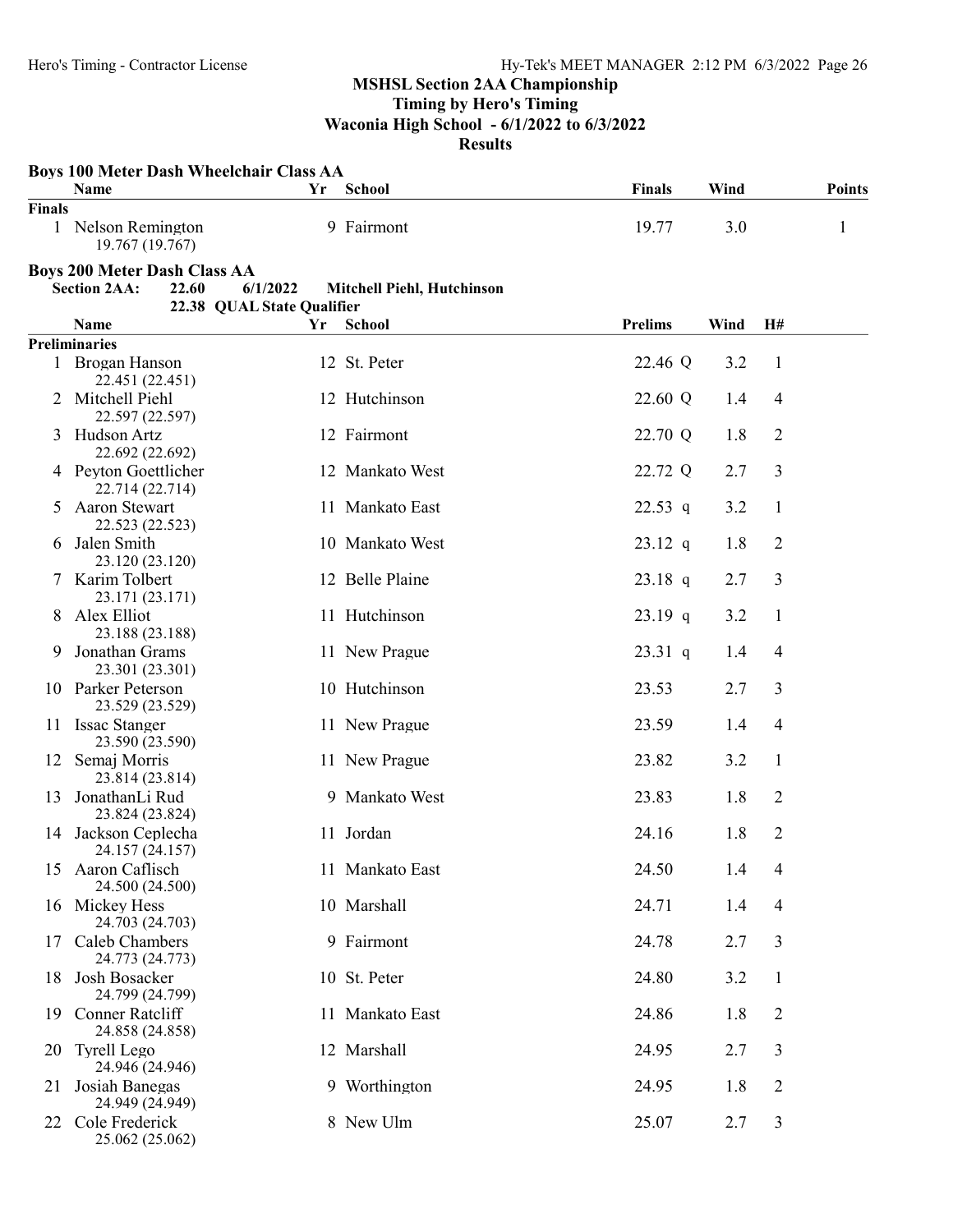Timing by Hero's Timing

Waconia High School - 6/1/2022 to 6/3/2022

Results

# Preliminaries ... (Boys 200 Meter Dash Class AA)

|       | Name                                        | Yr | <b>School</b>          | <b>Prelims</b> | Wind | H#             |  |
|-------|---------------------------------------------|----|------------------------|----------------|------|----------------|--|
| 23    | Kayden Nagan<br>25.094 (25.094)             | 11 | Glencoe-Silver Lake    | 25.10          | 2.7  | $\overline{3}$ |  |
| 24    | Daniel Zhang<br>25.653 (25.653)             |    | 10 St. Peter           | 25.66          | 1.8  | $\overline{2}$ |  |
| 25    | Ethan Lieb<br>25.703 (25.703)               |    | 10 New Ulm             | 25.71          | 3.2  | -1             |  |
| 26    | <b>Brandon Rasmussen</b><br>25.761 (25.761) |    | 11 Jordan              | 25.77          | 1.4  | 4              |  |
| 27    | <b>Seth Rucks</b><br>26.009 (26.009)        | 11 | Belle Plaine           | 26.01          | 3.2  | $\mathbf{1}$   |  |
| 28    | Andrew Haefner<br>26.224 (26.224)           |    | 10 Fairmont            | 26.23          | 2.7  | 3              |  |
| 29    | John Terway<br>26.336 (26.336)              |    | 8 Glencoe-Silver Lake  | 26.34          | 3.2  | 1              |  |
| 30    | Tristan Taber<br>26.346 (26.346)            |    | 10 Glencoe-Silver Lake | 26.35          | 1.4  | $\overline{4}$ |  |
| 31    | Hunter Stier<br>27.131 (27.131)             |    | 12 Jordan              | 27.14          | 1.8  | 2              |  |
| 32    | Bodee Schmiesing<br>27.858 (27.858)         |    | 9 New Ulm              | 27.86          | 1.4  | 4              |  |
| $---$ | Klo Htoo                                    |    | 12 Marshall            | <b>SCR</b>     | 1.4  | 4              |  |

# Boys 200 Meter Dash Class AA<br>Section 2AA: 22.60 6/1/2022

#### Mitchell Piehl, Hutchinson

22.38 QUAL State Qualifier

|               | Name                                           | Yr | <b>School</b>   | Finals        | Wind | <b>Points</b>  |
|---------------|------------------------------------------------|----|-----------------|---------------|------|----------------|
| <b>Finals</b> |                                                |    |                 |               |      |                |
|               | 1 Peyton Goettlicher<br>22.294 (22.294)        |    | 12 Mankato West | 22.30         | 2.7  | 10             |
|               | Mitchell Piehl<br>22.318 (22.318)              |    | 12 Hutchinson   | 22.32         | 2.7  | 8              |
| 3             | Brogan Hanson<br>22.461 (22.461)               |    | 12 St. Peter    | 22.47         | 2.7  | 6              |
| 4             | <b>Aaron Stewart</b><br>22.549 (22.549)        |    | 11 Mankato East | 22.55         | 2.7  | 5              |
| 5             | Jalen Smith<br>23.105 (23.105)                 |    | 10 Mankato West | 23.11         | 2.7  | 4              |
| 6             | Hudson Artz<br>23.198 (23.198)                 |    | 12 Fairmont     | 23.20         | 2.7  | 3              |
|               | Jonathan Grams<br>23.386 (23.386)              |    | 11 New Prague   | 23.39         | 2.7  | $\overline{2}$ |
| 8             | Karim Tolbert<br>23.425 (23.425)               |    | 12 Belle Plaine | 23.43         | 2.7  |                |
| 9             | Alex Elliot<br>23.644 (23.644)                 |    | 11 Hutchinson   | 23.65         | 2.7  |                |
|               | <b>Boys 200 Meter Dash Wheelchair Class AA</b> |    |                 |               |      |                |
|               | <b>Name</b>                                    | Yr | <b>School</b>   | <b>Finals</b> | Wind | <b>Points</b>  |
| <b>Finals</b> |                                                |    |                 |               |      |                |
|               | Nelson Remington                               |    | 9 Fairmont      | 38.64         | 4.4  |                |

38.635 (38.635)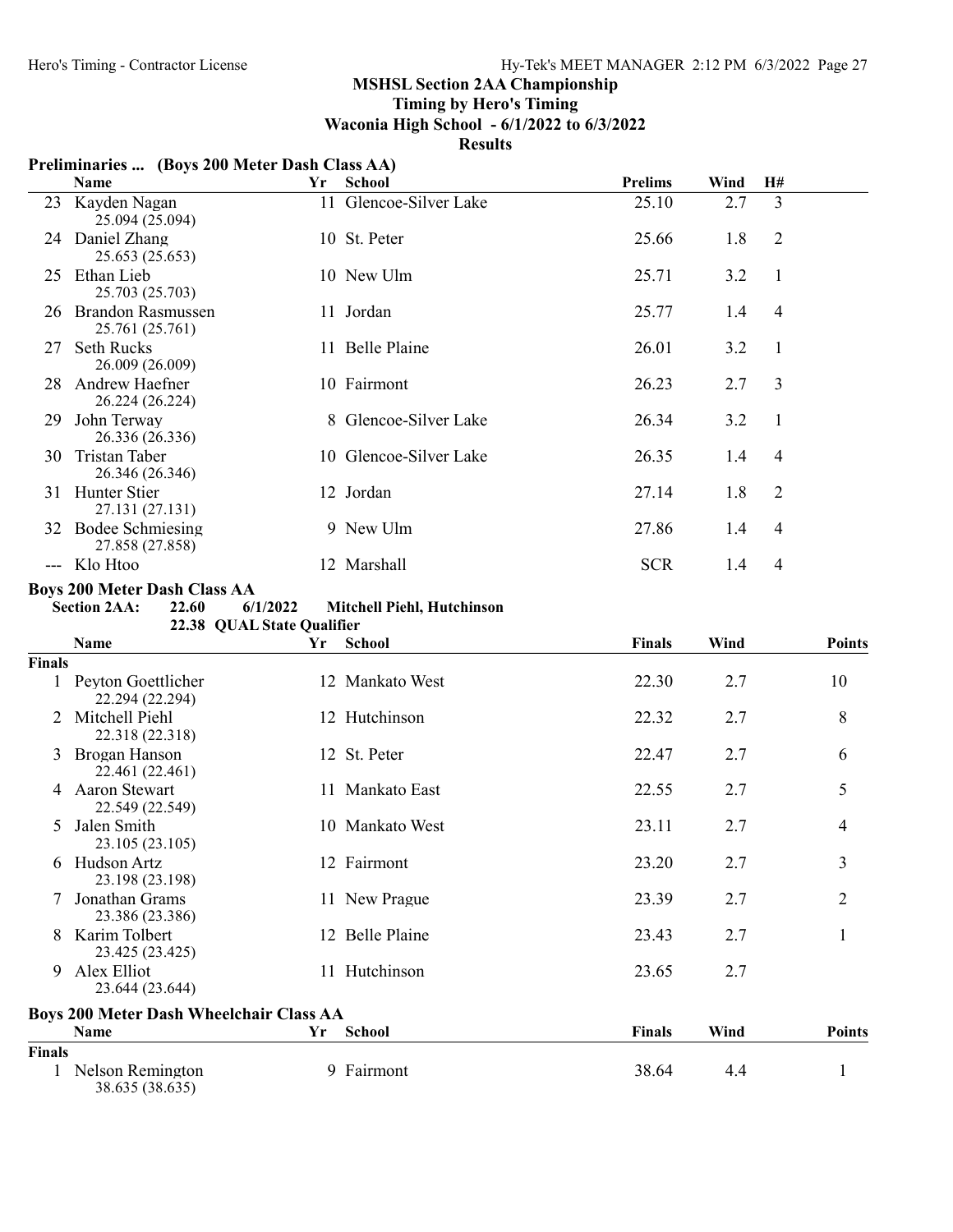Timing by Hero's Timing

Waconia High School - 6/1/2022 to 6/3/2022

Results

Boys 400 Meter Dash Class AA

| <b>Section 2AA:</b> | 50.05 | 6/1/2022 | <b>Mitchell Piehl, Hutchinson</b> |
|---------------------|-------|----------|-----------------------------------|
|                     |       |          |                                   |

50.25 QUAL State Qualifier

|     | Name                                    | Yr | <b>School</b>   | <b>Prelims</b> | H#             |  |
|-----|-----------------------------------------|----|-----------------|----------------|----------------|--|
|     | <b>Preliminaries</b>                    |    |                 |                |                |  |
|     | 1 Hudson Artz<br>51.017 (51.017)        |    | 12 Fairmont     | 51.02 Q        | 3              |  |
| 2   | Jacob Lee<br>51.528 (51.528)            |    | 12 New Prague   | 51.53 Q        | $\overline{2}$ |  |
| 3   | Mitchell Piehl<br>51.677 (51.677)       |    | 12 Hutchinson   | 51.68 Q        | $\overline{4}$ |  |
|     | 4 Austin Kehr<br>51.796 (51.796)        |    | 10 Belle Plaine | 51.80 Q        | 1              |  |
| 5   | Jacari Swinea<br>53.624 (53.624)        |    | 9 Worthington   | 53.63 q        | $\overline{2}$ |  |
|     | 6 Brenden Fahey<br>53.936 (53.936)      |    | 9 Mankato West  | 53.94 q        | 3              |  |
|     | 7 Easton Clark<br>54.004 (54.004)       |    | 10 New Ulm      | 54.01 q        | 1              |  |
| 8   | Maurice Staley<br>54.042 (54.042)       |    | 9 Mankato West  | 54.05 q        | 3              |  |
|     | 9 Nino Morris<br>54.321 (54.321)        |    | 11 New Prague   | 54.33 q        | 4              |  |
|     | 10 Nathan Johnson<br>54.893 (54.893)    |    | 9 Hutchinson    | 54.90          | $\overline{2}$ |  |
|     | 11 Logan Rietschel<br>55.309 (55.309)   |    | 10 Jordan       | 55.31          | 1              |  |
|     | 12 Michael Henderson<br>55.418 (55.418) |    | 11 Mankato West | 55.42          | 3              |  |
|     | 13 Gage Cyphers<br>55.560 (55.560)      |    | 11 Fairmont     | 55.56          | 2              |  |
|     | 14 Carson O'Connor<br>55.607 (55.607)   |    | 12 New Prague   | 55.61          | $\overline{4}$ |  |
| 15  | James Osborne<br>55.647 (55.647)        |    | 10 New Ulm      | 55.65          | 3              |  |
|     | 16 Matthew Olson<br>55.768 (55.768)     |    | 11 Belle Plaine | 55.77          | 4              |  |
|     | 17 Landon Pederson<br>57.614 (57.614)   |    | 10 Fairmont     | 57.62          | 2              |  |
|     | 18 Mac Rohlk<br>57.699 (57.699)         |    | 12 Mankato East | 57.70          | 4              |  |
| 19. | Jackson Henkels<br>57.954 (57.954)      |    | 9 Mankato East  | 57.96          | 1              |  |
| 20  | Gunnar Geisler<br>58.118 (58.118)       |    | 12 Belle Plaine | 58.12          | 1              |  |
| 21  | Hunter Stier<br>58.234 (58.234)         |    | 12 Jordan       | 58.24          | 3              |  |
| 22  | <b>Tyson Brandt</b><br>58.553 (58.553)  |    | 9 Marshall      | 58.56          | 1              |  |
| 23  | Luke Borowy<br>58.756 (58.756)          |    | 12 St. Peter    | 58.76          | 4              |  |
|     | 24 Tyson Hennessey<br>58.994 (58.994)   |    | 10 Hutchinson   | 59.00          | 2              |  |
| 25  | Ian Major<br>59.262 (59.262)            |    | 9 Jordan        | 59.27          | $\overline{2}$ |  |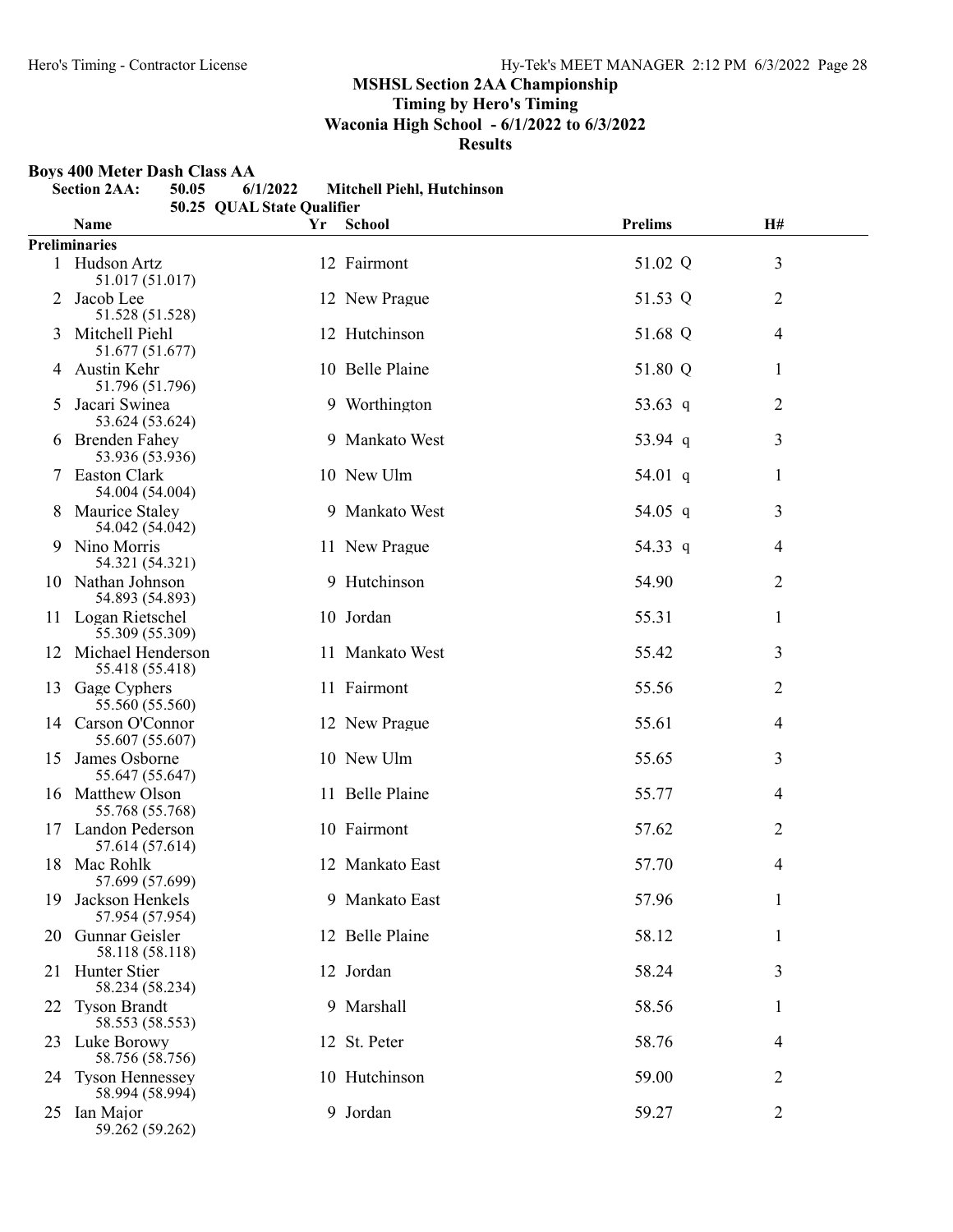Timing by Hero's Timing

Waconia High School - 6/1/2022 to 6/3/2022

Results

#### Preliminaries ... (Boys 400 Meter Dash Class AA)

|    | <b>Name</b>                                                | Yr | School                                  | <b>Prelims</b>                         | <b>H#</b> |
|----|------------------------------------------------------------|----|-----------------------------------------|----------------------------------------|-----------|
|    | 26 Jack Gunn<br>1:00.223(1:00.223)                         |    | 9 Marshall                              | 1:00.23                                | 4         |
| 27 | Juan Martell<br>1:00.739(1:00.739)                         |    | 10 Marshall                             | 1:00.74                                |           |
|    | 28 Brodie Werner<br>1:01.718(1:01.718)                     |    | 7 Glencoe-Silver Lake                   | 1:01.72                                | 4         |
|    | 29 Kaeden Amberg<br>1:01.756(1:01.756)                     |    | 12 Glencoe-Silver Lake                  | 1:01.76                                | 4         |
|    | 30 Tristan Taber<br>1:02.306(1:02.306)                     |    | 10 Glencoe-Silver Lake                  | 1:02.31                                |           |
|    | --- Brooks Reicks<br>--- Collin Horning<br>Jonathon Miller | 11 | 11 St. Peter<br>11 New Ulm<br>St. Peter | <b>SCR</b><br><b>SCR</b><br><b>SCR</b> | 3         |

# Boys 400 Meter Dash Class AA<br>Section 2AA: 50.05 6/1/2022

#### Mitchell Piehl, Hutchinson

50.25 QUAL State Qualifier

|                             | <b>Name</b>                             | Yr | School          | Finals |             | <b>Points</b>  |
|-----------------------------|-----------------------------------------|----|-----------------|--------|-------------|----------------|
| <b>Finals</b>               |                                         |    |                 |        |             |                |
|                             | Mitchell Piehl<br>50.050 (50.050)       |    | 12 Hutchinson   | 50.05  | <b>QUAL</b> | 10             |
| $\mathcal{D}_{\mathcal{L}}$ | Hudson Artz<br>50.556 (50.556)          |    | 12 Fairmont     | 50.56  |             | 8              |
| 3                           | Austin Kehr<br>51.407 (51.407)          |    | 10 Belle Plaine | 51.41  |             | 6              |
| 4                           | Jacob Lee<br>51.454 (51.454)            |    | 12 New Prague   | 51.46  |             | 5              |
| 5                           | Easton Clark<br>53.592 (53.592)         |    | 10 New Ulm      | 53.60  |             | 4              |
| 6                           | <b>Brenden Fahey</b><br>53.725 (53.725) |    | 9 Mankato West  | 53.73  |             | 3              |
|                             | Nino Morris<br>53.996 (53.996)          |    | 11 New Prague   | 54.00  |             | $\overline{2}$ |
| 8                           | Maurice Staley<br>54.060 (54.060)       |    | 9 Mankato West  | 54.06  |             | л.             |
| 9                           | Jacari Swinea<br>54.502 (54.502)        | 9. | Worthington     | 54.51  |             |                |

#### Boys 800 Meter Run Class AA

# Section 2AA: 1:56.48 6/1/2022 Emmett Gerres, Belle Plaine

| 1:57.52 QUAL State Qualifier                               |                                                 |                 |                |    |  |
|------------------------------------------------------------|-------------------------------------------------|-----------------|----------------|----|--|
| Name                                                       | Yr                                              | School          | <b>Prelims</b> | H# |  |
| <b>Preliminaries</b>                                       |                                                 |                 |                |    |  |
| 1 Kaleb Sharp                                              | 11.<br>57.568 (57.568) 1:59.869 (1:02.301)      | Jordan          | 1:59.87 Q      | 4  |  |
| 2 Emmett Gerres                                            | 58.671 (58.671) 2:00.393 (1:01.722)             | 11 Belle Plaine | $2:00.40$ Q    |    |  |
| 3 Sam Thom                                                 | 11<br>$1:00.911(1:00.911)$ $2:01.761(1:00.850)$ | Mankato East    | $2:01.77$ Q    |    |  |
| 4 Mikele Walu<br>$1:03.208(1:03.208)$ $2:06.301(1:03.093)$ | 11                                              | Worthington     | $2:06.31$ Q    |    |  |
| 5 Mason Getz                                               | $1:01.078(1:01.078)$ $2:02.867(1:01.789)$       | 12 Hutchinson   | $2:02.87$ q    |    |  |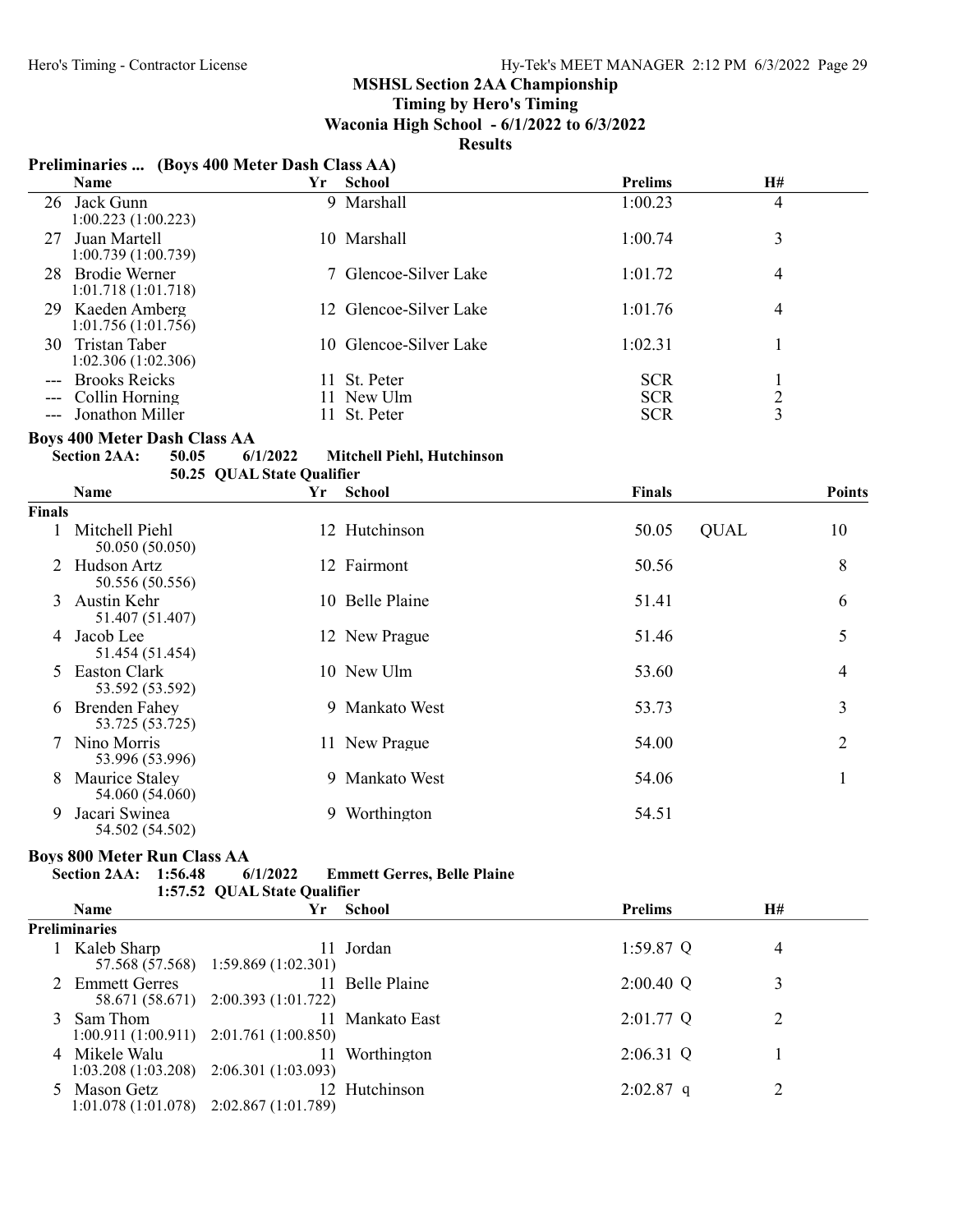Timing by Hero's Timing

Waconia High School - 6/1/2022 to 6/3/2022

Results

# Preliminaries ... (Boys 800 Meter Run Class AA)

| Name                                                             |                          | Yr School              | <b>Prelims</b> | H#             |  |
|------------------------------------------------------------------|--------------------------|------------------------|----------------|----------------|--|
| 6 Nicholas Brauer<br>1:00.357(1:00.357)                          | 2:03.216 (1:02.859)      | 11 Mankato East        | $2:03.22$ q    | 3              |  |
| Ofbeka Morke<br>59.992 (59.992)                                  | 2:03.836 (1:03.844)      | 11 Worthington         | $2:03.84$ q    | 4              |  |
| 8 Keagen Anderson<br>1:03.416(1:03.416)                          | 9<br>2:06.907 (1:03.492) | Marshall               | $2:06.91$ q    | 1              |  |
| 9 Jack Buerkle<br>1:03.043(1:03.043)                             | 2:07.803 (1:04.761)      | 9 Belle Plaine         | $2:07.81$ q    | 2              |  |
| 10 Luke Lumsden<br>1:00.489 (1:00.489)                           | 2:07.810 (1:07.321)      | 10 Mankato West        | 2:07.81        | 4              |  |
| 11 Edward Nguyen<br>1:04.698 (1:04.698)                          | 2:08.514 (1:03.816)      | 12 Mankato East        | 2:08.52        | 2              |  |
| 12 Andrew Johnson<br>1:00.347(1:00.347)                          | 2:08.642 (1:08.296)      | 12 Fairmont            | 2:08.65        | 4              |  |
| 13 Ryan Schoen<br>1:03.926(1:03.926)                             | 2:09.279 (1:05.354)      | 11 New Prague          | 2:09.28        | 1              |  |
| 14 Mitch Krostue<br>1:04.615(1:04.615)                           | 2:09.361 (1:04.747)      | 12 New Prague          | 2:09.37        | 3              |  |
| 15 Wells Jackson<br>1:04.196 (1:04.196)                          | 2:09.466 (1:05.270)      | 10 Jordan              | 2:09.47        | 2              |  |
| 16 Riley Huseby<br>1:04.040(1:04.040)                            | 2:10.168 (1:06.129)      | 11 New Prague          | 2:10.17        | 3              |  |
| 17 Marwan Abdi<br>1:03.974 (1:03.974)                            | 2:13.092 (1:09.118)      | 12 St. Peter           | 2:13.10        | 1              |  |
| 18 Ty Nawrocki<br>1:04.215(1:04.215)                             | 2:13.366(1:09.151)       | 10 Fairmont            | 2:13.37        | 1              |  |
| 19 Mykel Paulsen<br>1:03.664(1:03.664)                           | 2:14.712 (1:11.048)      | 8 Marshall             | 2:14.72        | 1              |  |
| 20 Ian Risto<br>1:05.449 (1:05.449)                              | 2:15.003 (1:09.554)      | 10 Mankato West        | 2:15.01        | 3              |  |
| 21 Chase Werner<br>1:02.004(1:02.004)                            | 2:15.727 (1:13.723)      | 10 Marshall            | 2:15.73        | 4              |  |
| 22 Andrew Soderlund<br>1:03.608(1:03.608)                        | 2:15.905 (1:12.297)      | 10 Hutchinson          | 2:15.91        | 4              |  |
| 23 Jaydon Putney<br>1:05.650(1:05.650)                           | 2:19.019 (1:13.370)      | 9 Fairmont             | 2:19.02        | 3              |  |
| 24 Antonio Lederle<br>1:09.543(1:09.543)                         | 2:22.600(1:13.057)       | 10 Jordan              | 2:22.60        | 3              |  |
| 25 Cameron Wagner<br>1:07.892(1:07.892)                          | 2:23.718 (1:15.826)      | 12 Hutchinson          | 2:23.72        | $\overline{2}$ |  |
| 26 Cale Dennis<br>1:10.898(1:10.898)                             | 2:24.080 (1:13.182)      | 11 New Ulm             | 2:24.08        | 1              |  |
| 27 Austin Eyrich<br>1:07.892 (1:07.892)                          | 2:25.069 (1:17.177)      | 12 Belle Plaine        | 2:25.07        | 2              |  |
| 28 Yahye Amed<br>$1:10.567(1:10.567)$ $2:25.545(1:14.979)$       |                          | 12 St. Peter           | 2:25.55        | 1              |  |
| 29 James Schueneman<br>$1:10.702(1:10.702)$ $2:27.667(1:16.966)$ |                          | 12 Mankato West        | 2:27.67        | 2              |  |
| 30 Marqavion Haefner<br>1:10.430(1:10.430)                       | 2:28.645 (1:18.216)      | 11 New Ulm             | 2:28.65        | 4              |  |
| 31 Michael Headlee<br>1:08.843(1:08.843)                         | 2:30.785 (1:21.942)      | 11 Glencoe-Silver Lake | 2:30.79        | 3              |  |
| 32 Benton Freitag<br>1:13.694(1:13.694)                          | 8<br>2:33.259 (1:19.565) | Glencoe-Silver Lake    | 2:33.26        | 4              |  |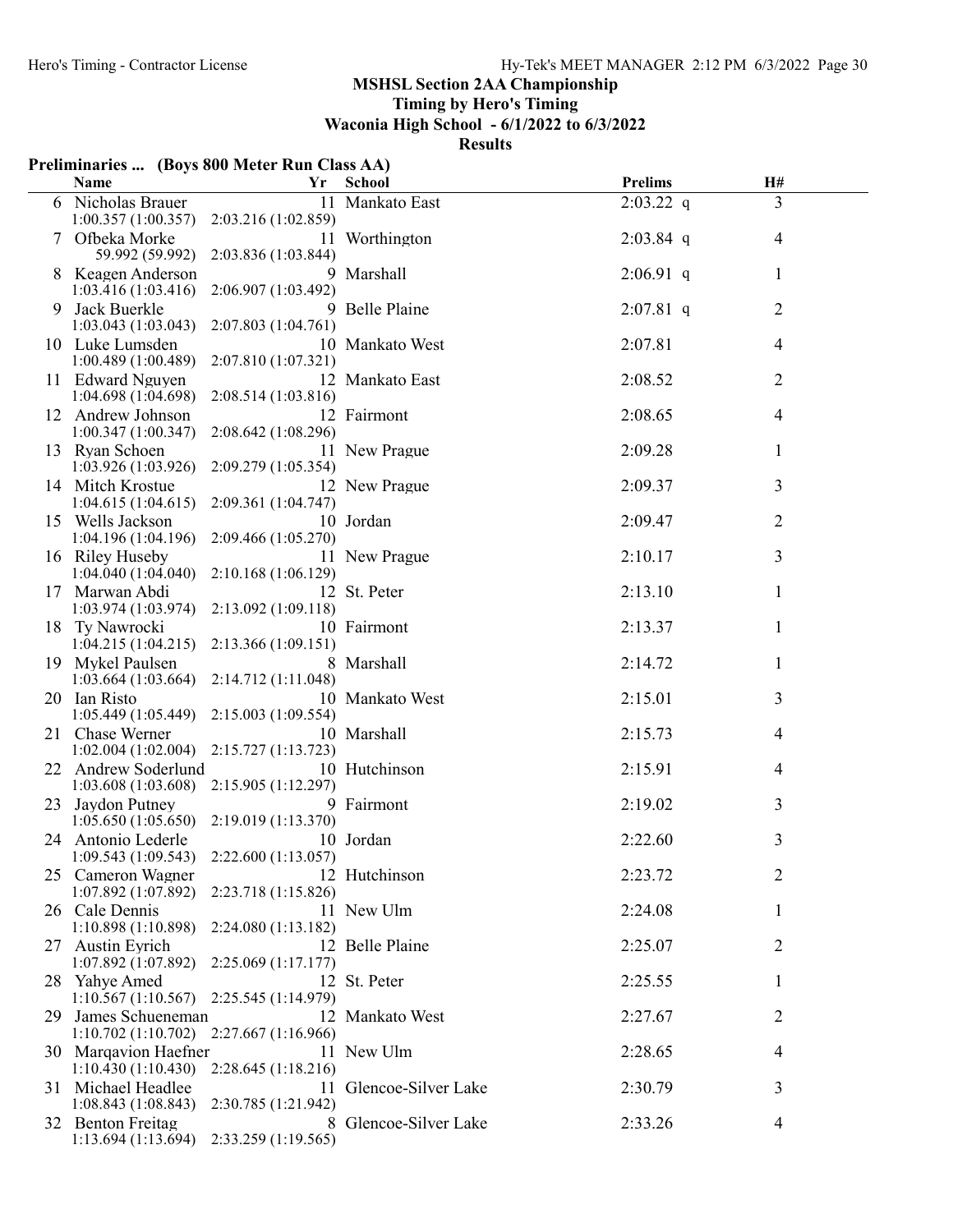Timing by Hero's Timing

Waconia High School - 6/1/2022 to 6/3/2022

Results

|               |                                         | Preliminaries  (Boys 800 Meter Run Class AA)  |                                               |                                |                  |               |
|---------------|-----------------------------------------|-----------------------------------------------|-----------------------------------------------|--------------------------------|------------------|---------------|
|               | Name<br>33 Kole Christensen             | Yr                                            | School<br>8 Glencoe-Silver Lake               | <b>Prelims</b>                 | <b>H#</b>        |               |
|               |                                         | $1:17.115(1:17.115)$ $2:47.066(1:29.951)$     |                                               | 2:47.07                        | 4                |               |
|               |                                         | <b>Boys 800 Meter Run Wheelchair Class AA</b> |                                               |                                |                  |               |
|               | Section 2AA: 2:53.29                    | 6/1/2022                                      | <b>Nelson Remington, Fairmont</b>             |                                |                  |               |
|               | <b>Name</b>                             | Yr                                            | <b>School</b>                                 | <b>Finals</b>                  |                  | <b>Points</b> |
| <b>Finals</b> | 1 Nelson Remington                      | 1:26.405 (1:26.405) 2:53.281 (1:26.876)       | 9 Fairmont                                    | 2:53.29                        |                  | 1             |
|               | <b>Boys 800 Meter Run Class AA</b>      |                                               |                                               |                                |                  |               |
|               | Section 2AA: 1:56.48                    | 6/1/2022                                      | <b>Emmett Gerres, Belle Plaine</b>            |                                |                  |               |
|               |                                         | 1:57.52 QUAL State Qualifier                  |                                               |                                |                  |               |
|               | Name                                    | Yr                                            | <b>School</b>                                 | <b>Finals</b>                  |                  | <b>Points</b> |
| <b>Finals</b> | <b>Emmett Gerres</b>                    |                                               | 11 Belle Plaine                               | 1:56.48                        | <b>QUAL</b>      | 10            |
|               | 58.953 (58.953)                         | 1:56.473(57.520)                              |                                               |                                |                  |               |
|               | 2 Kaleb Sharp                           |                                               | 11 Jordan                                     | 1:56.71                        | <b>QUAL</b>      | 8             |
|               | 58.610 (58.610)                         | 1:56.704 (58.094)                             |                                               |                                |                  |               |
|               | 3 Nicholas Brauer<br>1:00.028(1:00.028) | 2:02.687 (1:02.659)                           | 11 Mankato East                               | 2:02.69                        |                  | 6             |
|               | 4 Mikele Walu                           |                                               | 11 Worthington                                | 2:02.71                        |                  | 5             |
|               | 1:01.373(1:01.373)                      | 2:02.708 (1:01.335)                           |                                               |                                |                  |               |
| 5             | Sam Thom                                |                                               | 11 Mankato East                               | 2:05.23                        |                  | 4             |
|               | 1:00.982(1:00.982)<br>6 Ofbeka Morke    | 2:05.224 (1:04.242)                           |                                               | 2:05.48                        |                  | 3             |
|               | 1:01.332(1:01.332)                      | 2:05.475 (1:04.143)                           | 11 Worthington                                |                                |                  |               |
|               | 7 Keagen Anderson                       |                                               | 9 Marshall                                    | 2:06.43                        |                  | 2             |
|               | 1:01.714(1:01.714)                      | 2:06.430 (1:04.716)                           |                                               |                                |                  |               |
|               | 8 Jack Buerkle<br>1:02.316(1:02.316)    | 2:08.294 (1:05.978)                           | 9 Belle Plaine                                | 2:08.30                        |                  | 1             |
| 9             | Mason Getz                              |                                               | 12 Hutchinson                                 | 2:08.73                        |                  |               |
|               |                                         | $1:01.837(1:01.837)$ $2:08.727(1:06.891)$     |                                               |                                |                  |               |
|               | <b>Boys 1600 Meter Run Class AA</b>     |                                               |                                               |                                |                  |               |
|               | <b>Section 2AA:</b><br>4:21.21          | 6/1/2022                                      | <b>Emmett Gerres, Belle Plaine</b>            |                                |                  |               |
|               |                                         | 4:21.68 QUAL State Qualifier                  |                                               |                                |                  |               |
| <b>Finals</b> | <b>Name</b>                             | Yr                                            | <b>School</b>                                 | <b>Finals</b>                  | H#               | <b>Points</b> |
|               | 1 Emmett Gerres                         |                                               | 11 Belle Plaine                               | 4:21.21                        | <b>QUAL</b><br>2 | 10            |
|               | 1:04.502(1:04.502)                      | 2:08.623(1:04.121)                            | 3:15.154 (1:06.532)                           | 4:21.209 (1:06.055)            |                  |               |
|               | 2 Filmon Wolday                         |                                               | 11 Worthington                                | 4:34.68                        | $\overline{2}$   | 8             |
|               | 1:07.907(1:07.907)                      | 2:20.118 (1:12.212)                           | 3:32.411 (1:12.293)                           | 4:34.677 (1:02.266)            |                  |               |
| 3             | <b>Mason Getz</b><br>1:08.669(1:08.669) | 2:20.787 (1:12.118)                           | 12 Hutchinson<br>3:32.655(1:11.868)           | 4:35.58<br>4:35.578 (1:02.924) | 2                | 6             |
|               | 4 Fanuel Wolday                         |                                               | 9 Worthington                                 | 4:39.69                        | $\overline{2}$   | 5             |
|               | 1:07.563(1:07.563)                      | 2:19.841 (1:12.278)                           | 3:31.777 (1:11.936)                           | 4:39.685 (1:07.909)            |                  |               |
|               | 5 Luke Scholtes                         |                                               | 10 Mankato East                               | 4:39.81<br>4:39.802 (1:07.771) | 2                | 4             |
|               | 1:08.815(1:08.815)<br>6 Connor Hallaway | 2:20.303 (1:11.488)                           | 3:32.032 (1:11.729)<br>12 Glencoe-Silver Lake | 4:41.82                        | 2                | 3             |
|               | 1:08.279 (1:08.279)                     | 2:20.236 (1:11.958)                           | 3:32.949 (1:12.713)                           | 4:41.813 (1:08.865)            |                  |               |
|               | 7 Jacob Malecha                         |                                               | 12 New Prague                                 | 4:42.67                        | 2                | 2             |
|               | 1:08.452(1:08.452)                      | 2:20.755 (1:12.304)                           | 3:34.112 (1:13.357)                           | 4:42.665 (1:08.554)            |                  |               |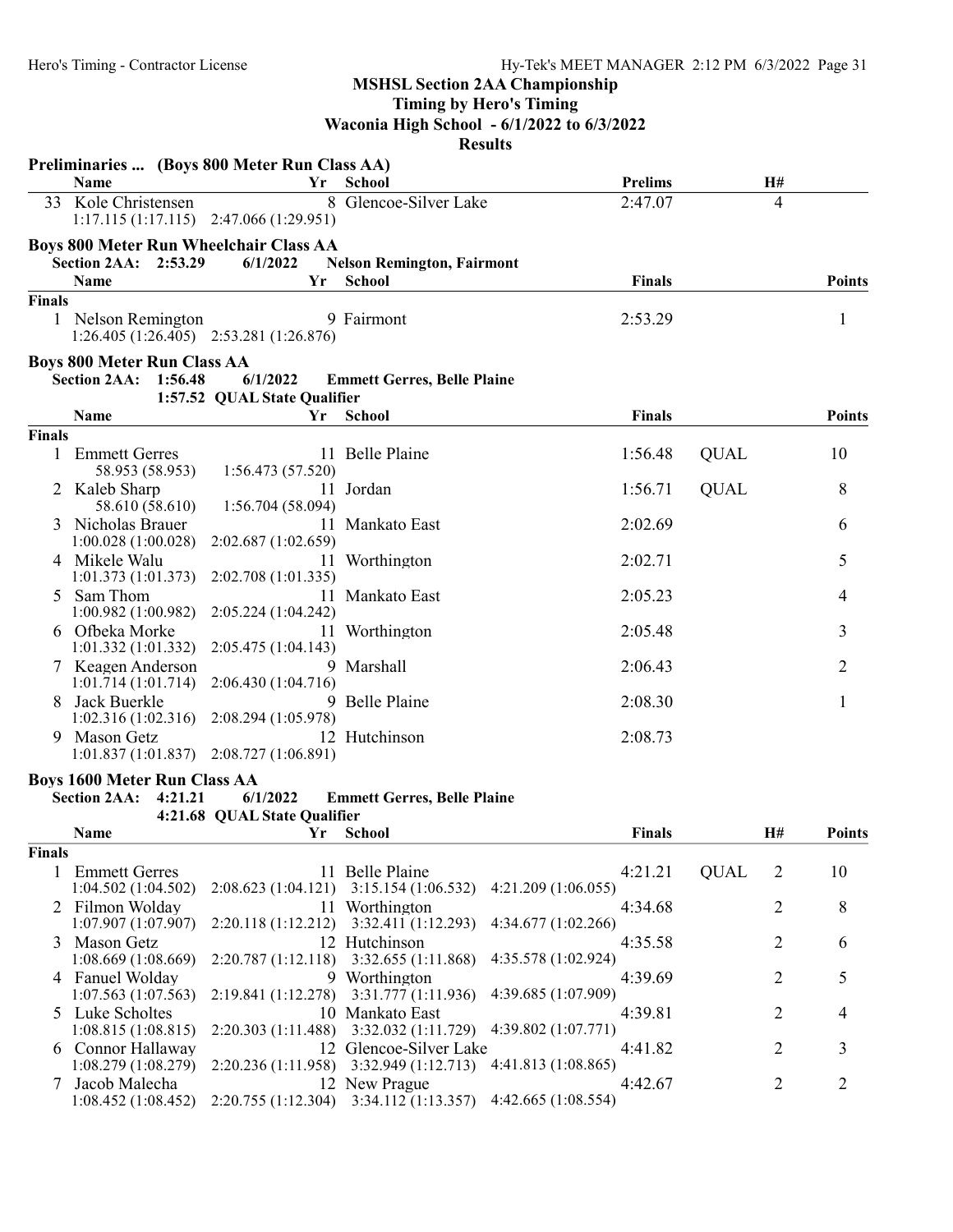Timing by Hero's Timing

Waconia High School - 6/1/2022 to 6/3/2022

#### Results

### Finals ... (Boys 1600 Meter Run Class AA)

|       | <b>Name</b>                                                       | Yr                  | <b>School</b>                                                                                    | <b>Finals</b>                  | H#             | <b>Points</b> |
|-------|-------------------------------------------------------------------|---------------------|--------------------------------------------------------------------------------------------------|--------------------------------|----------------|---------------|
|       | 8 Audi Thom                                                       |                     | 9 Mankato East                                                                                   | 4:46.34                        | 2              |               |
|       |                                                                   |                     | $1:09.451 (1:09.451)$ $2:21.423 (1:11.972)$ $3:34.584 (1:13.161)$ $4:46.336 (1:11.752)$          |                                |                |               |
|       | 9 Nicklaus Weedman                                                |                     | 11 Jordan                                                                                        | 4:50.52                        | 2              |               |
|       |                                                                   |                     | 1:09.312 (1:09.312) 2:21.881 (1:12.569) 3:38.857 (1:16.976)                                      | 4:50.512 (1:11.656)            |                |               |
|       | 10 Gavin Artner                                                   |                     | 10 Fairmont                                                                                      | 4:50.73                        | 2              |               |
|       |                                                                   |                     | 1:09.592 (1:09.592) 2:22.285 (1:12.693) 3:38.243 (1:15.958)                                      | 4:50.727(1:12.485)             |                |               |
|       | 11 Ethan Cox<br>1:10.287(1:10.287)                                |                     | 10 Mankato West<br>2:25.767 (1:15.480) 3:43.349 (1:17.582)                                       | 4:54.56<br>4:54.558 (1:11.210) | 2              |               |
|       | 12 Evan MacLean                                                   |                     | 10 Mankato East                                                                                  | 4:54.85                        | 2              |               |
|       | 1:10.483(1:10.483)                                                |                     | 2:25.466 (1:14.983) 3:43.098 (1:17.632)                                                          | 4:54.844 (1:11.746)            |                |               |
|       | 13 Owen Risto                                                     |                     | 10 Mankato West                                                                                  | 4:56.35                        | 2              |               |
|       | 1:10.795(1:10.795)                                                |                     | 2:26.304 (1:15.509) 3:44.098 (1:17.795)                                                          | 4:56.341(1:12.243)             |                |               |
|       | 14 Kohen Holcomb                                                  |                     | 9 Marshall                                                                                       | 5:01.14                        | 1              |               |
|       | 1:10.008(1:10.008)                                                |                     | 2:28.639 (1:18.631) 3:49.325 (1:20.686)                                                          | 5:01.137 (1:11.813)            |                |               |
|       | 15 Kelton Koepp                                                   |                     | 8 Belle Plaine                                                                                   | 5:01.76                        | 2              |               |
|       | 1:09.883(1:09.883)                                                |                     | $2:24.519(1:14.636)$ $3:44.430(1:19.911)$                                                        | 5:01.753 (1:17.324)            |                |               |
|       | 16 Seth Young                                                     |                     | 10 Jordan                                                                                        | 5:03.65                        | 1              |               |
|       | 1:11.357(1:11.357)                                                |                     | 2:29.127 (1:17.770) 3:49.799 (1:20.672)                                                          | 5:03.641(1:13.842)             |                |               |
|       | 17 Zeke Russo                                                     |                     | 8 New Prague                                                                                     | 5:04.16                        | 1              |               |
|       | 1:11.760(1:11.760)                                                |                     | 2:29.878 (1:18.118) 3:49.968 (1:20.090)                                                          | 5:04.157 (1:14.190)            |                |               |
|       | 18 Silas Simpson                                                  |                     | 12 Mankato West                                                                                  | 5:04.70                        | 1              |               |
|       | 1:12.006(1:12.006)                                                |                     | 2:29.115 (1:17.109) 3:48.211 (1:19.096)                                                          | 5:04.697 (1:16.486)            |                |               |
|       | 19 Willem Nelsen                                                  |                     | 12 St. Peter                                                                                     | 5:05.28                        | 1              |               |
|       | 1:11.431(1:11.431)                                                |                     | $2:28.631(1:17.201)$ $3:48.241(1:19.610)$                                                        | 5:05.277 (1:17.036)            |                |               |
|       | 20 Roblae Abdi                                                    |                     | 9 St. Peter                                                                                      | 5:05.42<br>5:05.419 (1:13.898) | 2              |               |
|       | 1:10.066(1:10.066)                                                |                     | 2:28.621 (1:18.556) 3:51.521 (1:22.900)                                                          |                                |                |               |
|       | 21 Alex Beck                                                      |                     | 10 New Prague<br>1:11.731 (1:11.731) 2:31.002 (1:19.272) 3:52.302 (1:21.300) 5:09.935 (1:17.634) | 5:09.94                        | 1              |               |
|       | 22 Ezequiel Martinez                                              |                     | 10 Glencoe-Silver Lake                                                                           | 5:11.55                        | 1              |               |
|       | 1:11.995(1:11.995)                                                |                     | 2:30.475 (1:18.480) 3:53.039 (1:22.565) 5:11.541 (1:18.502)                                      |                                |                |               |
|       | 23 Will Niestrath                                                 |                     | 10 Fairmont                                                                                      | 5:20.69                        | 1              |               |
|       | 1:13.258(1:13.258)                                                |                     | 2:37.074 (1:23.816) 4:04.232 (1:27.159) 5:20.684 (1:16.452)                                      |                                |                |               |
|       | 24 Andrew Haugen                                                  |                     | 9 Fairmont                                                                                       | 5:20.88                        | 1              |               |
|       |                                                                   |                     | 1:13.495 (1:13.495) 2:37.401 (1:23.906) 4:04.550 (1:27.150) 5:20.873 (1:16.323)                  |                                |                |               |
|       | 25 Alexander Arandia                                              |                     | 8 Glencoe-Silver Lake                                                                            | 5:25.67                        | 1              |               |
|       |                                                                   |                     | 1:16.485 (1:16.485) 2:38.936 (1:22.452) 4:03.481 (1:24.545) 5:25.661 (1:22.180)                  |                                |                |               |
|       | 26 Keaton Runia                                                   |                     | 11 Marshall                                                                                      | 5:27.18                        | 1              |               |
|       |                                                                   |                     | $1:11.665(1:11.665)$ $2:35.408(1:23.743)$ $4:06.071(1:30.664)$ $5:27.177(1:21.106)$              |                                |                |               |
| 27    | Guta Buta                                                         |                     | 11 Worthington                                                                                   | 5:27.68                        |                |               |
|       | 1:11.201(1:11.201)                                                | 2:36.748 (1:25.547) | 4:03.747 (1:27.000)                                                                              | 5:27.677 (1:23.930)            |                |               |
| 28.   | Jacob Warden                                                      |                     | 10 Jordan                                                                                        | 5:29.90                        | 1              |               |
|       | 1:16.946(1:16.946)                                                | 2:39.692 (1:22.746) | 4:06.608 (1:26.916)                                                                              | 5:29.895 (1:23.287)            |                |               |
|       | 29 Frank Augustine                                                |                     | 10 Hutchinson                                                                                    | 5:32.56                        | 1              |               |
|       | 1:20.986 (1:20.986)                                               | 2:44.936 (1:23.950) | 4:13.335 (1:28.399)                                                                              | 5:32.552 (1:19.217)            |                |               |
|       | 30 Emmett Fahey                                                   |                     | 12 Belle Plaine                                                                                  | 5:37.28                        | 1              |               |
|       | 1:16.166(1:16.166)                                                | 2:39.628 (1:23.462) | 4:09.087 (1:29.459)                                                                              | 5:37.278 (1:28.191)            |                |               |
|       | 31 Aidan Rosenboom<br>$1:15.651 (1:15.651)$ $2:41.177 (1:25.526)$ |                     | 12 Marshall<br>4:10.807(1:29.630)                                                                | 5:37.99<br>5:37.990 (1:27.183) | 1              |               |
| $---$ | <b>Tyson Farley</b>                                               |                     | 11 Hutchinson                                                                                    | <b>SCR</b>                     | $\overline{2}$ |               |
|       |                                                                   |                     |                                                                                                  |                                |                |               |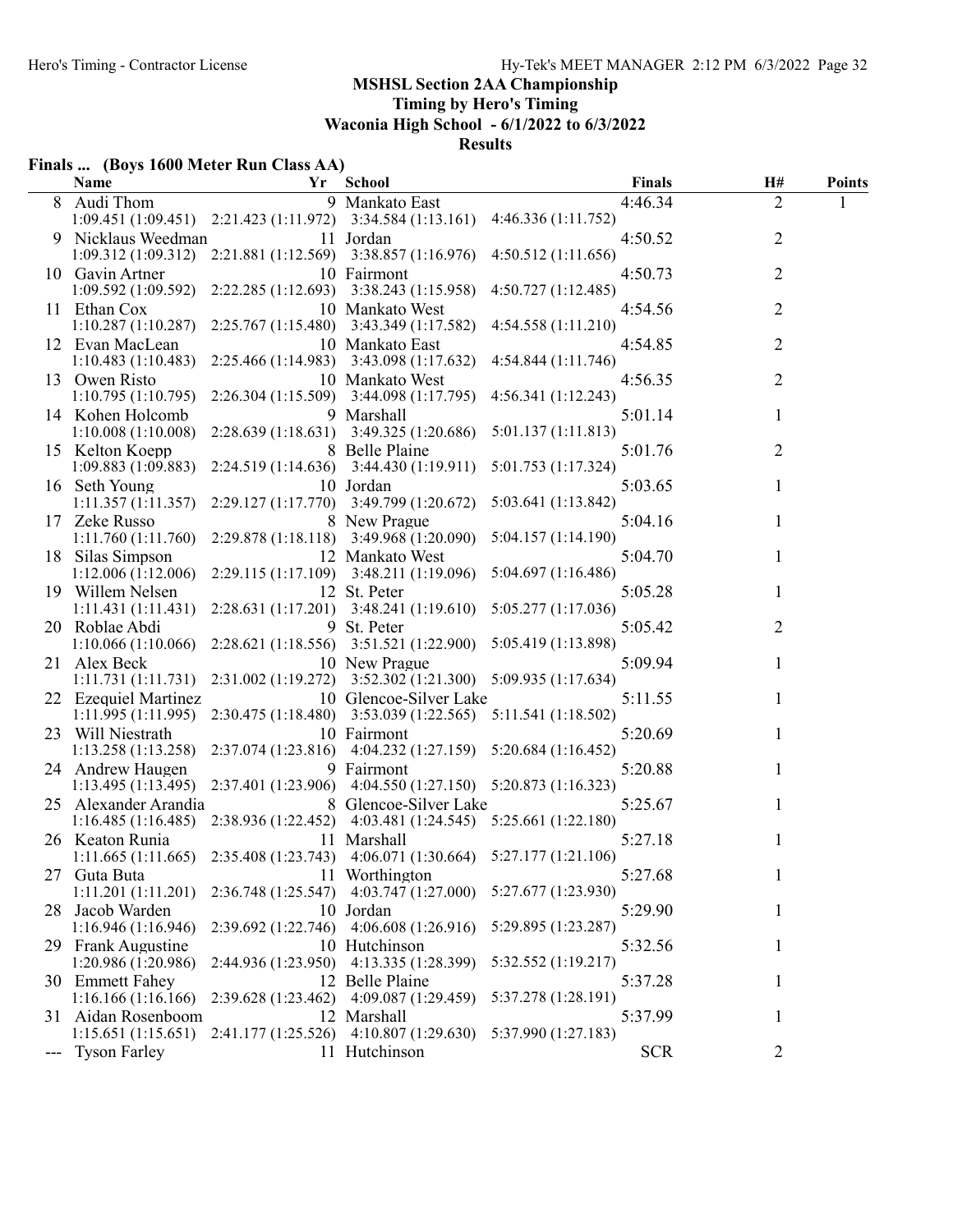Timing by Hero's Timing

Waconia High School - 6/1/2022 to 6/3/2022

#### Results

# **Boys 3200 Meter Run Class AA**<br>Section 2AA: 9:33.89 6/1/2022

Isaiah Anderson, Mankato East

9:28.79 QUAL State Qualifier<br>Vr. School

|        | Name                              | Yr                  | <b>School</b>                                                | <b>Finals</b>                            | H#             | <b>Points</b>  |
|--------|-----------------------------------|---------------------|--------------------------------------------------------------|------------------------------------------|----------------|----------------|
| Finals |                                   |                     |                                                              |                                          |                |                |
|        | 1 Isaiah Anderson                 |                     | 10 Mankato East                                              | 9:33.89                                  | $\overline{2}$ | 10             |
|        | 1:09.152(1:09.152)                |                     | 2:19.531 (1:10.380) 3:32.241 (1:12.710)                      | 4:44.440 (1:12.199)                      |                |                |
|        | 5:57.320 (1:12.881)               | 7:10.270(1:12.950)  | 8:24.309 (1:14.039)                                          | 9:33.885 (1:09.577)                      |                |                |
|        | 2 Connor Hallaway                 |                     | 12 Glencoe-Silver Lake                                       | 9:51.39                                  | $\overline{2}$ | $8\phantom{1}$ |
|        | 1:10.733(1:10.733)                | 2:25.260 (1:14.527) | 3:41.257 (1:15.997)                                          | 4:58.187 (1:16.931)                      |                |                |
|        | 6:15.450(1:17.263)                | 7:32.258 (1:16.809) | 8:46.710 (1:14.452)                                          | 9:51.388 (1:04.678)                      |                |                |
|        | 3 Fanuel Wolday                   |                     | 9 Worthington                                                | 9:52.71                                  | $\overline{2}$ | 6              |
|        | 1:09.616(1:09.616)                | 2:23.189(1:13.573)  | 3:40.550 (1:17.361)                                          | 4:57.433 (1:16.883)                      |                |                |
|        | 6:15.090(1:17.658)                | 7:31.815(1:16.725)  | 8:46.102 (1:14.287)                                          | 9:52.704 (1:06.603)                      |                |                |
|        |                                   |                     |                                                              |                                          |                |                |
|        | 4 Sam Deutz<br>1:09.735(1:09.735) |                     | 8 Marshall                                                   | 9:55.62                                  | $\overline{2}$ | 5              |
|        |                                   | 2:23.178(1:13.444)  | 3:40.850 (1:17.672)                                          | 4:57.588 (1:16.739)                      |                |                |
|        | 6:15.318(1:17.730)                | 7:32.037(1:16.720)  | 8:46.489 (1:14.452)                                          | 9:55.620(1:09.131)                       |                |                |
| 5      | Jacob Malecha                     |                     | 12 New Prague                                                | 9:58.46                                  | $\overline{2}$ | 4              |
|        | 1:10.162(1:10.162)                | 2:24.156(1:13.994)  | 3:41.126 (1:16.971)                                          | 4:58.156 (1:17.030)                      |                |                |
|        | 6:15.663(1:17.507)                | 7:32.690 (1:17.028) | 8:47.927 (1:15.237)                                          | 9:58.458 (1:10.531)                      |                |                |
|        | 6 Luke Scholtes                   |                     | 10 Mankato East                                              | 10:08.54                                 | $\overline{2}$ | 3              |
|        | 1:10.210(1:10.210)                | 2:24.127 (1:13.918) | 3:40.906 (1:16.779)                                          | 4:58.117 (1:17.212)                      |                |                |
|        | 6:16.127(1:18.011)                | 7:35.697 (1:19.570) |                                                              | 8:55.787 (1:20.090) 10:08.538 (1:12.752) |                |                |
|        | 7 Mason Bobb                      |                     | 12 Worthington                                               | 10:15.69                                 | $\overline{2}$ | $\overline{2}$ |
|        | 1:09.980 (1:09.980)               | 2:24.520 (1:14.540) | 3:41.481(1:16.962)                                           | 4:58.865(1:17.385)                       |                |                |
|        | 6:17.306(1:18.441)                | 7:37.515 (1:20.210) |                                                              | 8:58.276 (1:20.761) 10:15.689 (1:17.413) |                |                |
| 8      | Ethan Cox                         |                     | 10 Mankato West                                              | 10:21.97                                 | 2              | $\mathbf{1}$   |
|        | 1:11.017(1:11.017)                | 2:25.769 (1:14.752) |                                                              | 3:42.714 (1:16.945) 5:00.453 (1:17.740)  |                |                |
|        | 6:21.745 (1:21.292)               |                     | 7:44.030 (1:22.286) 9:06.144 (1:22.114) 10:21.965 (1:15.821) |                                          |                |                |
|        | 9 Joseph Foley                    |                     | 9 Mankato East                                               | 10:29.35                                 | $\overline{2}$ |                |
|        | 1:11.219(1:11.219)                | 2:26.763(1:15.544)  |                                                              | 3:43.555 (1:16.792) 5:02.404 (1:18.850)  |                |                |
|        | 6:24.201 (1:21.797)               | 7:49.013 (1:24.813) |                                                              | 9:12.687 (1:23.674) 10:29.342 (1:16.655) |                |                |
|        | 10 Gavin Artner                   |                     | 10 Fairmont                                                  | 10:38.32                                 | $\overline{2}$ |                |
|        | 1:10.894(1:10.894)                | 2:25.526(1:14.632)  |                                                              | 3:41.908 (1:16.383) 5:00.803 (1:18.895)  |                |                |
|        | 6:26.698 (1:25.895)               | 7:55.856 (1:29.158) |                                                              | 9:22.813 (1:26.957) 10:38.318 (1:15.506) |                |                |
|        | 11 Josh Leibfried                 |                     | 9 Marshall                                                   | 10:40.31                                 | $\overline{2}$ |                |
|        | 1:12.821(1:12.821)                |                     | 2:33.544 (1:20.723) 3:54.953 (1:21.409) 5:17.848 (1:22.896)  |                                          |                |                |
|        | 6:41.846 (1:23.998)               |                     | 8:07.891 (1:26.045) 9:29.574 (1:21.684) 10:40.304 (1:10.730) |                                          |                |                |
|        |                                   |                     |                                                              |                                          |                |                |
|        | 12 Nicklaus Weedman               |                     | 11 Jordan                                                    | 10:44.52                                 | 2              |                |
|        | 1:12.518(1:12.518)                |                     | 2:29.482 (1:16.965) 3:50.794 (1:21.312) 5:12.209 (1:21.415)  |                                          |                |                |
|        | 6:34.981 (1:22.772)               |                     | 7:59.309 (1:24.328) 9:25.964 (1:26.656) 10:44.517 (1:18.553) |                                          |                |                |
|        | 13 Owen Risto                     |                     | 10 Mankato West                                              | 10:48.61                                 | $\overline{2}$ |                |
|        | 1:12.225(1:12.225)                | 2:29.138 (1:16.913) |                                                              | 3:50.481 (1:21.343) 5:12.253 (1:21.773)  |                |                |
|        | 6:37.983 (1:25.730)               | 8:06.417 (1:28.434) |                                                              | 9:32.164 (1:25.747) 10:48.609 (1:16.445) |                |                |
|        | 14 Kelton Koepp                   |                     | 8 Belle Plaine                                               | 10:53.36                                 | 1              |                |
|        | 1:17.783(1:17.783)                | 2:41.697 (1:23.915) |                                                              | 4:04.630 (1:22.933) 5:25.148 (1:20.518)  |                |                |
|        | 6:49.647 (1:24.500)               | 8:18.423 (1:28.776) |                                                              | 9:43.500 (1:25.077) 10:53.352 (1:09.853) |                |                |
|        | 15 Wyatt Davis                    |                     | 12 New Prague                                                | 10:53.72                                 | 1              |                |
|        | 1:17.477(1:17.477)                | 2:41.386 (1:23.910) |                                                              | 4:04.780 (1:23.394) 5:25.440 (1:20.660)  |                |                |
|        | 6:49.967 (1:24.527)               | 8:18.095 (1:28.128) |                                                              | 9:43.274 (1:25.179) 10:53.717 (1:10.443) |                |                |
|        | 16 Willem Nelsen                  |                     | 12 St. Peter                                                 | 11:01.40                                 | 2              |                |
|        | 1:11.566(1:11.566)                | 2:27.689(1:16.123)  |                                                              | 3:48.385 (1:20.696) 5:11.519 (1:23.134)  |                |                |
|        | 6:36.703(1:25.184)                | 8:05.582 (1:28.879) |                                                              | 9:35.295 (1:29.714) 11:01.399 (1:26.104) |                |                |
|        | 17 Liam Roufs                     |                     | 11 New Prague                                                | 11:04.20                                 | 2              |                |
|        | 1:13.325(1:13.325)                | 2:34.052 (1:20.727) |                                                              | 3:55.810 (1:21.759) 5:21.213 (1:25.403)  |                |                |
|        | 6:47.820 (1:26.608)               | 8:14.045 (1:26.225) |                                                              | 9:39.525 (1:25.480) 11:04.198 (1:24.673) |                |                |
|        |                                   |                     |                                                              |                                          |                |                |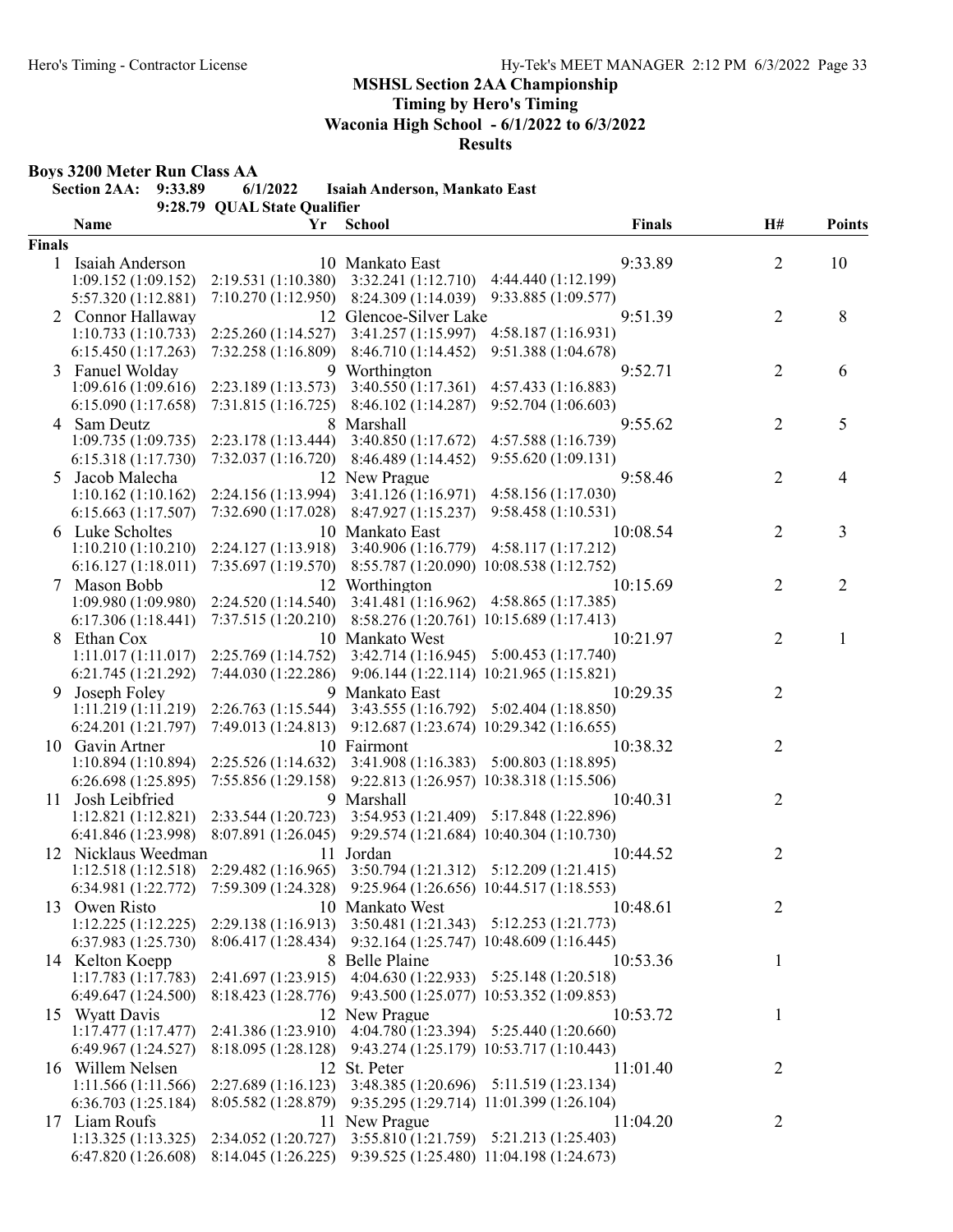MSHSL Section 2AA Championship Timing by Hero's Timing Waconia High School - 6/1/2022 to 6/3/2022 Results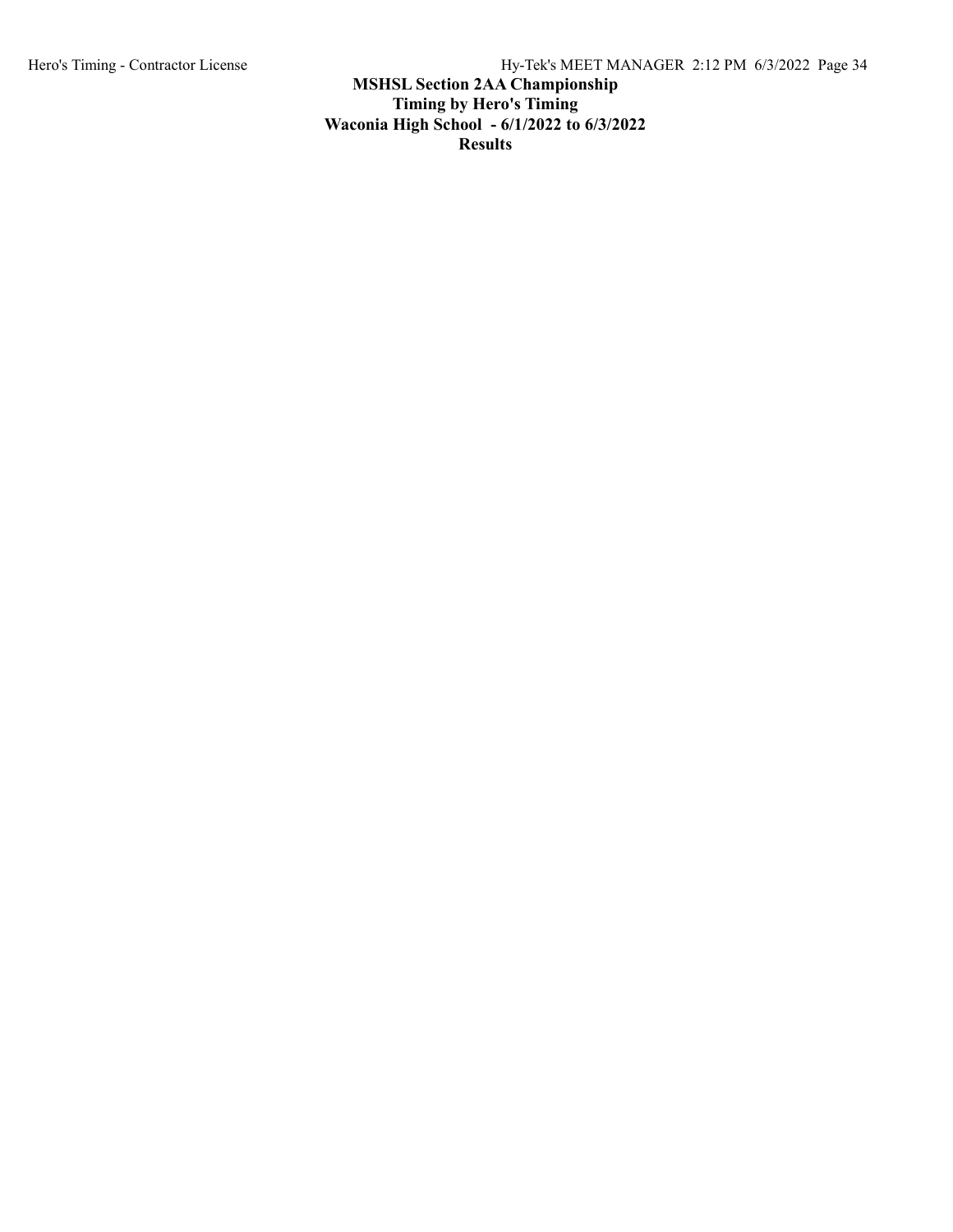Timing by Hero's Timing

Waconia High School - 6/1/2022 to 6/3/2022

#### Results

### Finals ... (Boys 3200 Meter Run Class AA)

|       | Name                | Yr                  | <b>School</b>                                                                      | <b>Finals</b> | H#           | <b>Points</b> |
|-------|---------------------|---------------------|------------------------------------------------------------------------------------|---------------|--------------|---------------|
|       | 18 Seth Young       |                     | 10 Jordan                                                                          | 11:08.76      | 1            |               |
|       |                     |                     | 1:19.301 (1:19.301) 2:42.155 (1:22.854) 4:05.478 (1:23.324) 5:27.626 (1:22.148)    |               |              |               |
|       | 6:53.693(1:26.067)  |                     | 8:21.616 (1:27.924) 9:48.618 (1:27.002) 11:08.760 (1:20.143)                       |               |              |               |
|       | 19 Brier Lenort     |                     | 8 Fairmont                                                                         | 11:12.22      | 1            |               |
|       | 1:17.544(1:17.544)  | 2:41.484 (1:23.941) | 4:05.170 (1:23.686) 5:28.975 (1:23.805)                                            |               |              |               |
|       | 6:55.307(1:26.333)  |                     | 8:23.386 (1:28.079) 9:51.276 (1:27.890) 11:12.212 (1:20.936)                       |               |              |               |
|       | 20 Michael Schultz  |                     | 10 Belle Plaine                                                                    | 11:16.26      | 1            |               |
|       | 1:20.856(1:20.856)  |                     | 2:45.526 (1:24.670) 4:08.415 (1:22.889) 5:34.094 (1:25.679)                        |               |              |               |
|       | 7:00.246 (1:26.152) |                     | 8:28.257 (1:28.012) 9:56.398 (1:28.141) 11:16.258 (1:19.861)                       |               |              |               |
|       | 21 Adam Stiemke     |                     | 12 Belle Plaine                                                                    | 11:20.59      | 1            |               |
|       | 1:18.941(1:18.941)  |                     | 2:43.929 (1:24.989) 4:05.857 (1:21.928) 5:30.445 (1:24.589)                        |               |              |               |
|       | 6:59.217(1:28.772)  |                     | 8:29.799 (1:30.582) 10:02.974 (1:33.176) 11:20.584 (1:17.610)                      |               |              |               |
|       | 22 David Zerwas     |                     | 9 Glencoe-Silver Lake                                                              | 11:20.76      | 1            |               |
|       | 1:19.793(1:19.793)  |                     | 2:44.602 (1:24.809) 4:09.098 (1:24.496) 5:36.634 (1:27.536)                        |               |              |               |
|       | 7:06.039 (1:29.406) |                     | 8:35.134 (1:29.095) 10:01.830 (1:26.696) 11:20.752 (1:18.923)                      |               |              |               |
|       | 23 Mohamed Malin    |                     | 9 St. Peter                                                                        | 11:30.49      | 1            |               |
|       | 1:18.090(1:18.090)  |                     | 2:42.554 (1:24.464) 4:08.196 (1:25.642) 5:35.968 (1:27.772)                        |               |              |               |
|       | 7:05.316 (1:29.349) |                     | 8:34.240 (1:28.924) 10:01.748 (1:27.508) 11:30.484 (1:28.736)                      |               |              |               |
|       | 24 Andrew Haugen    |                     | 9 Fairmont                                                                         | 11:39.05      | 1            |               |
|       | 1:18.576(1:18.576)  |                     | 2:43.280 (1:24.704) 4:09.246 (1:25.966) 5:37.660 (1:28.414)                        |               |              |               |
|       | 7:09.028 (1:31.369) |                     | 8:42.169 (1:33.141) 10:15.090 (1:32.921) 11:39.049 (1:23.960)                      |               |              |               |
|       | 25 Riley Yerks      |                     | 10 Hutchinson                                                                      | 11:39.63      | 1            |               |
|       | 1:18.995(1:18.995)  |                     | 2:42.778 (1:23.783) 4:08.524 (1:25.746) 5:36.215 (1:27.691)                        |               |              |               |
|       | 7:05.741 (1:29.527) |                     | 8:35.834 (1:30.093) 10:09.006 (1:33.172) 11:39.624 (1:30.619)                      |               |              |               |
|       | 26 Andrew Norberg   |                     | 11 Jordan                                                                          | 11:49.88      | 1            |               |
|       | 1:21.446(1:21.446)  |                     | 2:46.415 (1:24.969) 4:12.102 (1:25.687) 5:40.726 (1:28.625)                        |               |              |               |
|       | 7:11.678 (1:30.952) |                     | 8:44.146 (1:32.468) 10:21.356 (1:37.211) 11:49.875 (1:28.519)                      |               |              |               |
| 27    | <b>Trevor Camp</b>  |                     | 9 Mankato West                                                                     | 12:14.62      | 1            |               |
|       | 1:28.312(1:28.312)  |                     | 3:02.249 (1:33.937) 4:33.160 (1:30.911) 6:05.813 (1:32.654)                        |               |              |               |
|       | 7:38.169(1:32.356)  |                     | 9:11.593 (1:33.424) 10:46.409 (1:34.817) 12:14.611 (1:28.202)                      |               |              |               |
| 28    | Jordan Duscher      |                     | 10 Marshall                                                                        | 13:44.22      | 1            |               |
|       |                     |                     | 1:25.863 (1:25.863) 3:04.734 (1:38.872) 4:48.807 (1:44.073) 6:35.086 (1:46.279)    |               |              |               |
|       |                     |                     | 8:23.467 (1:48.382) 10:13.858 (1:50.391) 12:04.800 (1:50.943) 13:44.216 (1:39.416) |               |              |               |
|       | 29 Caleb Lindeman   |                     | 10 Glencoe-Silver Lake                                                             | 13:44.33      | 1            |               |
|       |                     |                     | 1:29.371 (1:29.371) 3:09.248 (1:39.877) 4:53.191 (1:43.944) 6:39.848 (1:46.657)    |               |              |               |
|       |                     |                     | 8:27.907 (1:48.060) 10:18.421 (1:50.514) 12:10.127 (1:51.706) 13:44.326 (1:34.199) |               |              |               |
| $---$ | <b>Tyson Farley</b> |                     | 11 Hutchinson                                                                      | <b>SCR</b>    | $\mathbf{1}$ |               |

# Boys 110 Meter Hurdles Class AA<br>Section 2AA: 15.46 6/1/2022

Abagotte Opiew, Worthington

14.99 QUAL State Qualifier

|   | Name                                | Yr  | School          | <b>Prelims</b> | Wind | H#                      |  |
|---|-------------------------------------|-----|-----------------|----------------|------|-------------------------|--|
|   | <b>Preliminaries</b>                |     |                 |                |      |                         |  |
|   | Abagotte Opiew<br>15.458 (15.458)   | 11  | Worthington     | 15.46 Q        | 1.8  |                         |  |
|   | 2 Alex Bosacker<br>15.765 (15.765)  |     | 12 St. Peter    | 15.77 Q        | 1.2  | $\overline{4}$          |  |
|   | 3 Corbin Herron<br>16.086 (16.086)  |     | 10 St. Peter    | 16.09 $Q$      | 1.7  | $\overline{\mathbf{3}}$ |  |
| 4 | Leroy McClelland<br>16.188 (16.188) | 11. | Mankato West    | 16.19 Q        | 1.2  | $\overline{2}$          |  |
| 5 | Marenono Opiew<br>15.913 (15.913)   | 11  | Worthington     | $15.92$ q      | 1.8  |                         |  |
| 6 | Bol Bayak<br>16.148 (16.148)        |     | 12 Mankato East | 16.15 q        | 1.7  | $\overline{\mathbf{3}}$ |  |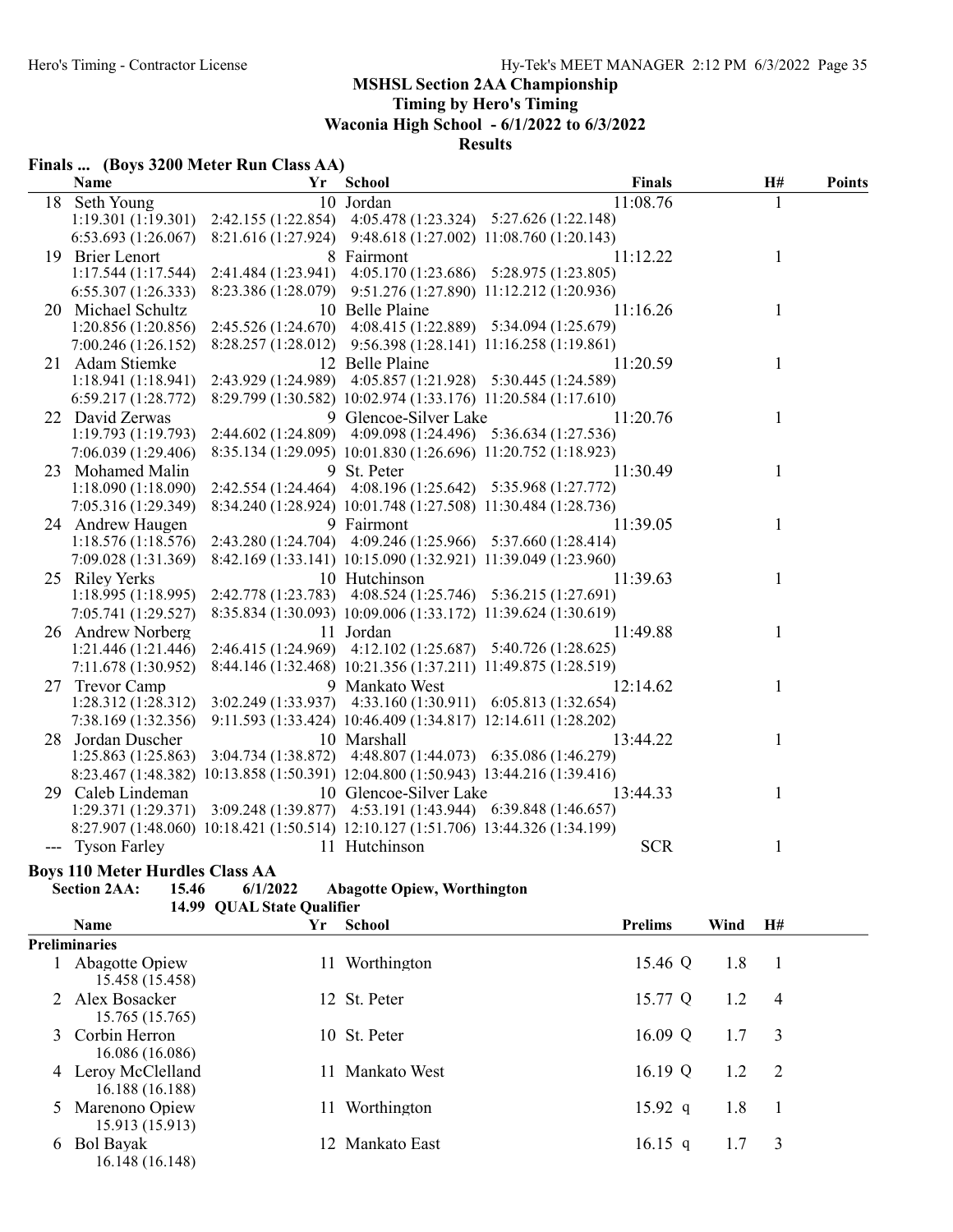MSHSL Section 2AA Championship Timing by Hero's Timing Waconia High School - 6/1/2022 to 6/3/2022 Results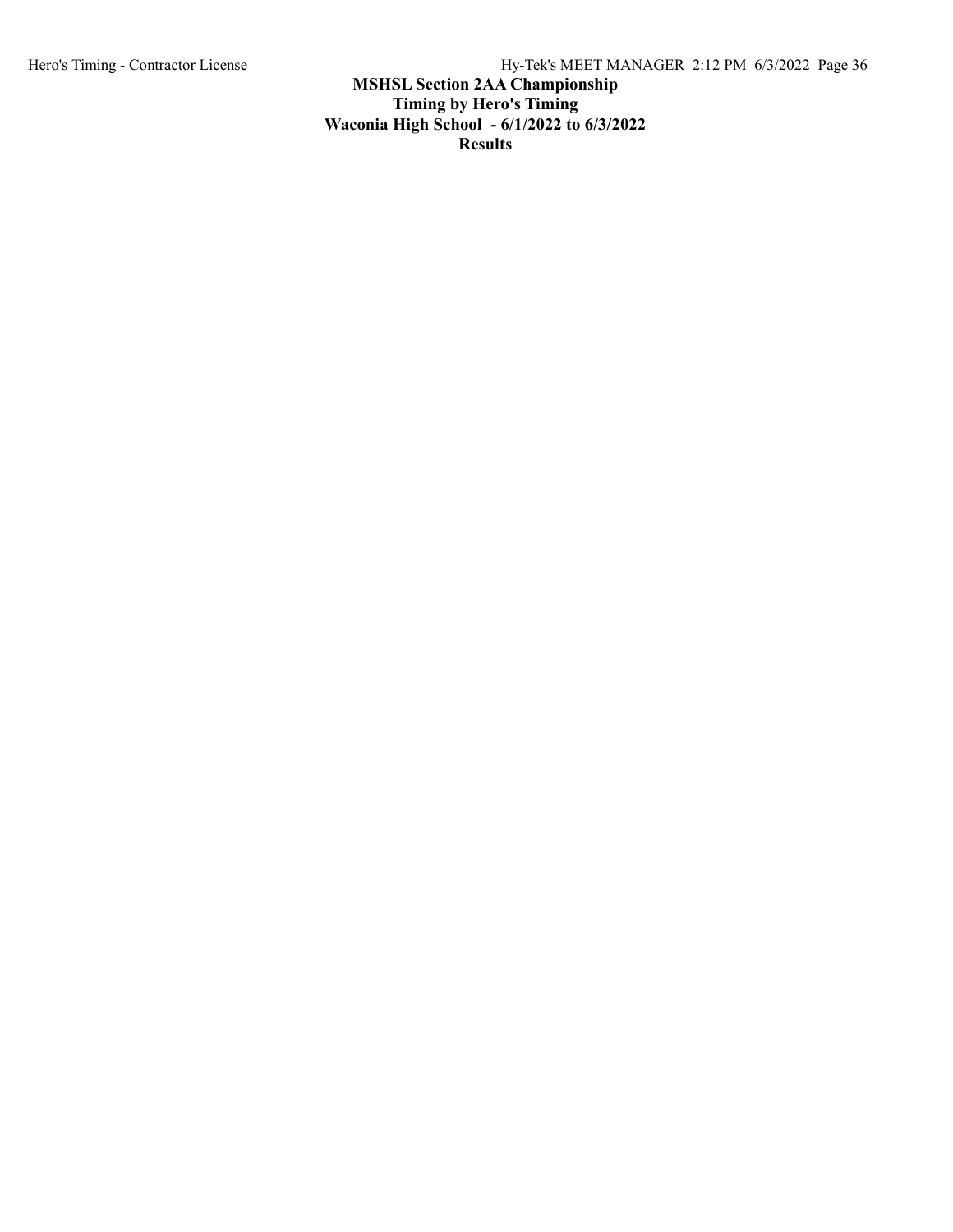Timing by Hero's Timing

Waconia High School - 6/1/2022 to 6/3/2022

Results

| Preliminaries  (Boys 110 Meter Hurdles Class AA) |  |  |  |  |  |  |
|--------------------------------------------------|--|--|--|--|--|--|
|--------------------------------------------------|--|--|--|--|--|--|

|    | Name                                       | Yr School              | <b>Prelims</b> | Wind | H#                       |  |
|----|--------------------------------------------|------------------------|----------------|------|--------------------------|--|
|    | 7 Bryson Metzger<br>16.160(16.160)         | 12 Jordan              | 16.16 $q$      | 1.2  | $\overline{\mathcal{A}}$ |  |
|    | 8 Ngor Jal<br>16.327 (16.327)              | 11 Mankato West        | 16.33 q        | 1.2  | $\overline{2}$           |  |
| 9  | Puolrah Gong<br>16.732 (16.732)            | 12 Mankato East        | $16.74$ q      | 1.7  | 3                        |  |
|    | 10 Andrew Siegle<br>16.762 (16.762)        | 11 Belle Plaine        | 16.77          | 1.2  | $\overline{4}$           |  |
| 11 | Rowan Kilian<br>16.874 (16.874)            | 12 Hutchinson          | 16.88          | 1.2  | $\overline{2}$           |  |
|    | 12 Mathias Greiner<br>16.942 (16.942)      | 11 Mankato East        | 16.95          | 1.8  | 1                        |  |
|    | 13 Chase Lindeman<br>17.170 (17.170)       | 9 Mankato West         | 17.17          | 1.2  | $\overline{2}$           |  |
|    | 14 Treyton Card<br>17.206 (17.206)         | 11 Hutchinson          | 17.21          | 1.8  | 1                        |  |
| 15 | Jackson Metzger<br>17.543 (17.543)         | 10 Jordan              | 17.55          | 1.7  | 3                        |  |
| 16 | <b>Tison Werner</b><br>17.642 (17.642)     | 12 Glencoe-Silver Lake | 17.65          | 1.8  | $\mathbf{1}$             |  |
| 17 | Jack Snell<br>17.668 (17.668)              | 11 Jordan              | 17.67          | 1.2  | $\overline{4}$           |  |
|    | 18 Landon Gilbertson<br>17.801 (17.801)    | 10 Fairmont            | 17.81          | 1.2  | $\overline{2}$           |  |
|    | 19 Michael O'Rourke<br>17.928 (17.928)     | 12 New Prague          | 17.93          | 1.2  | $\overline{2}$           |  |
|    | 20 Ryan DeNardo<br>18.093 (18.093)         | 11 New Prague          | 18.10          | 1.2  | $\overline{4}$           |  |
| 21 | Soeka Maw<br>18.228 (18.228)               | 11 Marshall            | 18.23          | 1.7  | 3                        |  |
| 22 | Luke Gilbertson<br>18.229 (18.229)         | 10 St. Peter           | 18.23          | 1.8  | $\mathbf{1}$             |  |
| 23 | <b>Ethan Geerdes</b><br>18.902 (18.902)    | 10 Fairmont            | 18.91          | 1.8  | $\mathbf{1}$             |  |
|    | 24 Ayden Doherty<br>19.239 (19.239)        | 10 Marshall            | 19.24          | 1.2  | $\overline{2}$           |  |
| 25 | Simon Schmitz<br>19.311 (19.311)           | 11 Hutchinson          | 19.32          | 1.2  | $\overline{\mathcal{A}}$ |  |
|    | 26 Ezra Fahey<br>19.587 (19.587)           | 10 Belle Plaine        | 19.59          | 1.7  | 3                        |  |
| 27 | Ethan Pockrus<br>19.711 (19.711)           | 9 Fairmont             | 19.72          | 1.7  | 3                        |  |
| 28 | Aidan Schuerman<br>19.770 (19.770)         | 8 Marshall             | 19.77          | 1.8  | $\mathbf{1}$             |  |
| 29 | Connor O'Brien<br>20.039 (20.039)          | 11 Belle Plaine        | 20.04          | 1.2  | $\overline{2}$           |  |
| 30 | <b>Bennett Brusseau</b><br>20.293 (20.293) | 10 New Prague          | 20.30          | 1.2  | $\overline{4}$           |  |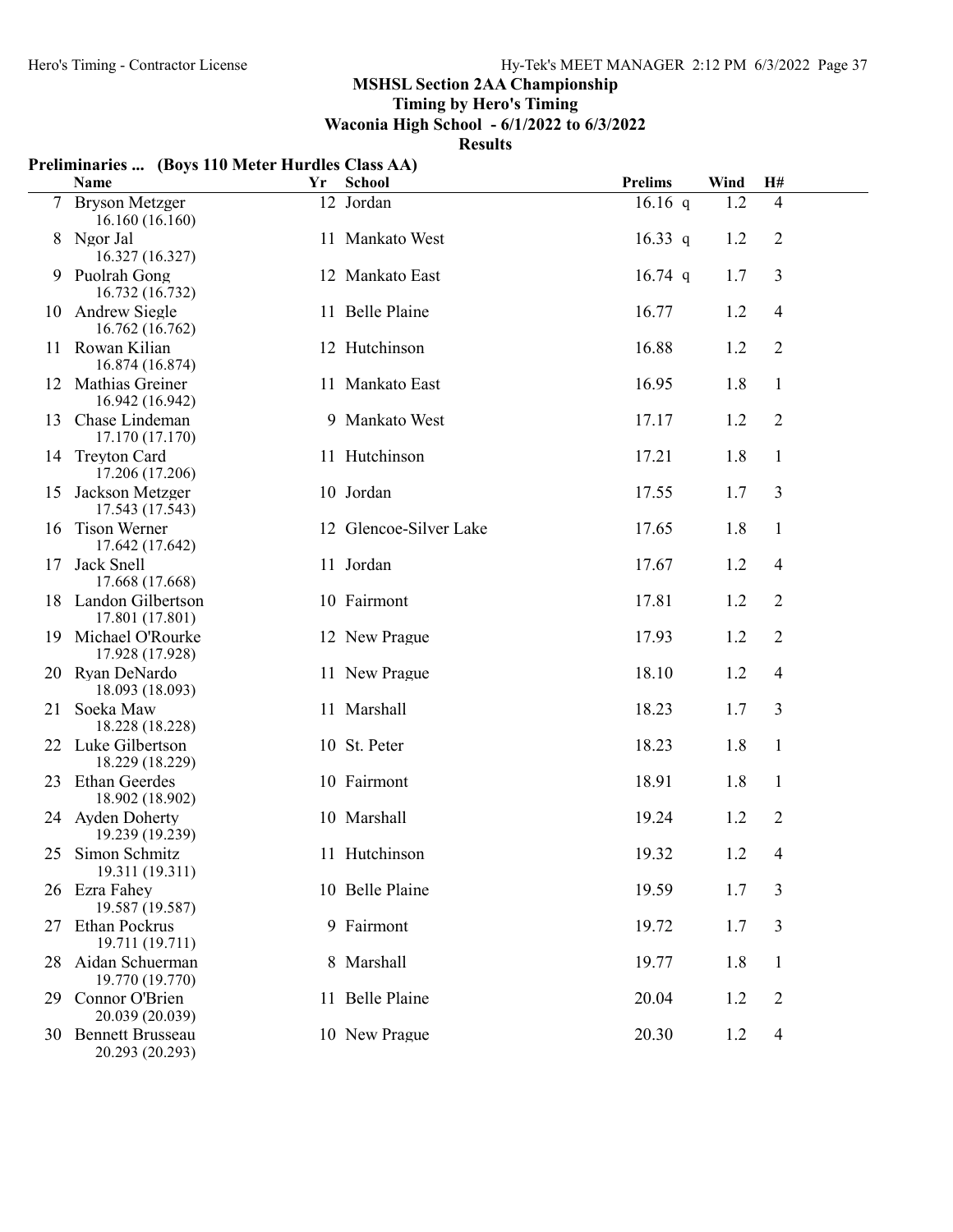Timing by Hero's Timing

Waconia High School - 6/1/2022 to 6/3/2022

Results

Boys 110 Meter Hurdles Class AA

| <b>Section 2AA:</b> | 15.46 | 6/1/2022 | <b>Abagotte Opiew, Worthington</b> |
|---------------------|-------|----------|------------------------------------|
|                     |       |          |                                    |

14.99 QUAL State Qualifier

|        | Name                                    | Yr | <b>School</b>   | <b>Finals</b> | Wind | <b>Points</b>  |
|--------|-----------------------------------------|----|-----------------|---------------|------|----------------|
| Finals |                                         |    |                 |               |      |                |
|        | Abagotte Opiew<br>15.422 (15.422)       |    | 11 Worthington  | 15.43         | 2.9  | 10             |
| 2      | Corbin Herron<br>15.477 (15.477)        |    | 10 St. Peter    | 15.48         | 2.9  | 8              |
| 3      | Marenono Opiew<br>15.485 (15.485)       | 11 | Worthington     | 15.49         | 2.9  | 6              |
| 4      | Alex Bosacker<br>16.002(16.002)         |    | 12 St. Peter    | 16.01         | 2.9  | 5              |
| 5      | <b>Bol Bayak</b><br>16.179 (16.179)     |    | 12 Mankato East | 16.18         | 2.9  | 4              |
| 6      | Leroy McClelland<br>16.189 (16.189)     | 11 | Mankato West    | 16.19         | 2.9  | 3              |
|        | <b>Bryson Metzger</b><br>16.263(16.263) |    | 12 Jordan       | 16.27         | 2.9  | $\overline{2}$ |
| 8      | Puolrah Gong<br>17.590 (17.590)         | 12 | Mankato East    | 17.59         | 2.9  | T              |
| 9      | Ngor Jal<br>18.983 (18.983)             | 11 | Mankato West    | 18.99         | 2.9  |                |

# Boys 300 Meter Hurdles Class AA<br>Section 2AA: 41.23 6/1/20

| <b>Section 2AA:</b> | 41.23 | 6/1/2022 | <b>Marenono Opiew, Worthington</b> |
|---------------------|-------|----------|------------------------------------|
|                     |       |          |                                    |

39.69 QUAL State Qualifier

|    | <b>Name</b>                              | Yr | <b>School</b>          | <b>Prelims</b> | H#             |  |
|----|------------------------------------------|----|------------------------|----------------|----------------|--|
|    | <b>Preliminaries</b>                     |    |                        |                |                |  |
|    | Marenono Opiew<br>41.595 (41.595)        |    | 11 Worthington         | 41.60 Q        | 4              |  |
| 2  | David Maakestad<br>41.847 (41.847)       |    | 11 Fairmont            | 41.85 Q        | 2              |  |
| 3  | Puolrah Gong<br>41.855 (41.855)          |    | 12 Mankato East        | 41.86 Q        | 3              |  |
| 4  | <b>Charles Renner</b><br>42.929 (42.929) |    | 10 Hutchinson          | 42.93 Q        | 1              |  |
| 5. | Ngor Jal<br>42.534 (42.534)              |    | 11 Mankato West        | 42.54 q        | $\overline{2}$ |  |
| 6  | <b>Bryant Paulsen</b><br>43.227 (43.227) |    | 12 Marshall            | 43.23 q        | 4              |  |
|    | Leroy McClelland<br>43.300 (43.300)      |    | 11 Mankato West        | 43.30 q        | 3              |  |
| 8  | Corbin Herron<br>43.312 (43.312)         |    | 10 St. Peter           | 43.32 q        | $\mathbf{1}$   |  |
| 9  | <b>Tison Werner</b><br>43.378 (43.378)   |    | 12 Glencoe-Silver Lake | 43.38 q        | $\mathbf{1}$   |  |
| 10 | Ethan Chromy<br>43.399 (43.399)          |    | 12 New Prague          | 43.40          | 4              |  |
| 11 | Aidan King<br>43.873 (43.873)            |    | 12 New Prague          | 43.88          | 3              |  |
| 12 | Jack Snell<br>45.063 (45.063)            |    | 11 Jordan              | 45.07          | 1              |  |
| 13 | Eric Richards<br>45.174 (45.174)         |    | 11 Mankato East        | 45.18          | 4              |  |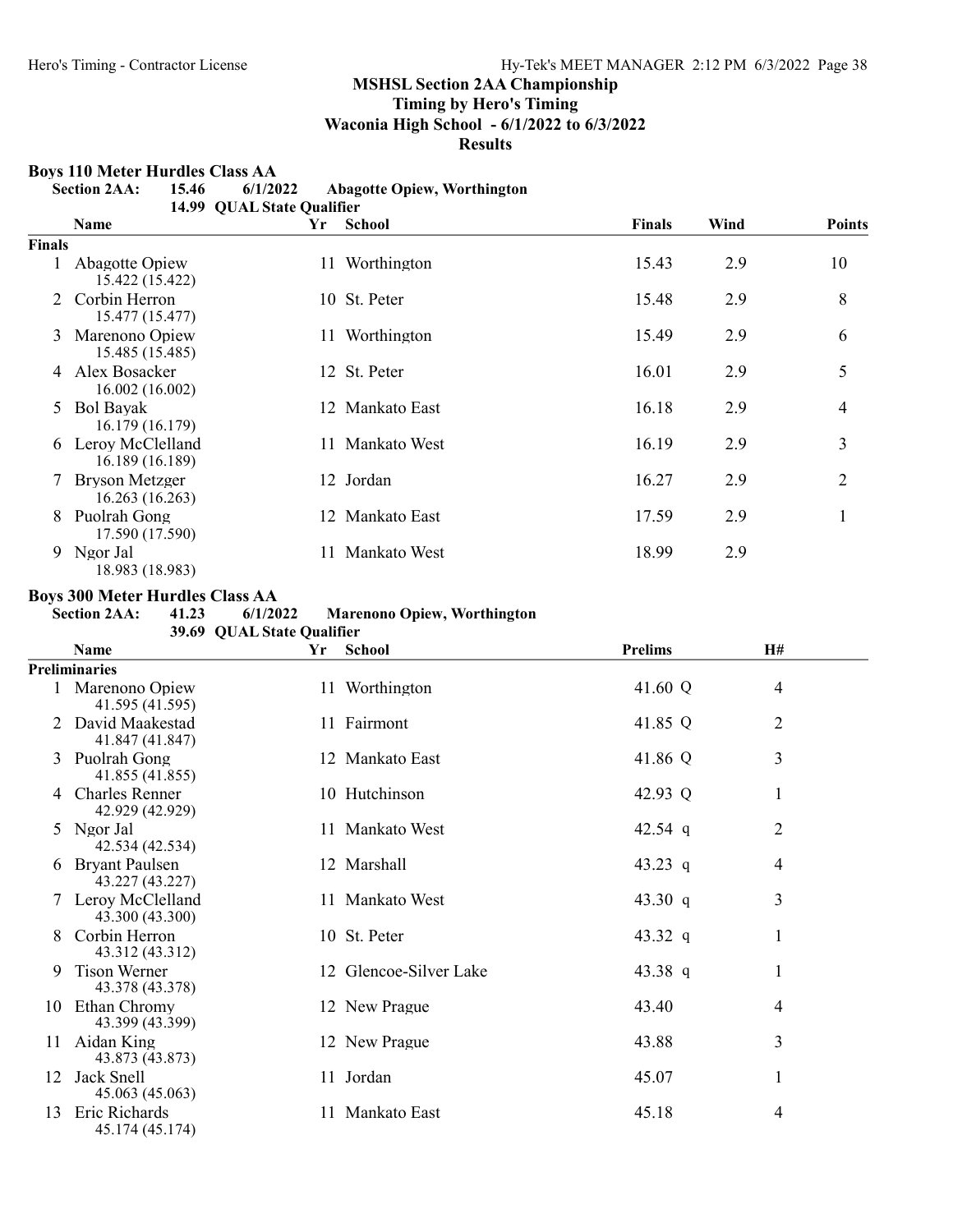Timing by Hero's Timing

Waconia High School - 6/1/2022 to 6/3/2022

Results

#### Preliminaries ... (Boys 300 Meter Hurdles Class AA)

|     | <b>Name</b>                              | Yr | <b>School</b>   | <b>Prelims</b> | H#             |  |
|-----|------------------------------------------|----|-----------------|----------------|----------------|--|
| 14  | <b>Ethan Geerdes</b><br>45.214 (45.214)  |    | 10 Fairmont     | 45.22          | $\overline{2}$ |  |
| 15  | Chase Lindeman<br>45.224 (45.224)        |    | 9 Mankato West  | 45.23          | 3              |  |
|     | 16 Landon Gilbertson<br>45.576 (45.576)  |    | 10 Fairmont     | 45.58          | $\mathbf{1}$   |  |
| 17  | Matthew Kudrle<br>45.907 (45.907)        |    | 12 New Prague   | 45.91          | $\overline{2}$ |  |
| 18. | Rowan Kilian<br>46.201 (46.201)          |    | 12 Hutchinson   | 46.21          | $\overline{4}$ |  |
| 19  | Charlie Brands<br>46.593 (46.593)        |    | 11 Worthington  | 46.60          | 3              |  |
| 20  | <b>Bryson Metzger</b><br>47.053 (47.053) |    | 12 Jordan       | 47.06          | $\mathbf{1}$   |  |
| 21  | Ezra Fahey<br>47.629 (47.629)            |    | 10 Belle Plaine | 47.63          | 3              |  |
| 22  | <b>Treyton Card</b><br>47.769 (47.769)   |    | 11 Hutchinson   | 47.77          | $\overline{2}$ |  |
| 23  | Connor O'Brien<br>48.979 (48.979)        |    | 11 Belle Plaine | 48.98          | $\overline{4}$ |  |
|     | 24 Ayden Doherty<br>49.033 (49.033)      |    | 10 Marshall     | 49.04          | 3              |  |
| 25  | Luke Gilbertson<br>49.160 (49.160)       |    | 10 St. Peter    | 49.16          | 4              |  |
|     | 26 Caden Riga<br>49.840 (49.840)         |    | 9 Belle Plaine  | 49.84          | $\overline{2}$ |  |
| 27  | Omot Okony<br>50.010 (50.010)            |    | 11 Worthington  | 50.01          | 2              |  |
| 28  | Tate Winkelmann<br>50.078 (50.078)       |    | 11 St. Peter    | 50.08          | 1              |  |
| 29  | Aidan Schuerman<br>50.938 (50.938)       |    | 8 Marshall      | 50.94          | $\overline{2}$ |  |
|     | 30 Brody Bruggeman                       |    | 11 Jordan       | 51.38          | 1              |  |

51.380 (51.380)

#### Boys 300 Meter Hurdles Class AA<br>Section 2AA: 41.23 6/1/2022 Marenono Opiew, Worthington

39.69 QUAL State Qualifier

|               | Name                                  | Yr | School          | <b>Finals</b> | <b>Points</b> |
|---------------|---------------------------------------|----|-----------------|---------------|---------------|
| <b>Finals</b> |                                       |    |                 |               |               |
|               | Marenono Opiew<br>41.225 (41.225)     | 11 | Worthington     | 41.23         | 10            |
|               | 2 Puolrah Gong<br>41.658 (41.658)     |    | 12 Mankato East | 41.66         | 8             |
|               | 3 David Maakestad<br>41.937 (41.937)  |    | 11 Fairmont     | 41.94         | 6             |
|               | 4 Charles Renner<br>42.314 (42.314)   |    | 10 Hutchinson   | 42.32         | 5             |
|               | 5 Ngor Jal<br>43.044 (43.044)         |    | 11 Mankato West | 43.05         | 4             |
|               | 6 Corbin Herron<br>43.342 (43.342)    |    | 10 St. Peter    | 43.35         | 3             |
|               | 7 Leroy McClelland<br>43.535 (43.535) |    | Mankato West    | 43.54         | 2             |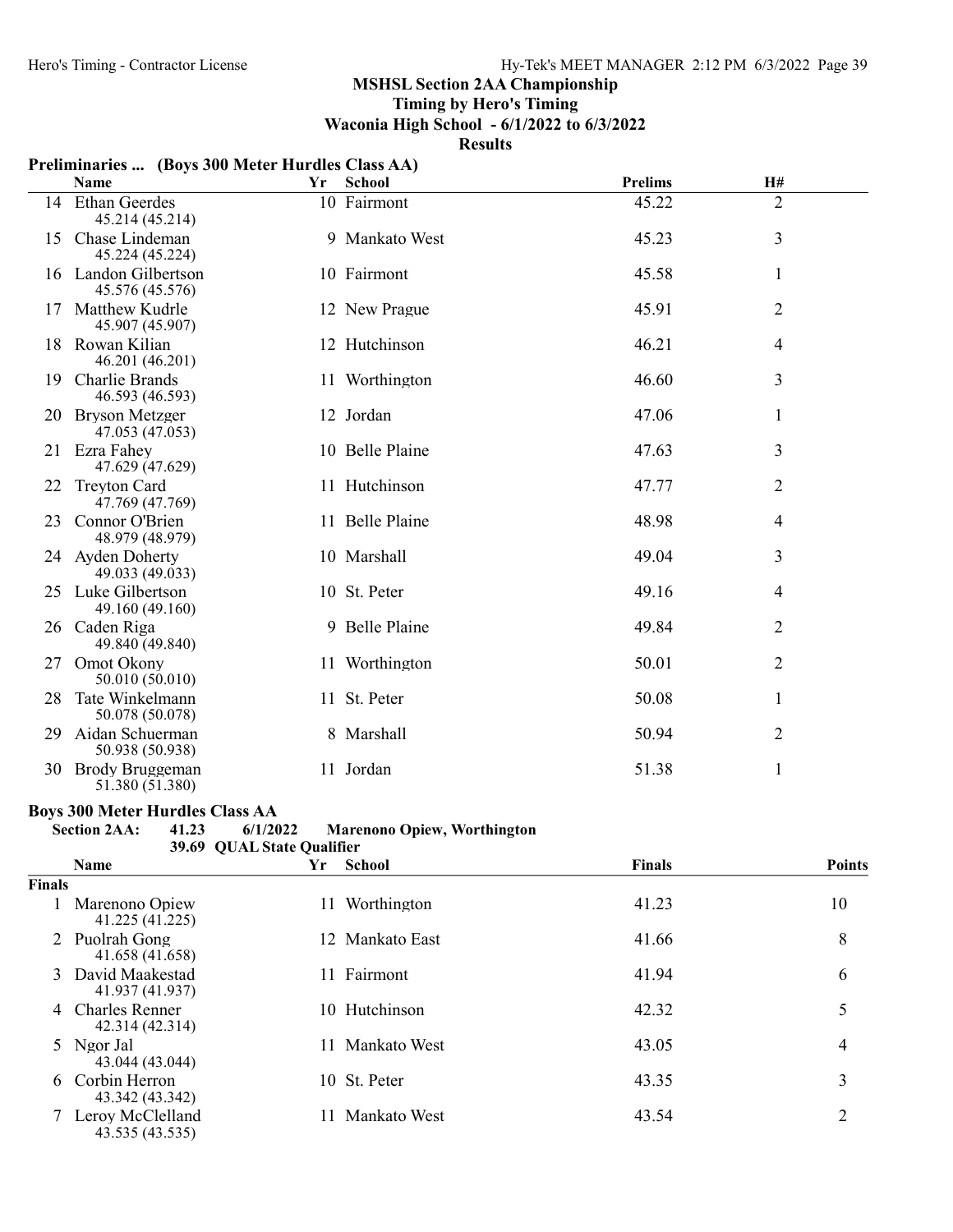Timing by Hero's Timing

Waconia High School - 6/1/2022 to 6/3/2022

Results

# Finals ... (Boys 300 Meter Hurdles Class AA)

| <b>Name</b>                            | Vr<br>- School         | <b>Finals</b> | <b>Points</b> |
|----------------------------------------|------------------------|---------------|---------------|
| Brvant Paulsen<br>8<br>44.280 (44.280) | 12 Marshall            | 44.28         |               |
| Tison Werner<br>45.093 (45.093)        | 12 Glencoe-Silver Lake | 45.10         |               |

Boys 4x100 Meter Relay Class AA<br>Section 2AA: 43.60 6/1/2022

#### **Mankato West, Mankato West**<br>R.Kirby, B.Coottligher, J.Smith  $B \text{ Coottliabor, I Smitb, I Dayorth}$

| B KIFDY, P GOETHICHER, J SMITH, J KAVETTY |  |
|-------------------------------------------|--|
| 43.25 OUAL State Qualifier                |  |

|               | <b>Team</b>                                                   | <b>Relay</b>             |                        | <b>Finals</b>                 | H# | <b>Points</b>  |
|---------------|---------------------------------------------------------------|--------------------------|------------------------|-------------------------------|----|----------------|
| <b>Finals</b> |                                                               |                          |                        |                               |    |                |
| 1             | Mankato West<br>1) Blake Kirby 10<br>43.596 (43.596)          | 2) Peyton Goettlicher 12 | 3) Jalen Smith 10      | 43.60<br>4) Jack Raverty 12   | 2  | 10             |
| $\mathcal{L}$ | New Prague<br>1) Issac Stanger 11<br>43.733 (43.733)          | 2) Brendan Pieper 12     | 3) Kaden Lukkes 12     | 43.74<br>4) Brody Wolch 12    | 2  | 8              |
| 3             | Mankato East<br>1) Joseph Uldrych 12<br>44.368 (44.368)       | 2) Aaron Stewart 11      | 3) Conner Ratcliff 11  | 44.37<br>4) Nathan Drumm 12   | 2  | 6              |
| 4             | St. Peter<br>1) Vincenzo Guappone 12<br>44.482 (44.482)       | 2) Kole Guth 12          | 3) David Zhang 12      | 44.49<br>4) Derek Guth 9      | 2  | 5              |
| 5             | <b>Belle Plaine</b><br>1) Austin Mohlin 10<br>44.703 (44.703) | 2) Drake Surber 9        | 3) Xavier Teta 12      | 44.71<br>4) Karim Tolbert 12  | 2  | 4              |
| 6             | Jordan<br>1) Bryson Metzger 12<br>45.615 (45.615)             | 2) Austin Smith 12       | 3) Nate Kes 11         | 45.62<br>4) Maxwell Tieben 11 | 2  | 3              |
|               | Hutchinson<br>1) Nolan Prokosch 12<br>45.883 (45.883)         | 2) Breck Gregor 10       | 3) Andrew Ladwig 11    | 45.89<br>4) Levi Teetzel 11   | 2  | $\overline{2}$ |
| 8             | Fairmont<br>1) Evan Meade 12<br>46.582 (46.582)               | 2) Isaiah Lockwood 10    | 3) Caleb Chambers 9    | 46.59<br>4) Nolan Schultze 9  | 2  | 1              |
| 9             | Marshall<br>1) Cesar Guzman 11<br>47.216 (47.216)             | 2) Mickey Hess 10        | 3) Luke Novotny 10     | 47.22<br>4) Ethan Hess 10     |    |                |
| 10            | New Ulm<br>1) Cole Frederick 8<br>47.758 (47.758)             | 2) Charles Osborne 12    | 3) Anthony Gonzales 12 | 47.76<br>4) Ethan Lieb 10     |    |                |
| 11            | Glencoe-Silver Lake<br>1) Uriel Martinez 9<br>49.725 (49.725) | 2) John Terway 8         | 3) Kayden Nagan 11     | 49.73<br>4) Kaeden Amberg 12  | 1  |                |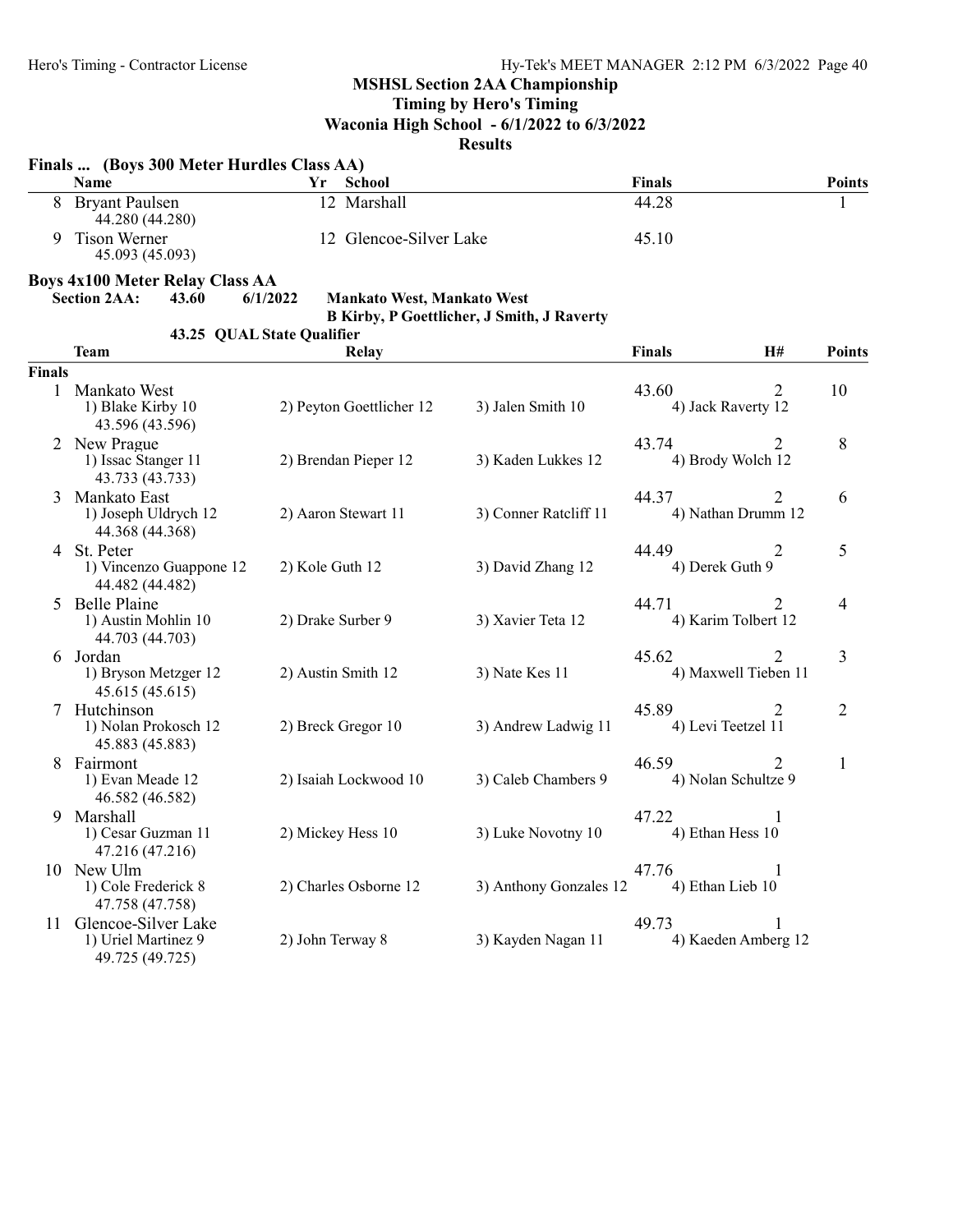Timing by Hero's Timing

Waconia High School - 6/1/2022 to 6/3/2022

**Results** 

**Boys 4x200 Meter Relay Class AA**<br>Section 2AA: 1:29.83 6/1/2022

Mankato West, Mankato West

J Smith, J Raverty, B Kirby, P Goettlicher

1:29.89 QUAL State Qualifier

|               | <b>Team</b>                                                       | Relay                |                       | <b>Finals</b>                                      | H# | <b>Points</b>  |
|---------------|-------------------------------------------------------------------|----------------------|-----------------------|----------------------------------------------------|----|----------------|
| <b>Finals</b> |                                                                   |                      |                       |                                                    |    |                |
|               | Mankato West<br>1) Jalen Smith 10<br>1:29.827 (1:29.827)          | 2) Jack Raverty 12   | 3) Blake Kirby 10     | 1:29.83<br><b>OUAL</b><br>4) Peyton Goettlicher 12 | 2  | 10             |
| $\mathcal{L}$ | St. Peter<br>1) Vincenzo Guappone 12<br>1:30.129 (1:30.129)       | 2) Kole Guth 12      | 3) Derek Guth 9       | 1:30.13<br>4) Brogan Hanson 12                     | 2  | 8              |
|               | Hutchinson<br>1) Alex Elliot 11<br>1:31.177(1:31.177)             | 2) Charles Renner 10 | 3) Parker Peterson 10 | 1:31.18<br>4) Mitchell Piehl 12                    | 2  | 6              |
|               | 4 New Prague<br>1) Semaj Morris 11<br>1:35.105 (1:35.105)         | 2) Jonathan Grams 11 | 3) Roman Griffin 10   | 1:35.11<br>4) Carson O'Connor 12                   | 2  | 5              |
| 5             | Fairmont<br>1) Evan Meade 12<br>1:35.168 (1:35.168)               | 2) Blaze Geiger 10   | 3) Trey Tumbleson 11  | 1:35.17<br>4) David Maakestad 11                   | 2  | 4              |
| 6             | Mankato East<br>1) Mickale Smith 9<br>1:35.276 (1:35.276)         | 2) Puolrah Gong 12   | 3) Conner Ratcliff 11 | 1:35.28<br>4) Aaron Caflisch 11                    |    | 3              |
| 7             | Jordan<br>1) Jackson Ceplecha 11<br>1:36.516 (1:36.516)           | 2) Will Major 12     | 3) Logan Rietschel 10 | 1:36.52<br>4) Maxwell Tieben 11                    |    | $\overline{2}$ |
| 8             | <b>Belle Plaine</b><br>1) Austin Mohlin 10<br>1:39.797 (1:39.797) | 2) Drake Surber 9    | 3) Matthew Olson 11   | 1:39.80<br>4) Gunnar Geisler 12                    |    | 1              |
| 9             | Marshall<br>1) Cesar Guzman 11<br>1:41.197 (1:41.197)             | 2) Soeka Maw 11      | 3) Tyrell Lego 12     | 1:41.20<br>4) Mickey Hess 10                       |    |                |
|               | 10 New Ulm<br>1) Anthony Gonzales 12<br>1:42.128 (1:42.128)       | 2) Cole Frederick 8  | 3) Charles Osborne 12 | 1:42.13<br>4) James Osborne 10                     |    |                |

#### Boys 4x400 Meter Relay Class AA

Section 2AA: 3:27.84 6/1/2022 Jordan, Jordan

O Montreuil, W Major, I Young, K Sharp

|        | 3:26.23 QUAL State Qualifier |
|--------|------------------------------|
| $\sim$ | Dala                         |

|        | Team                  | Relay               |                      | <b>Finals</b>     | H#                   | <b>Points</b> |
|--------|-----------------------|---------------------|----------------------|-------------------|----------------------|---------------|
| Finals |                       |                     |                      |                   |                      |               |
|        | Jordan                |                     |                      | 3:27.84           |                      | 10            |
|        | 1) Owen Montreuil 12  | 2) Will Major 12    | 3) Isaac Young 12    | 4) Kaleb Sharp 11 |                      |               |
|        | 3:27.834 (3:27.834)   |                     |                      |                   |                      |               |
|        | Worthington           |                     |                      | 3:30.62           |                      | 8             |
|        | 1) Mikele Walu 11     | 2) Jacari Swinea 9  | 3) Abagotte Opiew 11 |                   | 4) Marenono Opiew 11 |               |
|        | 3:30.616 (3:30.616)   |                     |                      |                   |                      |               |
|        | Fairmont              |                     |                      | 3:31.83           |                      | 6             |
|        | 1) David Maakestad 11 | 2) Nolan Schultze 9 | 3) Blaze Geiger 10   | 4) Hank Artz 9    |                      |               |
|        | 3:31.823 (3:31.823)   |                     |                      |                   |                      |               |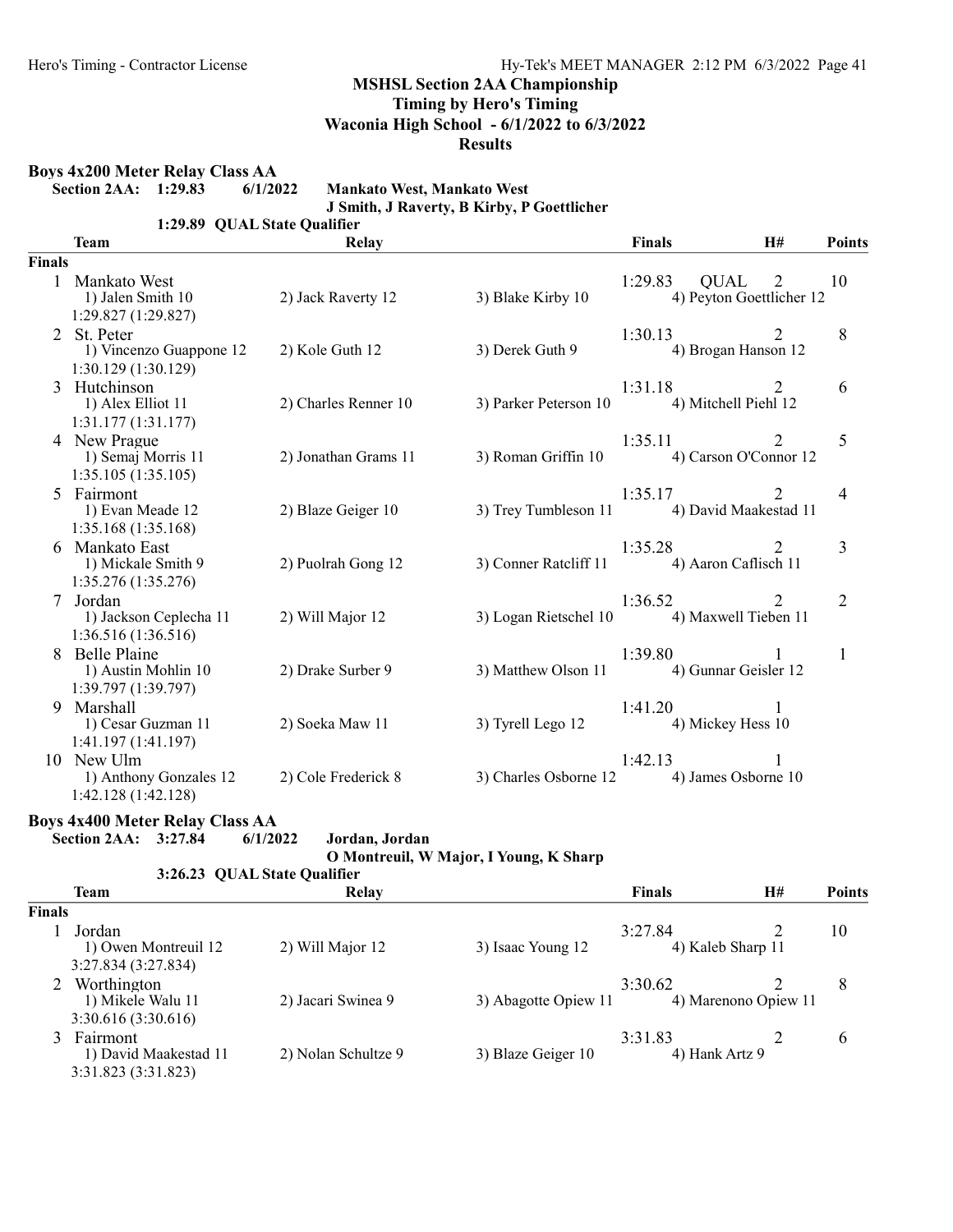Timing by Hero's Timing

#### Waconia High School - 6/1/2022 to 6/3/2022

Results

### Finals ... (Boys 4x400 Meter Relay Class AA)

|     | <b>Team</b>                                                                  | <b>Relay</b>           |                         | <b>Finals</b>                 | <b>H#</b>                             | <b>Points</b>  |
|-----|------------------------------------------------------------------------------|------------------------|-------------------------|-------------------------------|---------------------------------------|----------------|
| 4   | <b>Belle Plaine</b><br>1) Austin Kehr 10                                     | 2) Drake Surber 9      | 3) Matthew Olson 11     | 3:32.15                       | $\overline{2}$<br>4) Emmett Gerres 11 | 5              |
| 5   | 3:32.142 (3:32.142)<br>Mankato West<br>1) Brenden Fahey 9                    | 2) Jack Raverty 12     | 3) Blake Kirby 10       | 3:32.84                       | 2<br>4) Luke Lumsden 10               | 4              |
| 6   | 3:32.831 (3:32.831)<br>New Prague<br>1) Jacob Lee 12                         | 2) Chase Trygestad 12  | 3) Nino Morris 11       | 3:38.17<br>4) Aidan King 12   | 2                                     | 3              |
| 7   | 3:38.163 (3:38.163)<br>Marshall<br>1) Bryant Paulsen 12                      | 2) Chidi Nwakama 11    | 3) Daniel Olin 12       | 3:44.33                       | 2<br>4) Keagen Anderson 9             | $\overline{2}$ |
| 8   | 3:44.321 (3:44.321)<br>St. Peter<br>1) Harold Born 11<br>3:45.819 (3:45.819) | 2) Cole Filand 10      | 3) Derek Guth 9         | 3:45.82                       | 2<br>4) Corbin Herron 10              | 1              |
| 9   | Mankato East<br>1) Mickale Smith 9<br>3:46.116 (3:46.116)                    | 2) Eric Richards 11    | 3) Evan MacLean 10      | 3:46.12<br>4) Mac Rohlk 12    |                                       |                |
| 10  | Hutchinson<br>1) Mason Getz 12<br>3:46.721 (3:46.721)                        | 2) Nathan Johnson 9    | 3) Rowan Kilian 12      | 3:46.73<br>4) Nolan Reiter 11 |                                       |                |
| 11  | Glencoe-Silver Lake<br>1) Tison Werner 12<br>3:47.751 (3:47.751)             | 2) Sawyer Kaczmarek 11 | 3) Ezequiel Martinez 10 | 3:47.76                       | 4) Connor Hallaway 12                 |                |
| 12. | New Ulm<br>1) Easton Clark 10<br>3:48.022 (3:48.022)                         | 2) Charles Osborne 12  | 3) Cale Dennis 11       | 3:48.03                       | 2<br>4) James Osborne 10              |                |

#### Boys 4x800 Meter Relay Class AA

Section 2AA: 8:12.63 6/1/2022 Jordan, Jordan

# I Young, O Montreuil, A Langheim, K Sharp

|               | 1 Toung, O Montream, A Langueim, K Snarp |                      |                       |                       |               |  |  |  |
|---------------|------------------------------------------|----------------------|-----------------------|-----------------------|---------------|--|--|--|
|               | 8:02.67 QUAL State Qualifier             |                      |                       |                       |               |  |  |  |
|               | <b>Team</b>                              | Relay                |                       | <b>Finals</b>         | <b>Points</b> |  |  |  |
| <b>Finals</b> |                                          |                      |                       |                       |               |  |  |  |
|               | Jordan                                   |                      |                       | 8:12.63               | 10            |  |  |  |
|               | 1) Isaac Young 12                        | 2) Owen Montreuil 12 | 3) Aiden Langheim 12  | 4) Kaleb Sharp 11     |               |  |  |  |
|               | 8:12.627(8:12.627)                       |                      |                       |                       |               |  |  |  |
|               | Worthington                              |                      |                       | 8:15.65               | 8             |  |  |  |
|               | 1) Ofbeka Morke 11                       | 2) Mason Bobb 12     | 3) Filmon Wolday 11   | 4) Mikele Walu 11     |               |  |  |  |
|               | 8:15.647(8:15.647)                       |                      |                       |                       |               |  |  |  |
| 3             | Mankato East                             |                      |                       | 8:21.88               | 6             |  |  |  |
|               | 1) Sam Thom 11                           | 2) Audi Thom 9       | 3) Isaiah Anderson 10 | 4) Nicholas Brauer 11 |               |  |  |  |
|               | 8:21.879 (8:21.879)                      |                      |                       |                       |               |  |  |  |
| 4             | Marshall                                 |                      |                       | 8:49.84               | 5             |  |  |  |
|               | 1) Sam Deutz 8                           | 2) Daniel Olin 12    | 3) Bryant Paulsen 12  | 4) Keagen Anderson 9  |               |  |  |  |
|               | 8:49.834 (8:49.834)                      |                      |                       |                       |               |  |  |  |
| 5.            | New Prague                               |                      |                       | 8:51.27               | 4             |  |  |  |
|               | 1) Chase Trygestad 12                    | 2) Mitch Krostue 12  | 3) Riley Huseby 11    | 4) Ryan Schoen 11     |               |  |  |  |
|               | 8:51.261 (8:51.261)                      |                      |                       |                       |               |  |  |  |
| 6             | <b>Belle Plaine</b>                      |                      |                       | 9:07.76               | 3             |  |  |  |
|               | 1) Jack Buerkle 9                        | 2) Kevin He 12       | 3) Adam Stiemke 12    | 4) Michael Schultz 10 |               |  |  |  |
|               | 9:07.757 (9:07.757)                      |                      |                       |                       |               |  |  |  |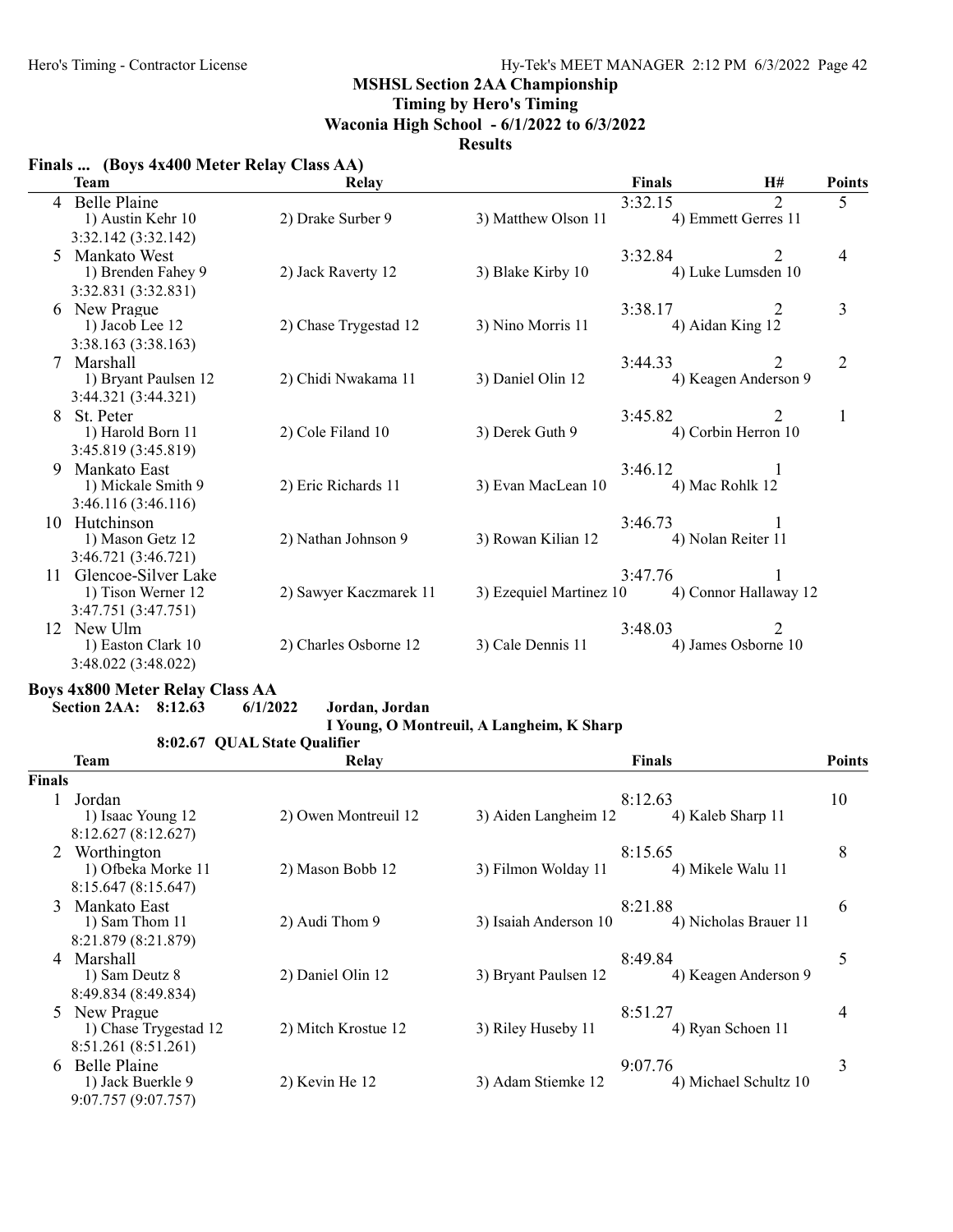Timing by Hero's Timing

Waconia High School - 6/1/2022 to 6/3/2022

Results

# Finals ... (Boys 4x800 Meter Relay Class AA)

|    | <b>Team</b>                                                                 | Relay                  |                      | <b>Finals</b>                    | <b>Points</b> |
|----|-----------------------------------------------------------------------------|------------------------|----------------------|----------------------------------|---------------|
|    | Fairmont<br>1) Ty Nawrocki 10                                               | 2) Blaze Geiger 10     | 3) Gage Cyphers 11   | 9:16.69<br>4) Andrew Johnson 12  |               |
| 8  | 9:16.690(9:16.690)<br>St. Peter<br>1) Harold Born 11<br>9:20.343 (9:20.343) | 2) Cole Filand 10      | 3) Roblae Abdi 9     | 9:20.35<br>4) Marwan Abdi 12     |               |
| 9  | Hutchinson<br>1) Frank Augustine 10<br>9:38.114(9:38.114)                   | 2) Andrew Soderlund 10 | 3) Riley Yerks 10    | 9:38.12<br>4) Cameron Wagner 12  |               |
| 10 | Glencoe-Silver Lake<br>1) Ezequiel Martinez 10<br>9:47.420 (9:47.420)       | 2) Alexander Arandia 8 | 3) Aztec Maritinez 9 | 9:47.42<br>4) Michael Headlee 11 |               |

# Boys High Jump Class AA

| <b>Section 2AA:</b> | 6-03 | 6/1/2022 | <b>Ethan Chromy, New Prague</b> |
|---------------------|------|----------|---------------------------------|

6-03.00 QUAL State Qualifier Name  $\qquad \qquad \text{Yr} \qquad \text{School} \qquad \qquad \text{Finals} \qquad \qquad \text{Points}$ Finals

|       | Ethan Chromy          |     | 12 New Prague       | $6 - 03.00$ | <b>QUAL</b> | 10     |
|-------|-----------------------|-----|---------------------|-------------|-------------|--------|
|       | Andrew Siegle         |     | 11 Belle Plaine     | $6 - 02.00$ |             | 8      |
| 3     | <b>Jack Raverty</b>   |     | 12 Mankato West     | $6 - 02.00$ |             |        |
| 4     | <b>Bryant Paulsen</b> |     | 12 Marshall         | 5-11.00     |             |        |
| 5     | Armando Hernandez     |     | 12 Fairmont         | 5-09.00     |             |        |
| 5     | Carter Runge          | 11  | Jordan              | 5-09.00     |             |        |
| 5     | Leroy McClelland      |     | 11 Mankato West     | 5-09.00     |             | 653331 |
| 8     | Riley Johnson         |     | 9 Mankato West      | 5-09.00     |             |        |
| 9     | Nate Kes              | 11. | Jordan              | 5-09.00     |             |        |
| 9     | Austin Kehr           |     | 10 Belle Plaine     | 5-09.00     |             |        |
| 11    | James Osborne         |     | 10 New Ulm          | 5-09.00     |             |        |
|       | Jack Meier            |     | 9 Marshall          | 5-07.00     |             |        |
| 12    | Alex Elliot           |     | 11 Hutchinson       | 5-07.00     |             |        |
| 12    | Sawyer Kaczmarek      | 11  | Glencoe-Silver Lake | 5-07.00     |             |        |
| 15    | <b>Bryson Metzger</b> |     | 12 Jordan           | 5-07.00     |             |        |
| 15    | Cale Dennis           |     | 11 New Ulm          | 5-07.00     |             |        |
| 15    | Luke Gilbertson       |     | 10 St. Peter        | 5-07.00     |             |        |
| 18    | Cale Chromy           |     | 9 New Prague        | 5-07.00     |             |        |
| 18    | Charlie Brands        |     | 11 Worthington      | 5-07.00     |             |        |
| 18    | Trey Tumbleson        | 11  | Fairmont            | 5-07.00     |             |        |
|       | Connor O'Brien        |     | 11 Belle Plaine     | <b>NH</b>   |             |        |
|       | Mickale Smith         |     | 9 Mankato East      | <b>NH</b>   |             |        |
|       | Kayden Nagan          | 11  | Glencoe-Silver Lake | NH          |             |        |
|       | Parker Peterson       |     | 10 Hutchinson       | <b>NH</b>   |             |        |
|       | Matthew Kudrle        |     | 12 New Prague       | NH          |             |        |
|       | Josh Bosacker         |     | 10 St. Peter        | <b>NH</b>   |             |        |
|       | Kyler Wolters         |     | 11 Fairmont         | <b>SCR</b>  |             |        |
| $---$ | Ben Parker            |     | 12 Marshall         | <b>SCR</b>  |             |        |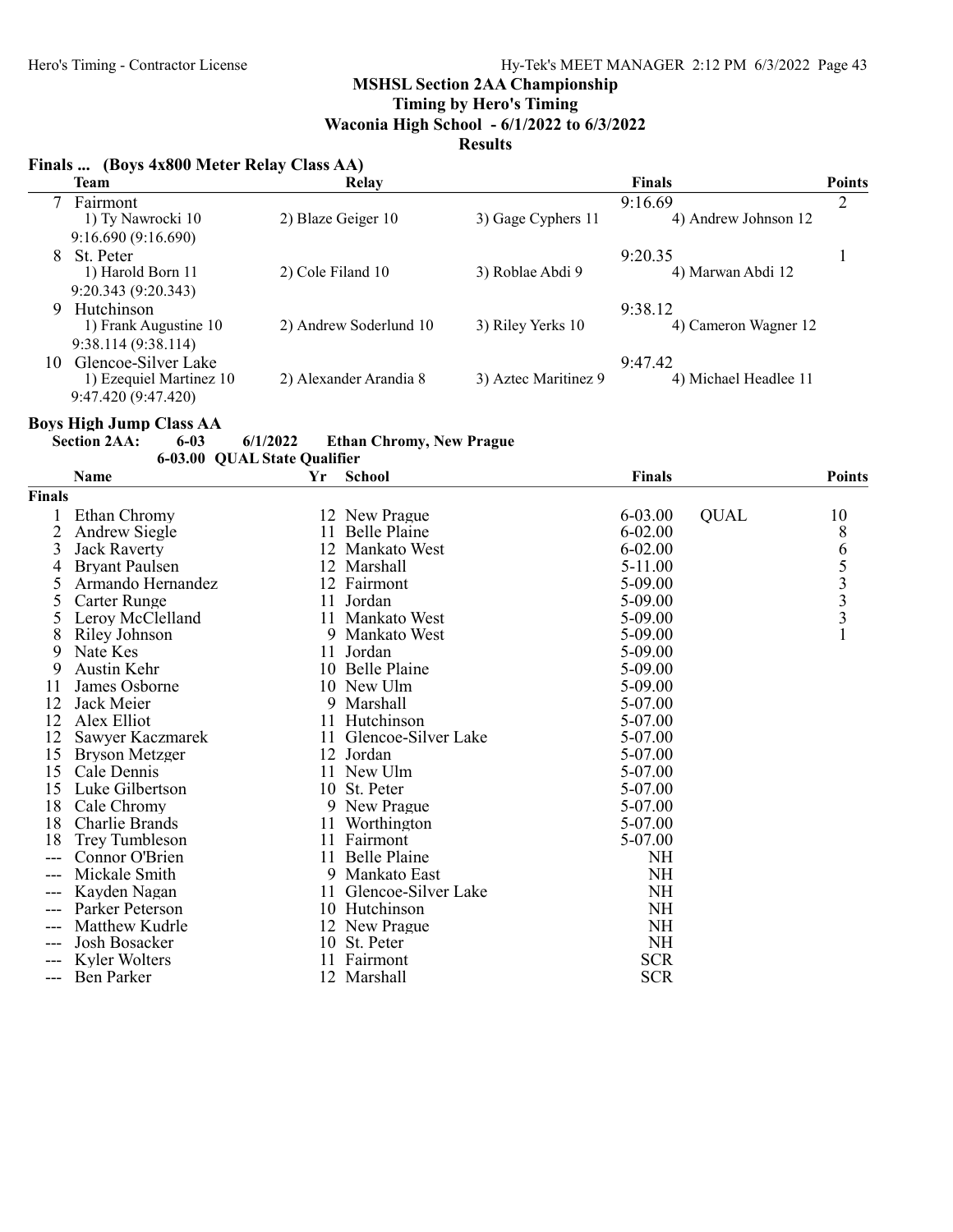Timing by Hero's Timing

Waconia High School - 6/1/2022 to 6/3/2022

Results

Boys Pole Vault Class AA

| <b>Section 2AA:</b> | 12-06 | 6/1/2022 | Kole Guth, St. Peter |
|---------------------|-------|----------|----------------------|
|                     |       |          |                      |

13-09.00 QUAL State Qualifier

|                | Name                                         | Yr | <b>School</b>          | <b>Finals</b> |      |                         | <b>Points</b>  |
|----------------|----------------------------------------------|----|------------------------|---------------|------|-------------------------|----------------|
| Finals         |                                              |    |                        |               |      |                         |                |
|                | Kole Guth                                    |    | 12 St. Peter           | 12-06.00      |      |                         | 10             |
| $\overline{2}$ | Joseph Hernandez                             |    | 12 Jordan              | 12-03.00      |      |                         | 8              |
| 3              | James Sackett                                |    | 12 New Prague          | 12-03.00      |      |                         | 6              |
| 4              | Leo Siekmann                                 |    | 10 Jordan              | 11-09.00      |      |                         |                |
| 5              | Marqavion Haefner                            |    | 11 New Ulm             | 11-09.00      |      |                         | 54321          |
| 6              | Mathias Greiner                              | 11 | Mankato East           | 11-03.00      |      |                         |                |
| 7              | Matthew Strom                                |    | 12 Mankato East        | 11-03.00      |      |                         |                |
| 8              | Elijah Krause                                |    | 12 Jordan              | 11-03.00      |      |                         |                |
| 9              | Elijah Bader                                 |    | 12 Marshall            | 10-09.00      |      |                         |                |
| 10             | Cole Filand                                  |    | 10 St. Peter           | 10-03.00      |      |                         |                |
| $---$          | Marco Ramos                                  |    | 11 Worthington         | <b>NH</b>     |      |                         |                |
| $---$          | <b>Braeden Stevens</b>                       |    | 10 Belle Plaine        | <b>NH</b>     |      |                         |                |
|                | Will Niestrath                               |    | 10 Fairmont            | <b>NH</b>     |      |                         |                |
|                | Ty Nawrocki                                  |    | 10 Fairmont            | <b>NH</b>     |      |                         |                |
|                | Daniel Schulz                                |    | 12 Glencoe-Silver Lake | <b>NH</b>     |      |                         |                |
|                | <b>Austin Dunn</b>                           |    | 10 Marshall            | <b>NH</b>     |      |                         |                |
| ---            | Austin Eyrich                                |    | 12 Belle Plaine        | <b>NH</b>     |      |                         |                |
|                | Gage Borntrager                              |    | 10 Fairmont            | <b>NH</b>     |      |                         |                |
|                | Brian Lin                                    |    | 9 Hutchinson           | <b>NH</b>     |      |                         |                |
|                | Gabe Baker                                   |    | 12 St. Peter           | <b>NH</b>     |      |                         |                |
|                | Riley Johnson                                |    | 9 Mankato West         | <b>NH</b>     |      |                         |                |
|                | Kyle McCarthy                                |    | 10 New Prague          | NH            |      |                         |                |
|                | Chase Lindeman                               |    | 9 Mankato West         | NH            |      |                         |                |
|                | Jadiin Jorgensen                             |    | 10 Hutchinson          | <b>SCR</b>    |      |                         |                |
|                | Ben Parker                                   |    | 12 Marshall            | <b>SCR</b>    |      |                         |                |
| $---$          | Juan Rojas                                   |    | 11 Mankato East        | <b>SCR</b>    |      |                         |                |
|                | <b>Boys Long Jump Class AA</b>               |    |                        |               |      |                         |                |
|                | <b>Section 2AA:</b><br>$21 - 01$<br>6/1/2022 |    | Nate Kes, Jordan       |               |      |                         |                |
|                | 21-07.00 QUAL State Qualifier                |    |                        |               |      |                         |                |
|                | <b>Name</b>                                  | Yr | <b>School</b>          | <b>Finals</b> | Wind | H#                      | <b>Points</b>  |
| <b>Finals</b>  |                                              |    |                        |               |      |                         |                |
| 1              | Austin Smith                                 |    | 12 Jordan              | 21-09.75      | 3.3  | 3                       | 10             |
| $\overline{2}$ | Abagotte Opiew                               |    | 11 Worthington         | 21-06.50      | 2.3  | $\mathfrak{Z}$          | 8              |
| 3              | Elijah Bollman                               |    | 11 Mankato West        | 21-05.00      | 4.0  | 3                       | 6              |
| 4              | Jonathan Grams                               |    | 11 New Prague          | 21-02.50      | 4.7  | $\overline{\mathbf{3}}$ | 5              |
| 5              | Nate Kes                                     |    | 11 Jordan              | 21-01.00      | 1.5  | $\overline{\mathbf{3}}$ | $\overline{4}$ |
| 6              | Elijah Green                                 |    | 11 Mankato West        | 20-08.25      | 1.5  | 3                       | 3              |
| 7              | Mak Lia                                      |    | 10 Worthington         | 20-04.75      | 4.2  | $\overline{c}$          | $\overline{2}$ |
| 8              | Nathan Drumm                                 |    | 12 Mankato East        | 20-03.50      | 3.8  | $\overline{\mathbf{3}}$ | $\mathbf{1}$   |
| 9              | Andrew Siegle                                |    | 11 Belle Plaine        | 20-01.75      | 0.5  | $\overline{\mathbf{3}}$ |                |
| 10             | <b>Brendan Pieper</b>                        |    | 12 New Prague          | 19-05.50      | 3.6  | $\overline{3}$          |                |
| 11             | Trey Fling                                   |    | 12 Mankato West        | 19-04.25      | 3.6  |                         |                |
| 12             | Andrew Elton                                 |    | 11 Marshall            | 19-01.75      | 2.6  | $\frac{2}{2}$           |                |
| 13             | Isaiah Lockwood                              |    | 10 Fairmont            | 18-11.25      | 2.4  | 1                       |                |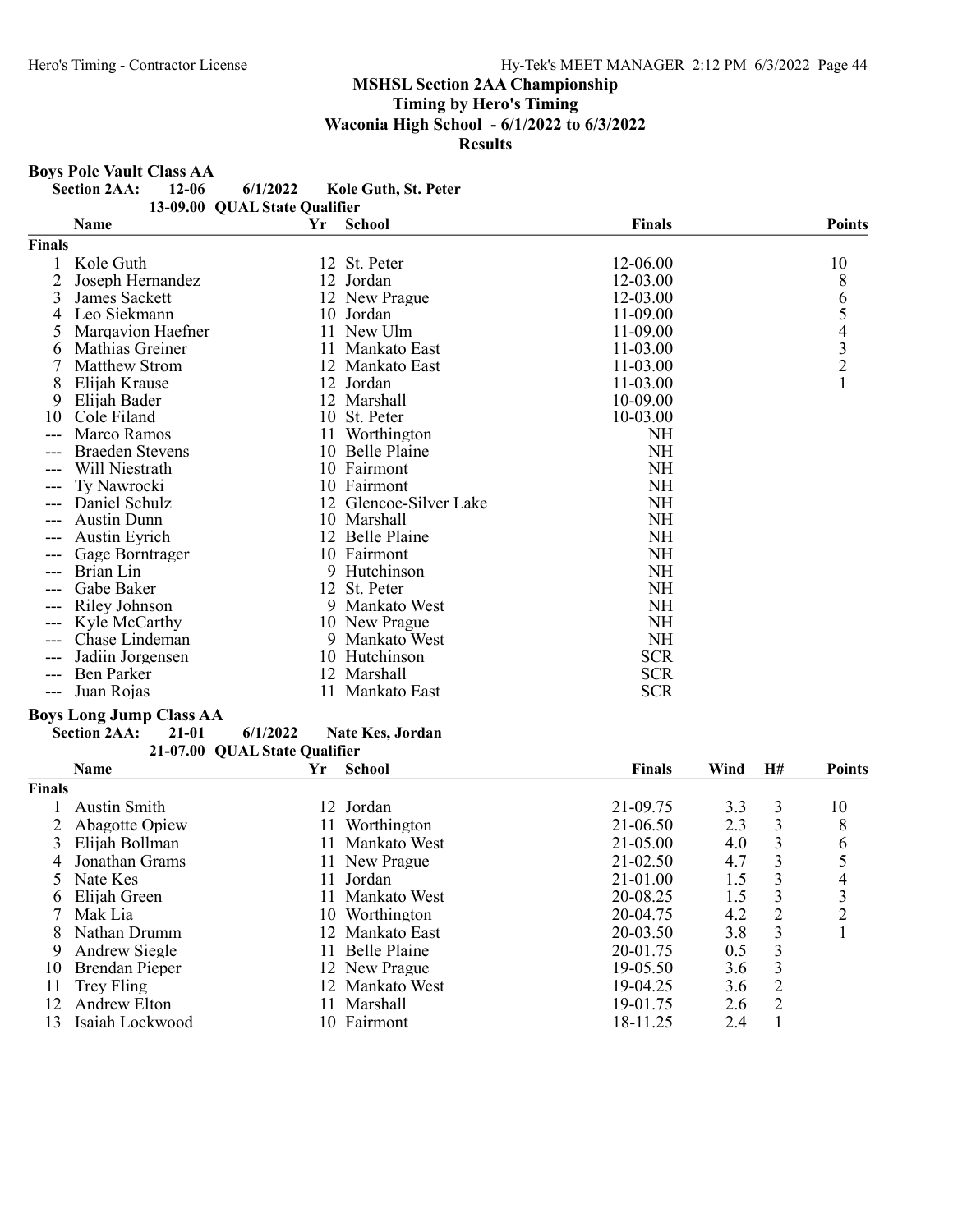Timing by Hero's Timing

Waconia High School - 6/1/2022 to 6/3/2022

#### **Results**

#### Finals ... (Boys Long Jump Class AA)

|    | Name                      | Yr | <b>School</b>          | Finals     | Wind       | <b>H#</b>      | <b>Points</b> |
|----|---------------------------|----|------------------------|------------|------------|----------------|---------------|
| 14 | Sawyer Kaczmarek          |    | 11 Glencoe-Silver Lake | 18-11.00   | 1.9        | 2              |               |
| 15 | Jaden Deines              |    | 12 Marshall            | 18-10.50   | 3.0        |                |               |
| 16 | Aidan King                |    | 12 New Prague          | 18-10.00   | 1.8        | 3              |               |
| 17 | Easton Clark              |    | 10 New Ulm             | 18-07.50   | 2.6        | $\overline{2}$ |               |
| 18 | <b>Bol Bayak</b>          |    | 12 Mankato East        | 18-07.00   | 2.4        | $\overline{2}$ |               |
| 19 | Jackson Metzger           | 10 | Jordan                 | 18-04.50   | 1.5        | $\overline{2}$ |               |
| 20 | Kyler Wolters             |    | 11 Fairmont            | 18-02.25   | 3.5        | $\overline{2}$ |               |
| 21 | <b>Treyton Card</b>       |    | 11 Hutchinson          | 18-01.25   | 1.0        | 2              |               |
| 22 | Josiah Banegas            |    | 9 Worthington          | 18-01.00   | 3.4        |                |               |
| 23 | Trey Tumbleson            | 11 | Fairmont               | 18-00.50   | 2.1        | 2              |               |
| 24 | Charles Osborne           |    | 12 New Ulm             | 17-11.00   | 1.7        |                |               |
| 25 | Uriel Martinez            |    | 9 Glencoe-Silver Lake  | 17-09.00   | 3.0        |                |               |
| 26 | Rowan Kilian              |    | 12 Hutchinson          | 17-07.25   | 2.9        |                |               |
| 27 | Drake Surber              |    | 9 Belle Plaine         | 17-05.75   | 3.0        | 2              |               |
| 28 | Martin Krenz              |    | 10 Marshall            | 17-02.75   | 1.6        |                |               |
| 29 | Daniel Zhang              |    | 10 St. Peter           | 16-06.50   | 1.5        |                |               |
|    | Eduardo Alcantara Querioz |    | 12 Glencoe-Silver Lake | <b>SCR</b> | <b>NWI</b> |                |               |
|    | William Van Marel         |    | 9 Hutchinson           | <b>SCR</b> | <b>NWI</b> |                |               |
|    | Collin Horning            |    | 11 New Ulm             | <b>SCR</b> | NWI        |                |               |

# Boys Triple Jump Class AA

6/1/2022 Andrew Siegle, Belle Plaine

44-00.00 QUAL State Qualifier Name Yr School Finals Wind H# Points Finals 1 Abagotte Opiew 11 Worthington 12 44-10.75 2.7 3 10<br>2 Owen Montreuil 12 Jordan 12 42-01.00 2.1 3 8 2 Owen Montreuil 12 Jordan 12 42-01.00 2.1 3<br>3 Andrew Siegle 11 Belle Plaine 41-09.25 1.5 3 3 Andrew Siegle 11 Belle Plaine 41-09.25 1.5 3 6<br>4 Mitch Krostue 12 New Prague 41-08.75 3.4 3 5 4 Mitch Krostue 12 New Prague 41-08.75 3.4 3 5<br>5 Marenono Opiew 11 Worthington 41-03.50 2.8 3 4 5 Marenono Opiew 11 Worthington 41-03.50 2.8 3 4 6 Chase Trygestad 12 New Prague 41-00.00 3.6 2 3 7 Remar Woodson 12 Mankato East 40-10.75 3.1 2 2 8 Andrew Elton 11 Marshall 40-10.00 9 Armando Hernandez 12 Fairmont 40-06.00 2.6 3 10 Easton Clark 10 New Ulm 39-11.25 3.0 3<br>11 Kevin He 12 Belle Plaine 39-09.00 1.1 3 11 Kevin He 12 Belle Plaine 39-09.00 1.1 3<br>12 Corbin Herron 10 St. Peter 39-09.00 1.8 2 12 Corbin Herron 10 St. Peter 39-09.00 1.8 2<br>13 Bol Bayak 12 Mankato East 39-06.50 3.8 3 13 Bol Bayak 12 Mankato East 39-06.50 3.8 3<br>14 Jacob Lee 12 New Prague 39-04.50 3.4 2 12 New Prague 39-04.50 3.4 2<br>12 Marshall 38-09.00 2.1 2 15 Jaden Deines 12 Marshall 38-09.00 2.1 2<br>16 Nate Kes 11 Jordan 38-02.25 2.4 2 16 Nate Kes 11 Jordan 38-02.25 2.4 2<br>17 Matthew Olson 11 Belle Plaine 38-01.25 2.9 2  $17$  Matthew Olson  $11$  Belle Plaine  $38-01.25$ 18 Mickale Smith 9 Mankato East 38-00.75 3.3 2 19 Harold Born 11 St. Peter 37-10.50 2.8 1<br>20 Trevton Card 11 Hutchinson 37-08.00 1.9 1 20 Treyton Card 11 Hutchinson 37-08.00 1.9 1<br>21 Ngor Jal 11 Mankato West 37-07.75 2.5 1 21 Ngor Jal 11 Mankato West 37-07.75 2.5 1<br>22 Mak Lia 10 Worthington 37-07.50 1.9 2 10 Worthington 37-07.50 23 Michael Henderson 11 Mankato West 37-07.25 2.9 1<br>24 Kyler Wolters 11 Fairmont 37-03.00 2.8 1 24 Kyler Wolters 11 Fairmont 37-03.00 2.8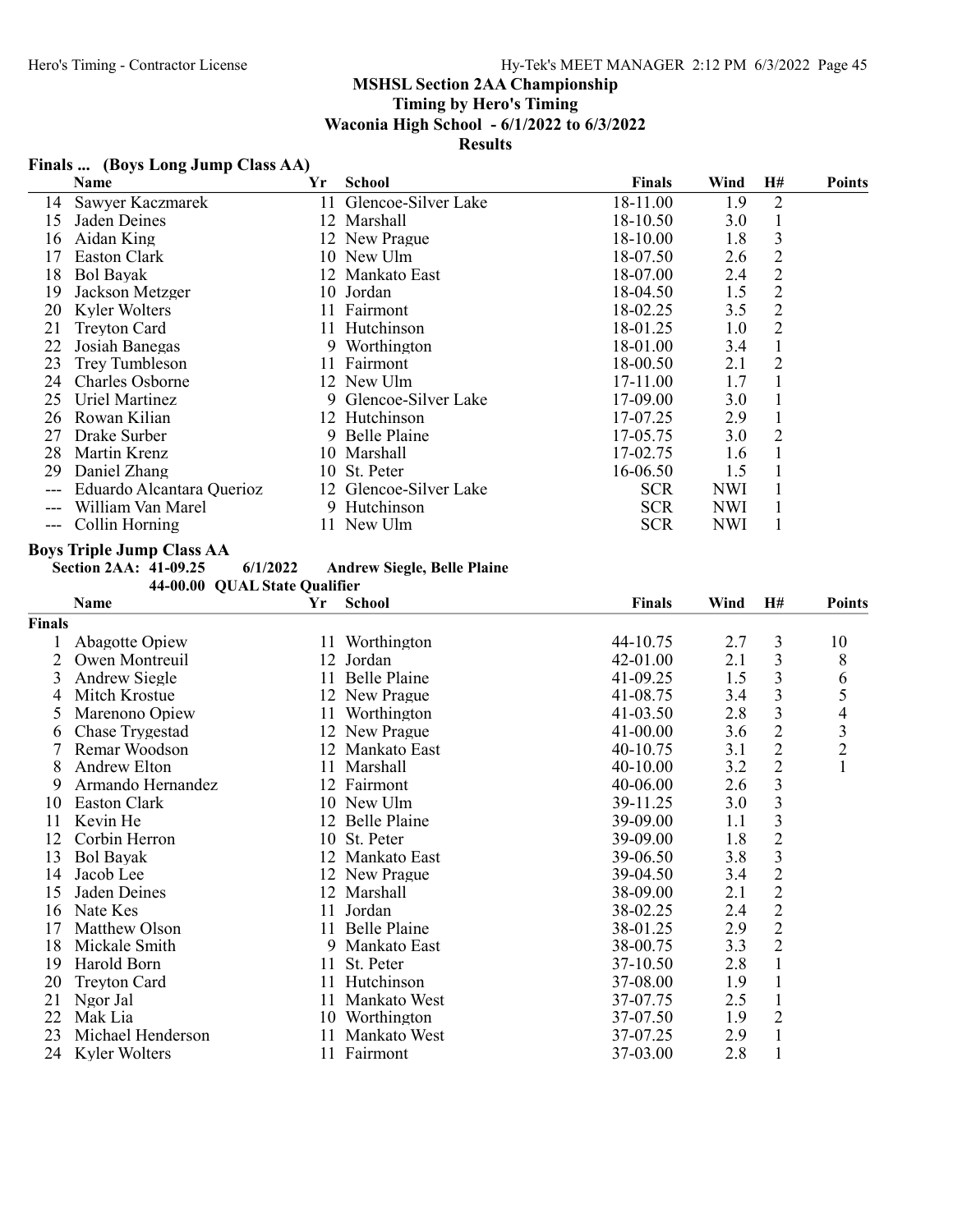Timing by Hero's Timing

Waconia High School - 6/1/2022 to 6/3/2022

Results

# Finals ... (Boys Triple Jump Class AA)

|                | Name                                       | Yr | <b>School</b>          | Finals        | Wind       | H#                      | <b>Points</b> |
|----------------|--------------------------------------------|----|------------------------|---------------|------------|-------------------------|---------------|
|                | 25 Gage Borntrager                         |    | 10 Fairmont            | 37-02.75      | 2.2        | $\mathbf{1}$            |               |
|                | 26 Seth Noyes                              |    | 10 Jordan              | 37-00.50      | 3.0        | $\mathbf{1}$            |               |
| 27             | Cesar Guzman                               |    | 11 Marshall            | 35-03.50      | 2.0        | $\mathbf{1}$            |               |
| 28             | Simon Schmitz                              |    | 11 Hutchinson          | 31-03.00      | 2.3        | $\mathbf{1}$            |               |
| ---            | Leroy McClelland                           |    | 11 Mankato West        | <b>FOUL</b>   |            | 3                       |               |
|                | --- William Van Marel                      |    | 9 Hutchinson           | <b>SCR</b>    | <b>NWI</b> | $\mathbf{1}$            |               |
|                |                                            |    |                        |               |            |                         |               |
|                | <b>Boys Shot Put Class AA</b>              |    |                        |               |            |                         |               |
|                | <b>Section 2AA:</b><br>6/1/2022<br>$51-03$ |    | Hank Artz, Fairmont    |               |            |                         |               |
|                | 52-11.00 QUAL State Qualifier              |    |                        |               |            |                         |               |
|                | Name                                       | Yr | <b>School</b>          | <b>Finals</b> |            | H#                      | <b>Points</b> |
| <b>Finals</b>  |                                            |    |                        |               |            |                         |               |
| 1              | Hank Artz                                  |    | 9 Fairmont             | 51-03.00      |            | 3                       | 10            |
| $\overline{2}$ | <b>Ryan Retzer</b>                         |    | 11 Belle Plaine        | 50-09.00      |            | 3                       | 8             |
| 3              | Mitchel Jaskowiak                          |    | 12 Glencoe-Silver Lake | 50-05.50      |            | $\frac{3}{2}$           | 6             |
| 4              | Aaron Higgins                              |    | 11 Glencoe-Silver Lake | 49-00.00      |            |                         | $\frac{5}{4}$ |
| 5              | Nathan Stoltenburg                         |    | 12 Glencoe-Silver Lake | 47-09.50      |            |                         |               |
| 6              | Jack Pemble                                |    | 12 Mankato East        | 47-03.00      |            | 3                       |               |
| 7              | Anton Kadlec                               |    | 10 Hutchinson          | 46-11.75      |            |                         | $\frac{3}{2}$ |
| 8              | Eduardo Garcia                             |    | 12 Marshall            | 45-09.00      |            |                         |               |
| 9              | Theodore Pierret                           |    | 12 St. Peter           | 44-09.25      |            |                         |               |
| 10             | Sawyer Tordsen                             |    | 11 Fairmont            | 44-05.50      |            |                         |               |
| 11             | Matthew Schoenecker                        |    | 11 New Prague          | 43-05.50      |            |                         |               |
| 12             | Landin Nelson                              |    | 10 Mankato West        | 43-03.50      |            | 333323221               |               |
| 13             | Luke Borowicz                              |    | 11 Jordan              | 42-06.00      |            |                         |               |
| 14             | Peyton Nawrocki                            |    | 12 Jordan              | 42-00.00      |            |                         |               |
| 15             | Alexander Burnham                          |    | 11 New Prague          | 41-04.50      |            |                         |               |
| 16             | Baylor Suko                                |    | 12 Hutchinson          | 41-04.00      |            |                         |               |
| 17             | Anthony Linder                             |    | 11 Worthington         | 41-01.00      |            |                         |               |
| 18             | Hayden Pietsch                             |    | 12 Mankato East        | 40-09.00      |            |                         |               |
| 19             | <b>Bennett Olson</b>                       |    | 12 St. Peter           | 40-01.00      |            |                         |               |
| 20             | Luke Banks                                 |    | 9 St. Peter            | 40-00.00      |            |                         |               |
| 21             | Gabe Sherman                               |    | 12 Marshall            | 39-03.00      |            | $22222$<br>$2221$       |               |
| 22             | <b>Avery Flowers</b>                       |    | 12 Mankato East        | 39-02.00      |            |                         |               |
| 22             | Nathan Wolkow                              |    | 11 New Ulm             | 39-02.00      |            |                         |               |
| 24             | Adan Hinojosa                              |    | 11 Worthington         | 38-07.00      |            | $\mathbf{1}$            |               |
| 25             | Zach Emanuelson                            |    | 12 New Prague          | 37-05.50      |            | $\overline{\mathbf{c}}$ |               |
| 26             | Blake Hatfield                             |    | 11 Fairmont            | 37-02.00      |            | $\mathbf{1}$            |               |
| 27             | Elijah Hagen                               |    | 10 Jordan              | 37-02.00      |            | $\mathbf{1}$            |               |
|                | 28 Nolan Prokosch                          |    | 12 Hutchinson          | 36-05.00      |            |                         |               |
| 29             | Shawn Burkel-Golembiski                    |    | 10 Belle Plaine        | 36-03.00      |            |                         |               |
| 30             | Adam Meyer                                 |    | 12 Marshall            | 35-08.00      |            |                         |               |
| 31             | Kasey Gerhard                              |    | 11 Worthington         | 35-07.25      |            |                         |               |
|                | 32 Henry Reiter                            |    | 12 Belle Plaine        | 34-08.25      |            |                         |               |
| 33             | Jonathon Wolkow                            |    | 9 New Ulm              | 27-10.00      |            |                         |               |
|                | 34 Brooks Miner                            |    | 9 New Ulm              | 27-06.00      |            |                         |               |
| $---$          | <b>Trenton Fontaine</b>                    |    | 11 Mankato West        | <b>FOUL</b>   |            | 3                       |               |
| ---            | Dylan Williams                             |    | 11 Mankato West        | <b>FOUL</b>   |            | 2                       |               |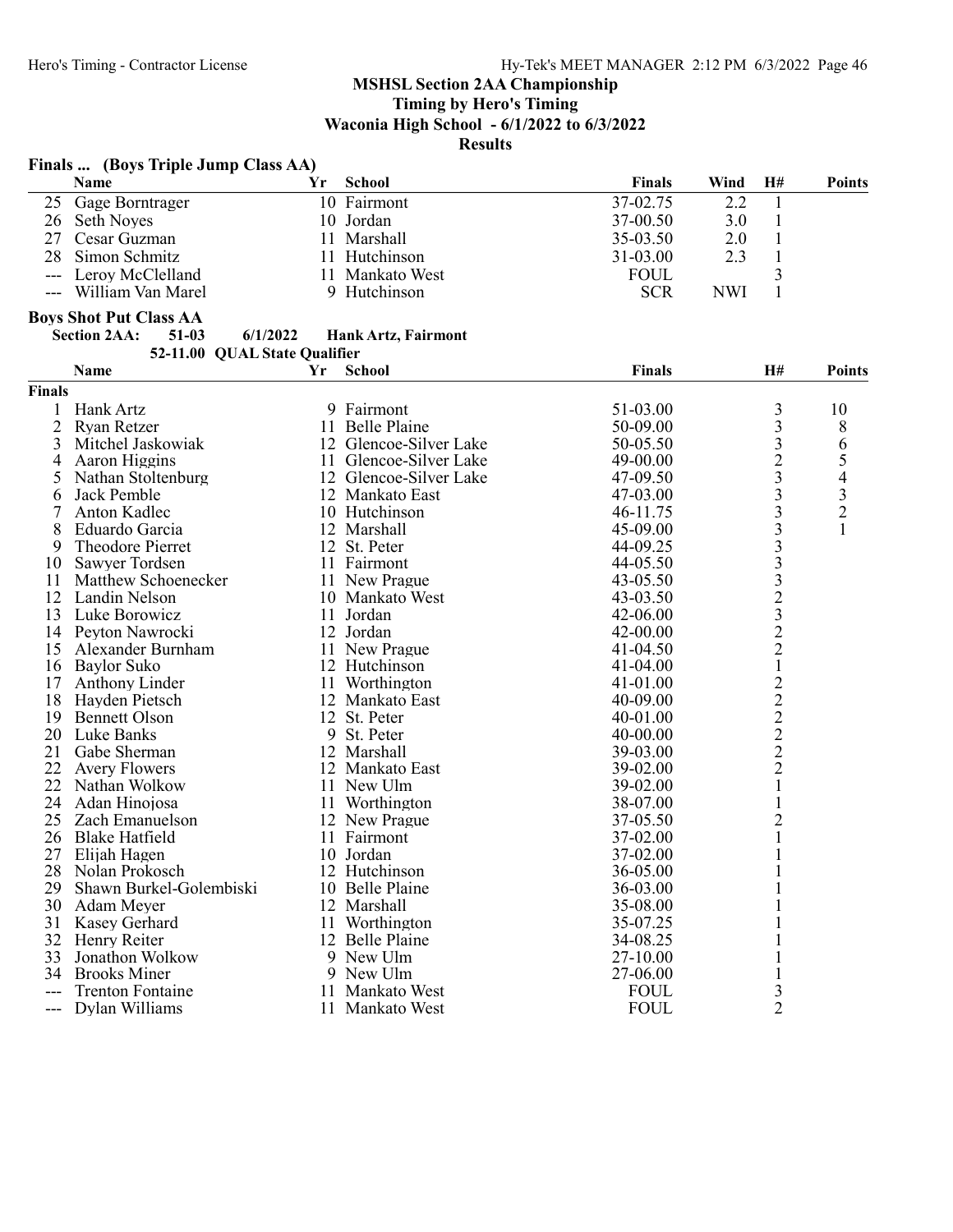Timing by Hero's Timing

Waconia High School - 6/1/2022 to 6/3/2022

Results

Boys Discus Throw Class AA<br>Section 2AA: 164-11 6/1/2022 Luke Banks, St. Peter

153-01 QUAL State Qualifier

|                | Name                    | Yr | <b>School</b>          | <b>Finals</b> |             | H#                      | <b>Points</b>            |
|----------------|-------------------------|----|------------------------|---------------|-------------|-------------------------|--------------------------|
| <b>Finals</b>  |                         |    |                        |               |             |                         |                          |
| 1              | Luke Banks              | 9  | St. Peter              | 164-11.00     | <b>QUAL</b> | 3                       | 10                       |
| $\overline{2}$ | Sawyer Tordsen          |    | 11 Fairmont            | 155-01.00     | <b>QUAL</b> |                         | 8                        |
| 3              | Dylan Williams          | 11 | Mankato West           | 138-02.00     |             | $\frac{3}{3}$           | 6                        |
| 4              | <b>Bennett Olson</b>    | 12 | St. Peter              | 136-09.00     |             |                         | 5                        |
| 5              | Adan Hinojosa           |    | 11 Worthington         | 136-04.00     |             | $\frac{3}{3}$           | $\overline{\mathcal{A}}$ |
| 6              | Luke Borowicz           | 11 | Jordan                 | 130-10.00     |             | $\overline{3}$          | $\frac{3}{2}$            |
| 7              | <b>Baylor Suko</b>      |    | 12 Hutchinson          | 128-09.00     |             | $\overline{\mathbf{3}}$ |                          |
| 8              | Nathan Stoltenburg      |    | 12 Glencoe-Silver Lake | 127-11.00     |             | $2333$<br>$332$<br>$22$ | $\mathbf{1}$             |
| 9              | Elijah Hagen            |    | 10 Jordan              | 127-07.00     |             |                         |                          |
| 10             | Hank Artz               |    | 9 Fairmont             | 125-03.00     |             |                         |                          |
| 11             | <b>Trenton Fontaine</b> | 11 | Mankato West           | 124-09.00     |             |                         |                          |
| 12             | <b>Ryan Retzer</b>      |    | 11 Belle Plaine        | 124-01.00     |             |                         |                          |
| 13             | Theodore Pierret        |    | 12 St. Peter           | 123-05.00     |             |                         |                          |
| 14             | Jack Pemble             |    | 12 Mankato East        | 122-08.00     |             |                         |                          |
| 15             | Evan Schotzko           |    | 11 Marshall            | 120-03.00     |             | 12322221                |                          |
| 16             | Nathan Wolkow           |    | 11 New Ulm             | 116-11.00     |             |                         |                          |
| 17             | Gabe Sherman            |    | 12 Marshall            | 116-03.00     |             |                         |                          |
| 18             | <b>Avery Flowers</b>    |    | 12 Mankato East        | 115-05.00     |             |                         |                          |
| 19             | Isaac Mejia             |    | 11 New Prague          | 115-02.00     |             |                         |                          |
| 20             | Axel Lorenz             |    | 9 Mankato West         | 115-01.00     |             |                         |                          |
| 21             | Luke Meger              |    | 11 New Prague          | 113-06.00     |             |                         |                          |
| 22             | Matthew Schoenecker     |    | 11 New Prague          | 109-10.00     |             |                         |                          |
| 23             | Adam Meyer              |    | 12 Marshall            | 108-05.00     |             |                         |                          |
| 24             | Gavin Popp              |    | 11 Glencoe-Silver Lake | 107-10.00     |             |                         |                          |
| 25             | Oliver Tordsen          |    | 9 Fairmont             | 104-07.00     |             | $\frac{2}{1}$           |                          |
| 26             | Wyatt Rodriguez         |    | 12 Mankato East        | 100-00.00     |             | $\frac{2}{1}$           |                          |
| 27             | Shawn Burkel-Golembiski |    | 10 Belle Plaine        | 94-01.00      |             |                         |                          |
| 28             | <b>Anton Kadlec</b>     |    | 10 Hutchinson          | 93-01.00      |             | $\overline{c}$          |                          |
| 29             | Elijah Yurek            |    | 12 Glencoe-Silver Lake | 93-00.00      |             | $\mathbf{1}$            |                          |
| 30             | <b>Brooks Miner</b>     |    | 9 New Ulm              | 92-08.00      |             |                         |                          |
| 31             | Christian Sandoval      |    | 9 Worthington          | 90-09.00      |             |                         |                          |
| 32             | Luther Eells            |    | 11 Hutchinson          | 89-11.00      |             |                         |                          |
| 33             | Jonathon Wolkow         |    | 9 New Ulm              | 85-00.00      |             |                         |                          |
| 34             | Henry Reiter            |    | 12 Belle Plaine        | 82-05.00      |             |                         |                          |
| ---            | Dustin Heuer            |    | 12 Jordan              | <b>FOUL</b>   |             |                         |                          |

#### Women - Class AA - Team Rankings - 21 Events Scored

| 1) Mankato West<br>3) Fairmont |                         | 149.5<br>89 | 2) Mankato East<br>4) New Prague | 92<br>73 |
|--------------------------------|-------------------------|-------------|----------------------------------|----------|
| 5) Jordan                      |                         | 54          | 6) Marshall                      | 46.5     |
| 7) Worthington                 |                         | 44          | 8) St. Peter                     | 43.5     |
| 9) Belle Plaine                |                         | 41          | 10) Hutchinson                   | 34       |
|                                | 11) Glencoe-Silver Lake | 25          | 12) New Ulm                      | 11.5     |